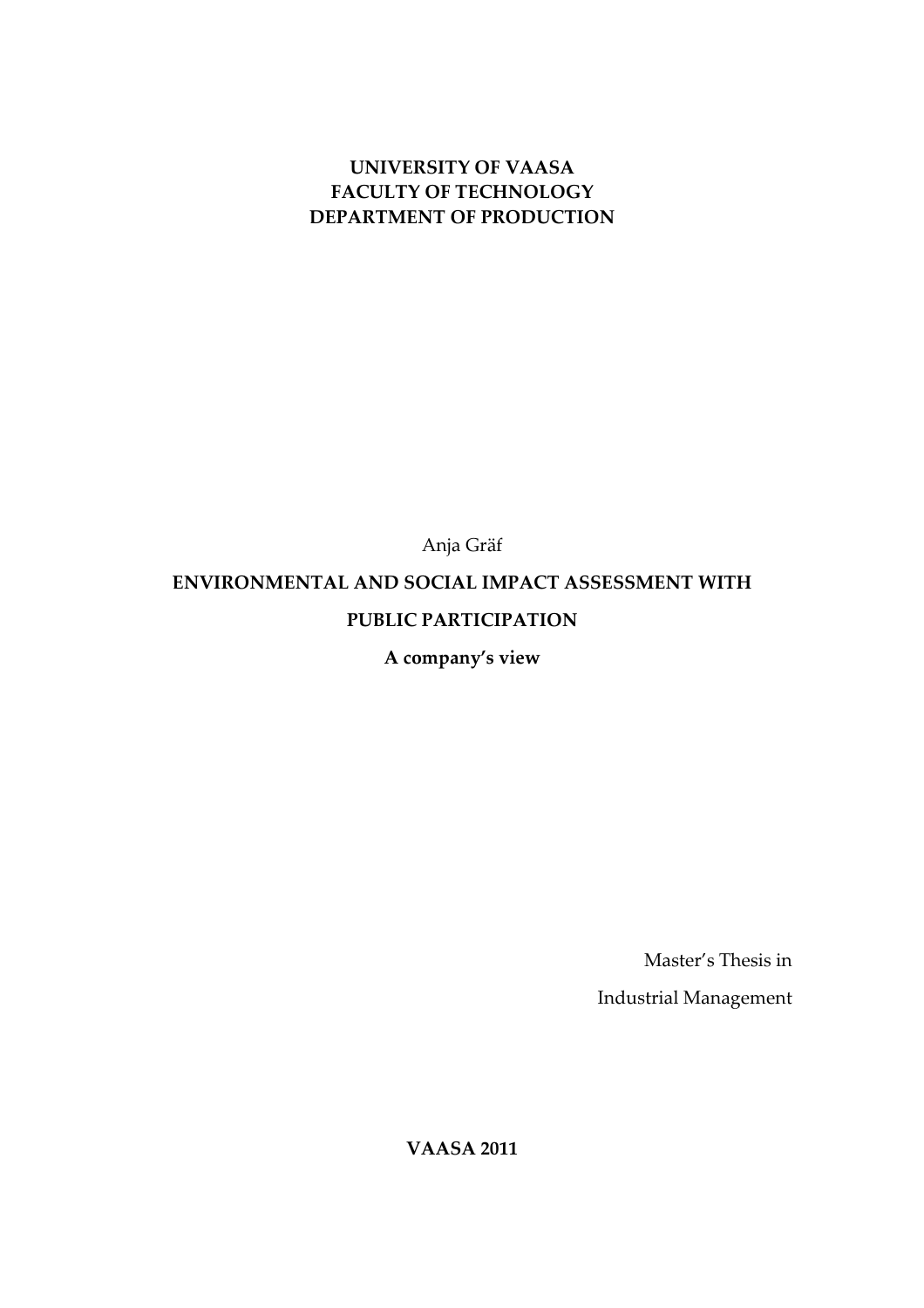# TABLE OF CONTENTS

| 2.1. Introduction to Environmental and Social Impact Assessment  9     |  |
|------------------------------------------------------------------------|--|
|                                                                        |  |
|                                                                        |  |
|                                                                        |  |
|                                                                        |  |
|                                                                        |  |
|                                                                        |  |
|                                                                        |  |
|                                                                        |  |
|                                                                        |  |
|                                                                        |  |
|                                                                        |  |
|                                                                        |  |
|                                                                        |  |
|                                                                        |  |
|                                                                        |  |
|                                                                        |  |
| 3.5. Reasons for the Implementation of Public Participation  30        |  |
|                                                                        |  |
|                                                                        |  |
|                                                                        |  |
|                                                                        |  |
| 3.8. Meaningful Participation for Successful Decision-Making 36        |  |
| 3.9. Empirical Evidence of Positive Effects of Public Participation 38 |  |
|                                                                        |  |
| 3.11. Governmental Agencies in a Public Participation Process 40       |  |
| 43. PROJECT PROPONENTS AND PARTICIPATORY EIA AND SIA  43               |  |
|                                                                        |  |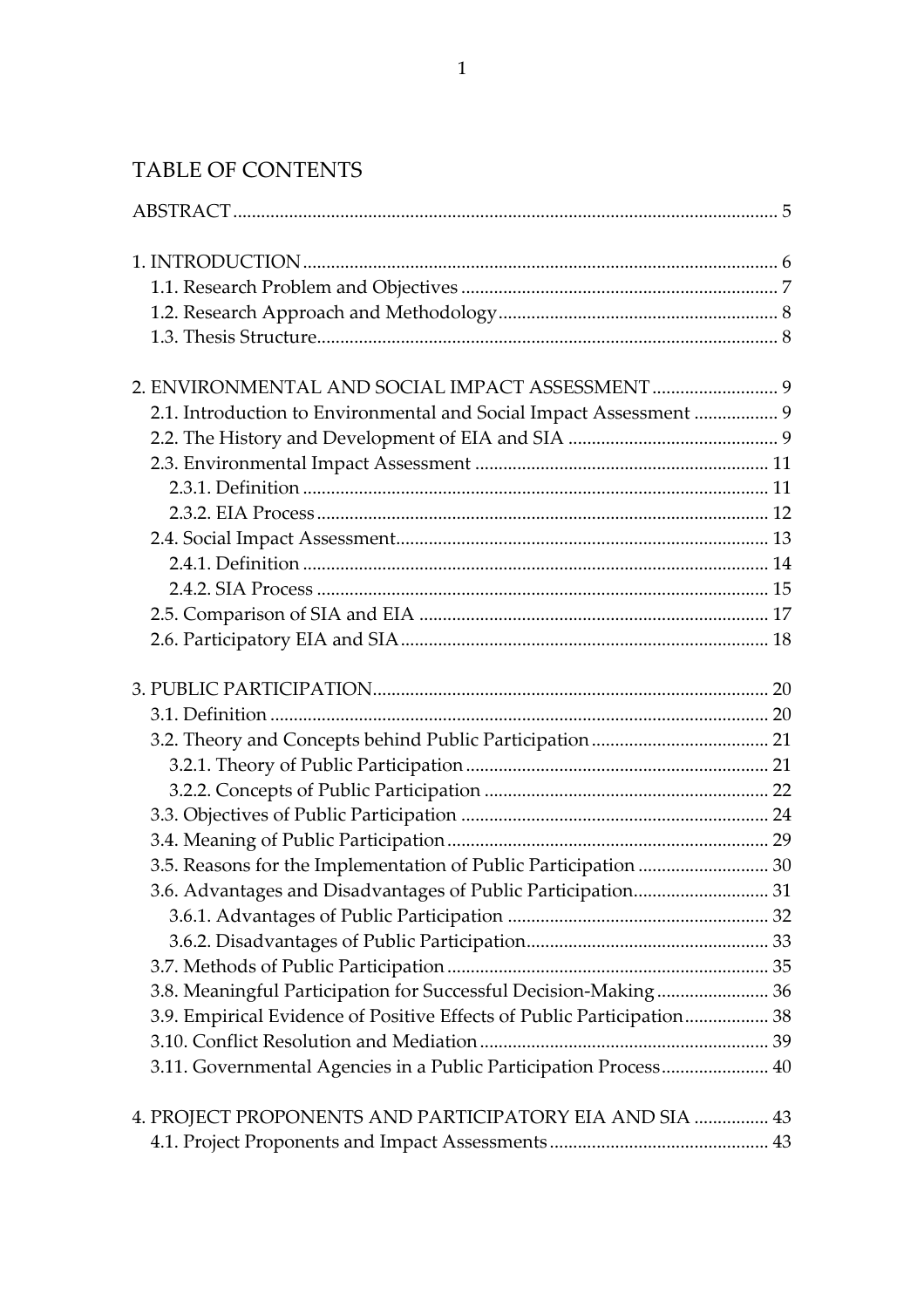| 5.2. EIA and Environmental Permits: Legal Obligations for Businesses 49      |  |
|------------------------------------------------------------------------------|--|
|                                                                              |  |
|                                                                              |  |
| 5.5. Public Participation in the Environmental Permit Process in Finland  54 |  |
|                                                                              |  |
|                                                                              |  |
|                                                                              |  |
| 6.3. Theory Development and Theoretical Assumptions  58                      |  |
|                                                                              |  |
|                                                                              |  |
|                                                                              |  |
|                                                                              |  |
|                                                                              |  |
|                                                                              |  |
|                                                                              |  |
|                                                                              |  |
| 7.2. Introduction to the Case Company's Current Practices  64                |  |
| 8. ANALYSIS OF RESEARCH FINDINGS AND DISCUSSION  65                          |  |
|                                                                              |  |
| 8.2. General Findings on the Company's View on EIA and SIA  66               |  |
|                                                                              |  |
| 8.2.2. Problems and the Case Company's Suggestions for Improvements. 67      |  |
|                                                                              |  |
| 8.3.1. EIA and SIA and their Influence on the Case Company  68               |  |
| 8.3.2. The Case Company and its Communication Processes  69                  |  |
| 8.4. The Case Company and Public Participation during EIA and SIA  69        |  |
|                                                                              |  |
| 8.4.2. Communication between the Case Company and the Public  70             |  |
|                                                                              |  |
|                                                                              |  |
|                                                                              |  |
|                                                                              |  |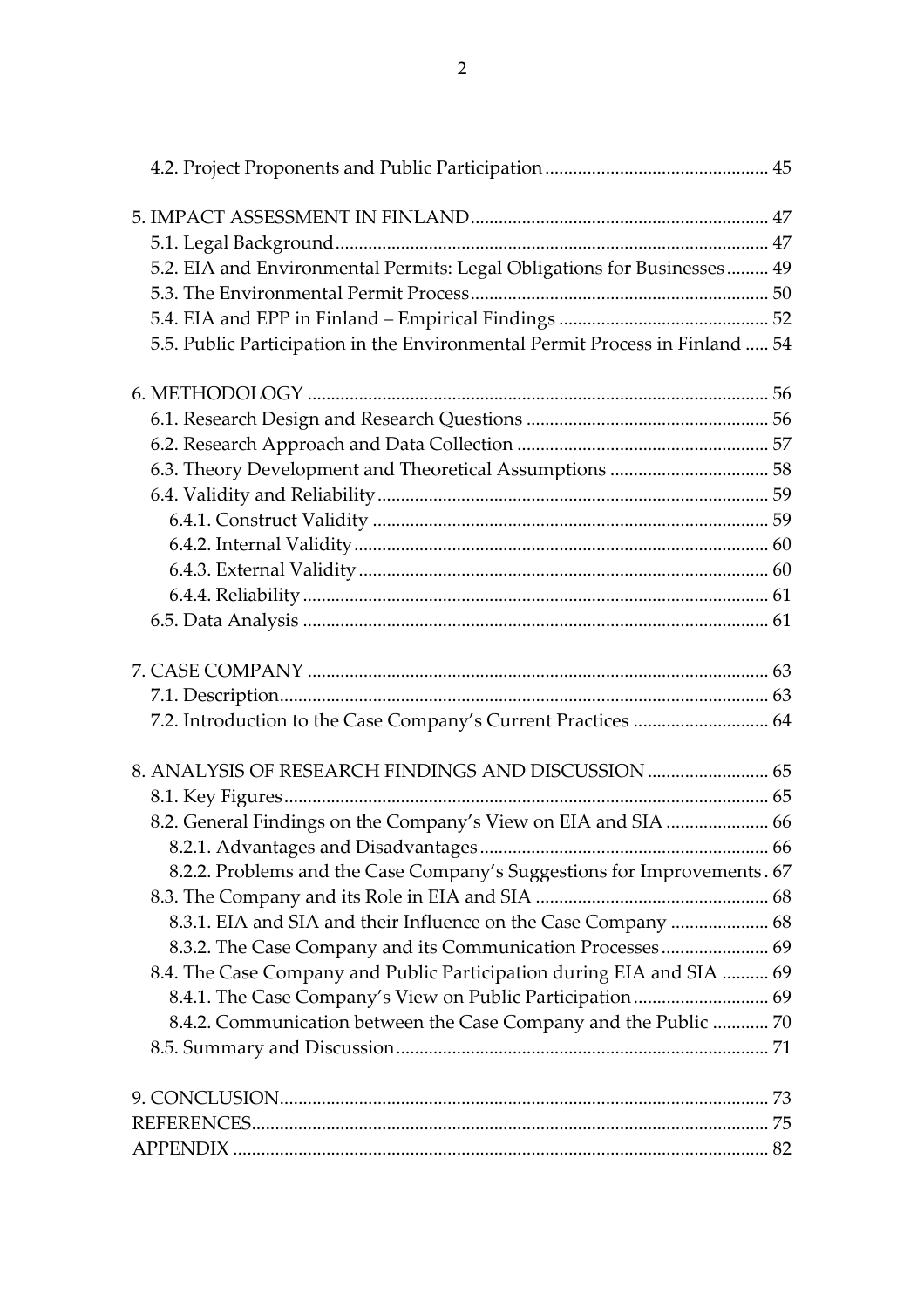# ABBREVIATIONS

| <b>BAT</b>  | Best Available Technique                            |  |  |  |  |
|-------------|-----------------------------------------------------|--|--|--|--|
| EA          | <b>Environmental Assessment</b>                     |  |  |  |  |
| EC          | <b>European Commission</b>                          |  |  |  |  |
| <b>EPP</b>  | <b>Environmental Permit Process</b>                 |  |  |  |  |
| <b>EEC</b>  | <b>European Economic Community</b>                  |  |  |  |  |
| <b>EIA</b>  | <b>Environmental Impact Assessment</b>              |  |  |  |  |
| <b>EIS</b>  | <b>Environmental Impact Statement</b>               |  |  |  |  |
| <b>ELY</b>  | Elinkeino-, liikenne- ja ympäristökeskus            |  |  |  |  |
|             | (Center for Economic Development, Transport and the |  |  |  |  |
|             | Environment)                                        |  |  |  |  |
| EU          | European Union                                      |  |  |  |  |
| IA          | <b>Impact Assessment</b>                            |  |  |  |  |
| MoE         | Ministry of the Environment                         |  |  |  |  |
| MoJ         | Ministry of Justice                                 |  |  |  |  |
| <b>NEPA</b> | National Environmental Policy Act                   |  |  |  |  |
| <b>NGO</b>  | Non-Governmental Organization                       |  |  |  |  |
| <b>PR</b>   | <b>Public Relations</b>                             |  |  |  |  |
| <b>SIA</b>  | Social Impact Assessment                            |  |  |  |  |
| <b>SME</b>  | <b>Small and Medium Enterprise</b>                  |  |  |  |  |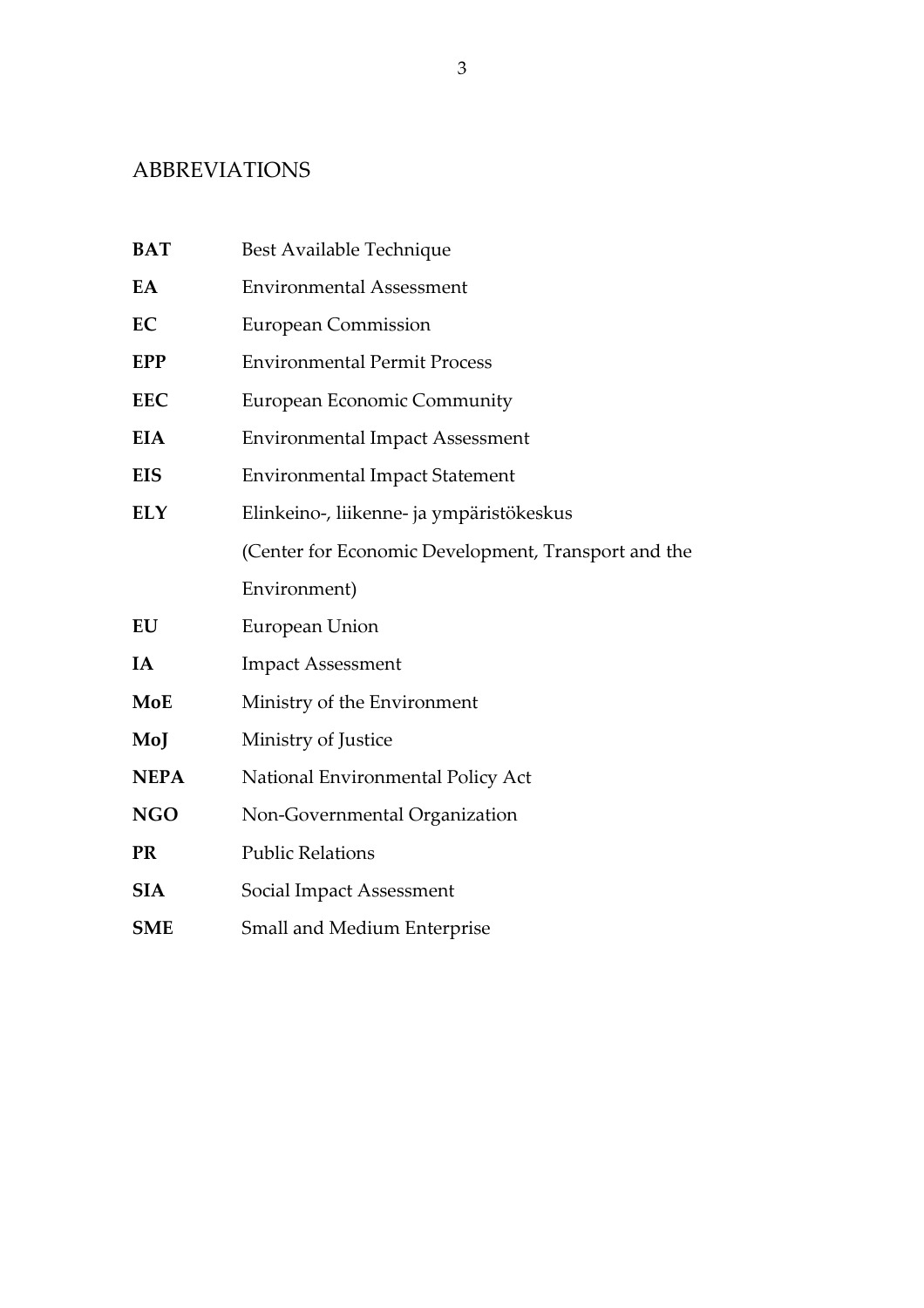# LIST OF FIGURES

# LIST OF TABLES

| Table 1. Public Involvement Objectives at various EIA Process Stages.  28 |  |
|---------------------------------------------------------------------------|--|
|                                                                           |  |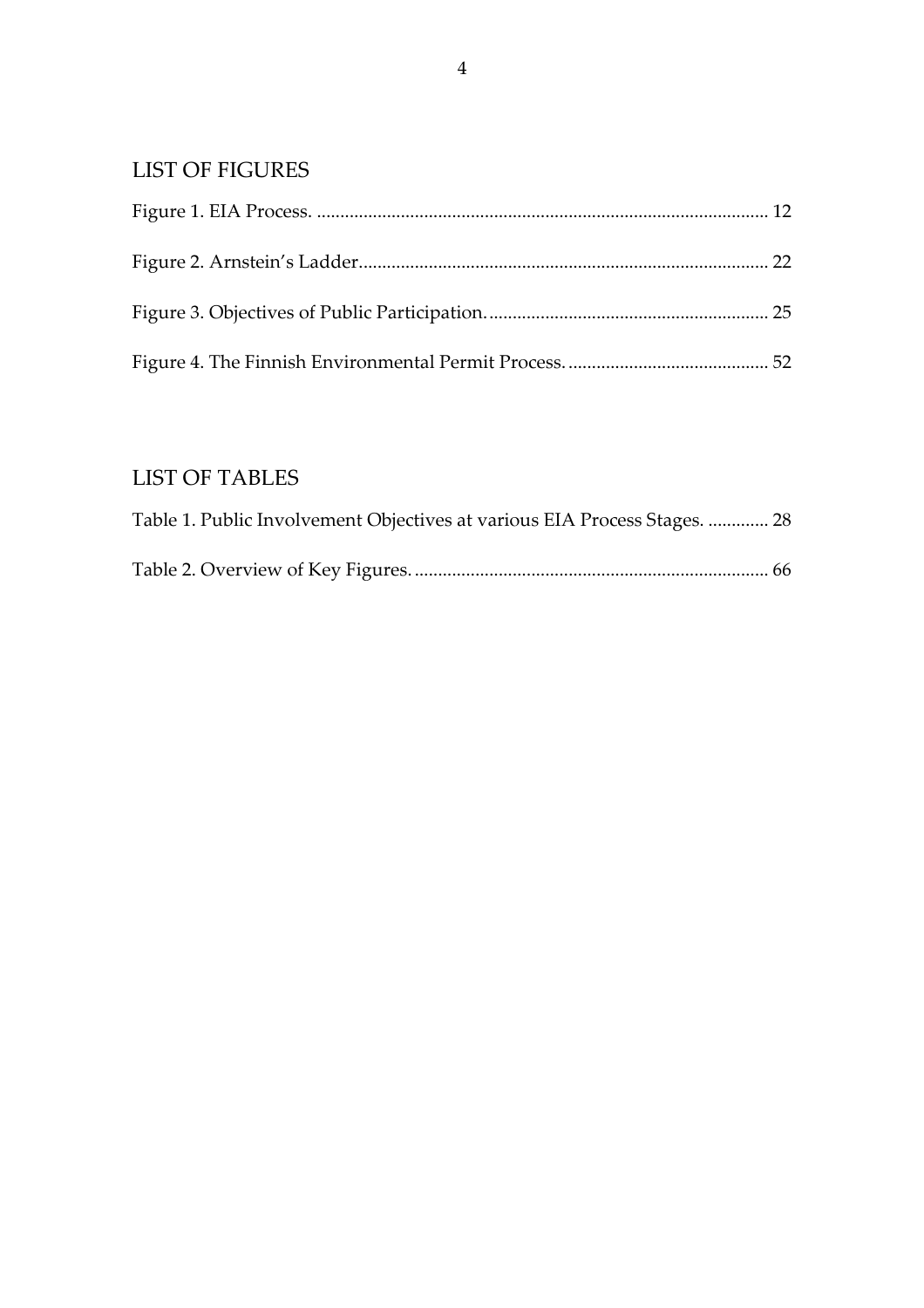| <b>UNIVERSITY OF VAASA</b>              |                                        |  |  |  |
|-----------------------------------------|----------------------------------------|--|--|--|
| <b>Faculty of Technology</b>            |                                        |  |  |  |
| Author:                                 | Anja Gräf                              |  |  |  |
| Topic of the Master's Thesis:           | <b>Environmental and Social Impact</b> |  |  |  |
|                                         | <b>Assessment with Public</b>          |  |  |  |
|                                         | Participation – A company's            |  |  |  |
|                                         | view                                   |  |  |  |
| Instructor:                             | Marja Naaranoja                        |  |  |  |
| Degree:                                 | Master of Science in Economics         |  |  |  |
|                                         | and Business Administration            |  |  |  |
| Department:                             | Department of Production               |  |  |  |
| <b>Major Subject:</b>                   | <b>Industrial Management</b>           |  |  |  |
| Year of Entering the University:        | 2009                                   |  |  |  |
| Year of Completing the Master's Thesis: | 2011<br>Pages: 84                      |  |  |  |

## ABSTRACT:

Environmental and Social Impact Assessments are implemented to examine the consequences of planned actions on the physical-chemical, biological, socioeconomic, social, cultural and biophysical surroundings of individuals and communities. The Assessment process is thereby split into different stages, ending in a written Environmental Impact Statement.

Bound by legal obligations, many companies face Impact Assessments for their planned projects. However, there is a considerable lack of empirical investigations on how businesses are affected by Environmental and Social Impact Assessments. Additionally, it must be considered that these processes can have a great influence on single companies concerning the development of business or project plans or on a company's investments.

The key findings show that EIA and SIA play a significant role in the development and design of a project, not only because of legal obligations but also because of the influence of the affected public. The analysis confirms that EIA and SIA have impacts on a company's work load, strategies and project plans. Public participation is considered to be an important part in their Environmental and Social Impact Assessment processes.

KEYWORDS: Environmental Impact Assessment, Social Impact Assessment, Public Participation, Participatory EIA, Participatory SIA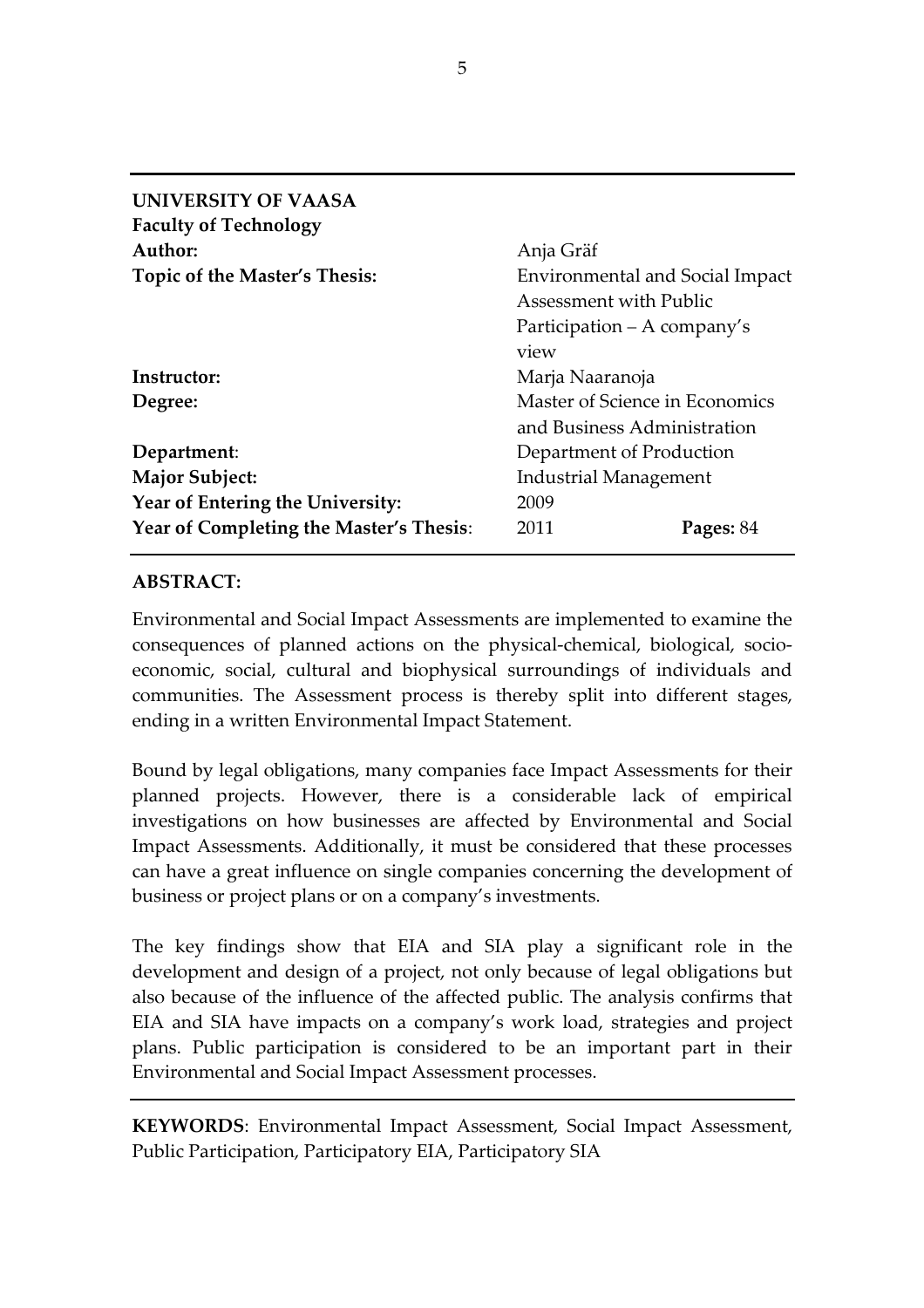### 1. INTRODUCTION

In today's world one can discover an increasing valuation of nature and the environment. In many ways there is more and more concern about environmental protection, nature conservation or sustainability in terms of resource or land use. Therefore, it is not very surprising that for an increasing number of projects, plans or programs Environmental Impact Assessments (EIAs), but also Social Impact Assessments (SIAs) need to be conducted.

EIAs are designed to examine environmental consequences of planned projects or other activities. Therefore, a process is started to assess in different stages the impacts of a project plan, starting from a screening phase over a scoping phase, the consideration of alternatives, followed by a row of other steps and usually ends with a written Environmental Impact Statement. During the EIA process impacts of a project on physical-chemical, biological, cultural and socioeconomic components of the total environment are investigated. Consequently EIA ensures the consideration of the environment in planning and decisionmaking.

Although SIA can be considered being a core part of EIA, in practice often a minor role is assigned to the assessment of social, socio-economic, cultural or biophysical impacts which is the main aim of SIA. Anyhow, SIA is an important instrument to discover the impacts of planned actions on individuals, communities or depending on the case even on societies. In order to stress its importance this thesis considers and treats SIA as an equally important assessment tool.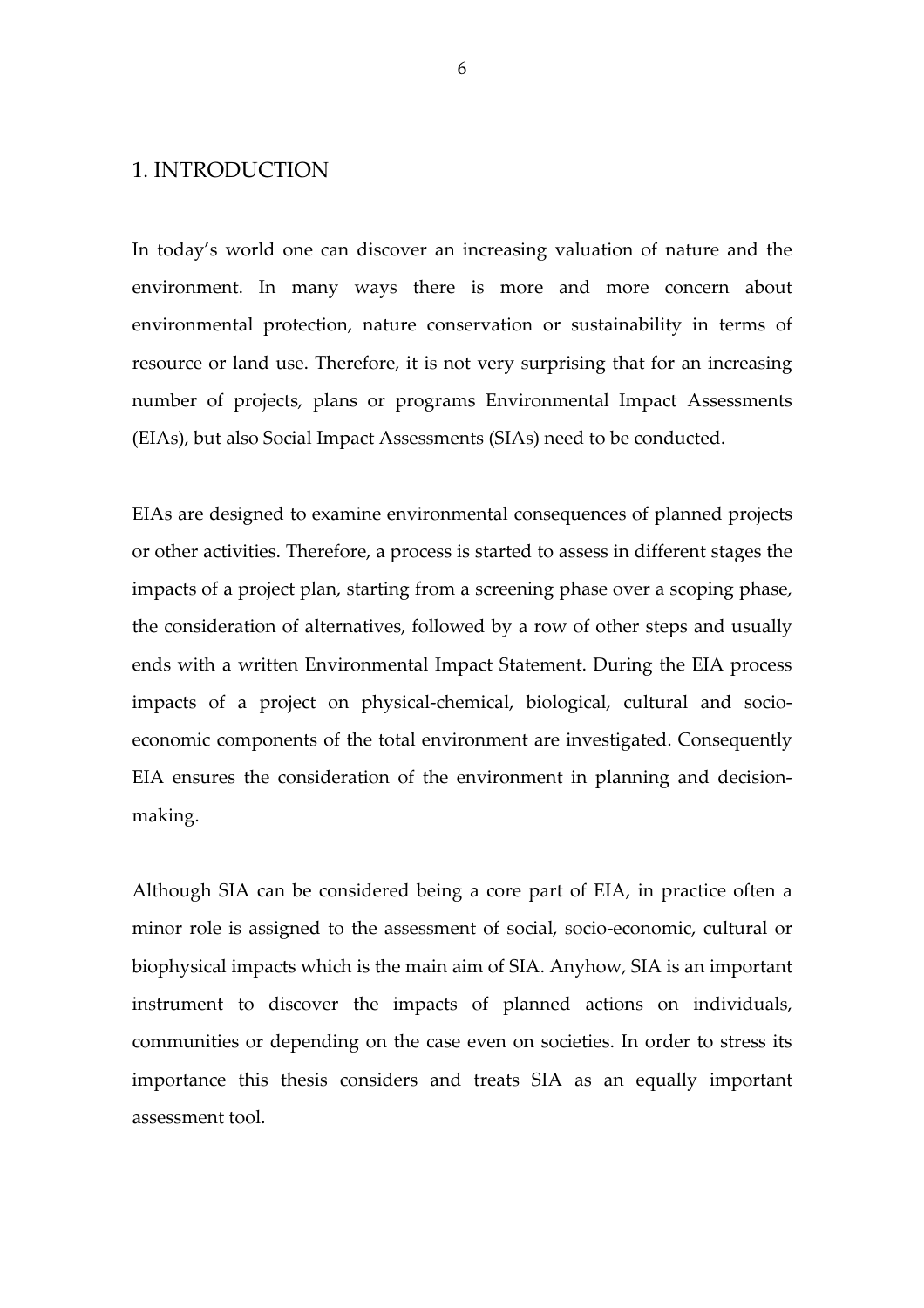The third major aspect which is under investigation besides EIA and SIA is public participation. Public participation is seen as a fundamental and valuable component in Impact Assessment processes. Scientific research found evidence that public involvement can positively influence a project through increasing the legitimacy of a project or quality improvements. However, in practice these assumptions often do not live up to the expectations. Therefore, this study will closely examine this matter.

#### 1.1. Research Problem and Objectives

Inside the study field of Environmental and Social Impact Assessment a lot of research has been done about methods, techniques or assessment tools. Nevertheless, only a limited number of studies– which can be described as a research gap – explored the role of a single project proponent, which can be a business or company that faces such an Impact Assessment process.

This thesis tries to fill this gap and looks at Environmental and Social Impact Assessment processes with Public Participation through the eyes of a company. Not only how companies are affected will be investigated, but also new opportunities resulting from these Impact Assessment processes for companies shall be presented. This study thereby looks for answers for the following underlying questions:

- What are the advantages and disadvantages for a company that needs an Impact Assessment for its projects?
- How does such a process affect the decision-making of a company?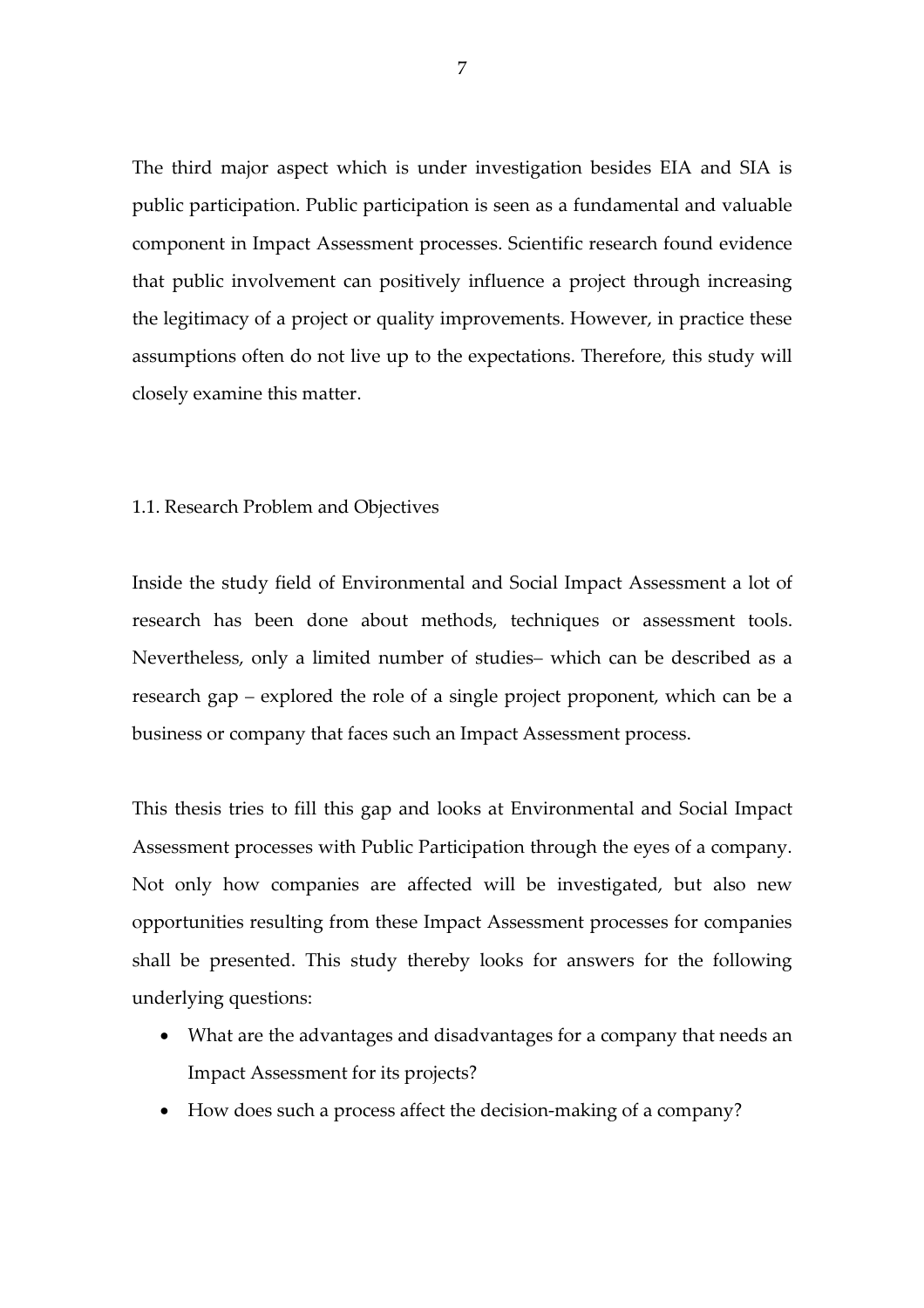• And finally, what does public participation during an Impact Assessment mean for a company?

#### 1.2. Research Approach and Methodology

The research approach is mainly qualitative with a few quantitative elements and was designed as a single explorative and descriptive study. Based on their wide experiences with the mentioned assessment processes and public participation a single case company was chosen for a thorough investigation. A questionnaire was developed to study the following three main areas: general aspects of EIA and SIA, the company and its role in EIA and SIA as well as the company and public participation during EIA and SIA.

#### 1.3. Thesis Structure

The study will start from a general literature review on the three pillars: Environmental Impact Assessment, Social Impact Assessment and Public Participation. General research findings will be presented and some basic assumptions on a company's role in an assessment process will be made. Before the overall research results will be analyzed, the used methods will be described. The thesis ends with a conclusion including some practical recommendations and an outlook for future research in the field of Environmental and Social Impact Assessment.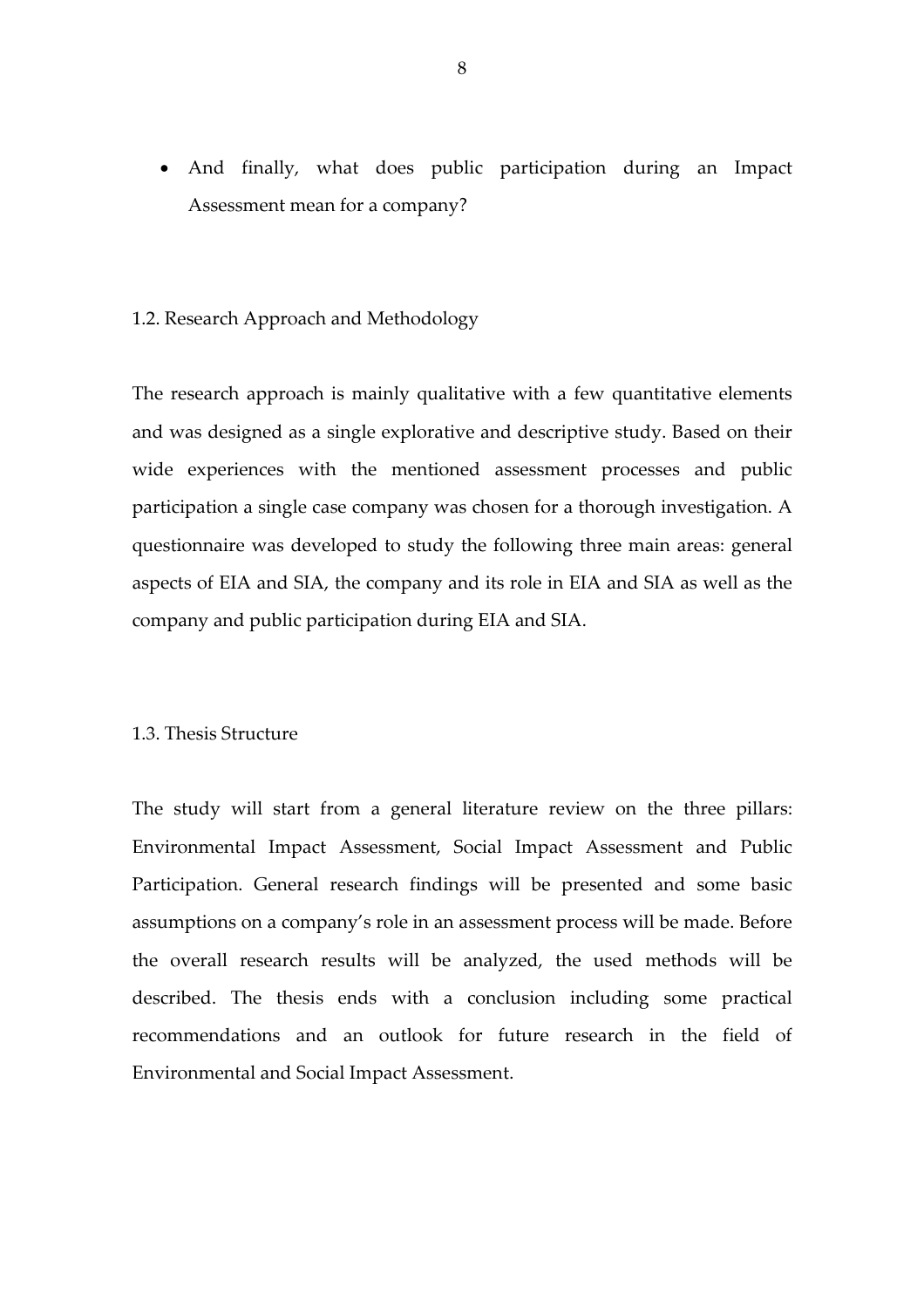### 2. ENVIRONMENTAL AND SOCIAL IMPACT ASSESSMENT

2.1. Introduction to Environmental and Social Impact Assessment

At the beginning of this thesis the two overarching concepts of Environmental Impact Assessment (EIA) and Social Impact Assessment (SIA) shall be presented. Being aware of the fact that there is no consistent and homogenous use of the term SIA (Vanclay 2002), this study was nevertheless developed on the basic assumption that SIA plays an important role in the coverage of social issues and therefore is embedded in every EIA process. The particular role that SIA plays hereby is going to be highlighted and explained in later chapters.

Before presenting a detailed picture of EIA and SIA and its features, we first take a look at the history and development of these two Impact Assessments<sup>1</sup>.

#### 2.2. The History and Development of EIA and SIA

 $\overline{a}$ 

The beginning of EIA dates back to 1969, when the National Environmental Policy Act (NEPA) was first established in the United States. NEPA is meant to protect and restore the environmental quality. It was also designed to minimize adverse environmental impacts and to preserve the environment through the use of reports and recommendations that assess environmental impacts of a proposed action, its negative effects, and alternatives as well as stating shortterm use vs. long-term productivity and any irreversible or irretrievable use of

<sup>&</sup>lt;sup>1</sup> Impact Assessment is simply defined as "the process of identifying the future consequences of a current or proposed action" (Becker 1997: 2) and used in this thesis to summarize both EIA and SIA.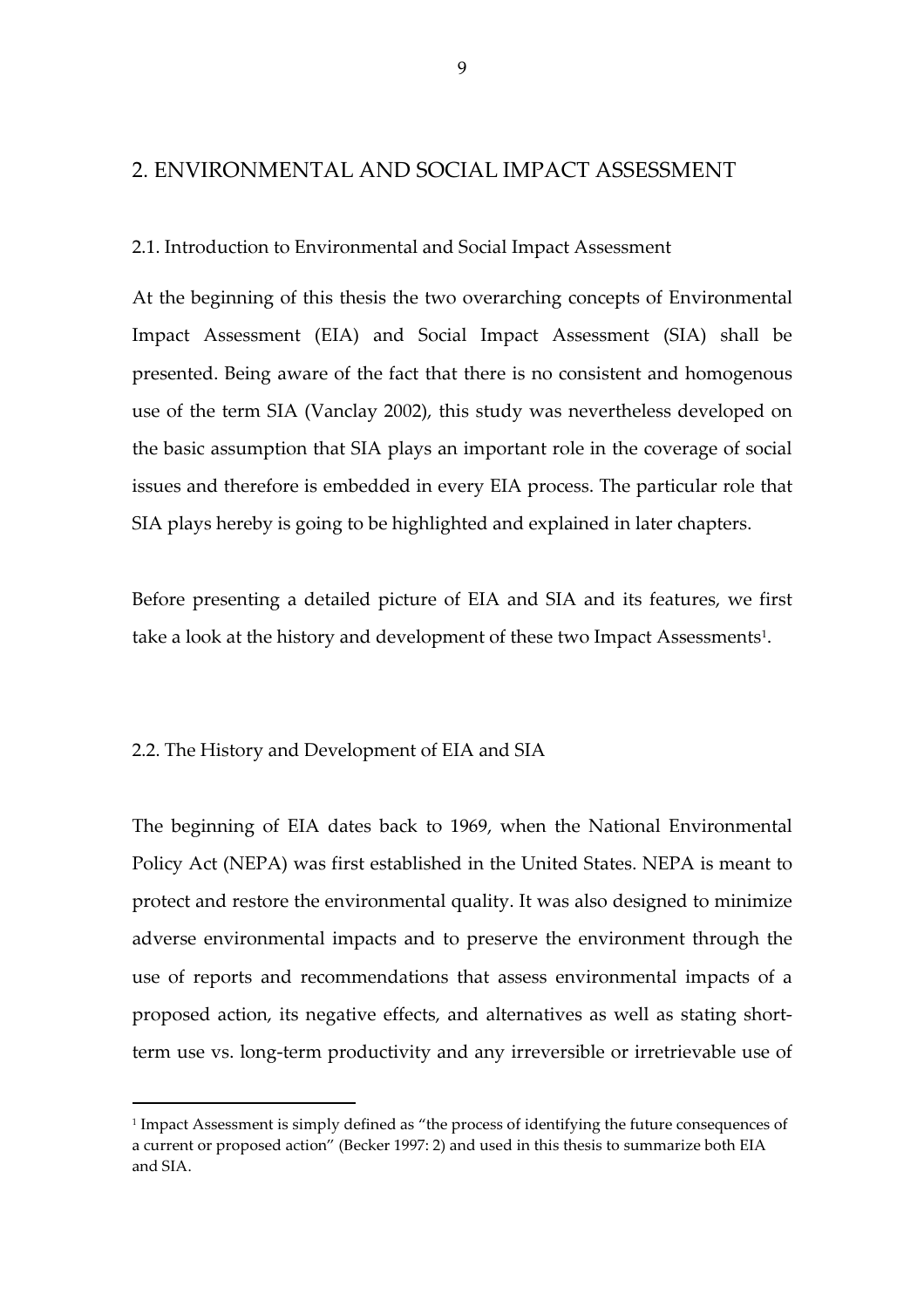resources. All of these points are to be included in an Environmental Impact Statement (EIS). (Glasson et al. 1999: 28-30.)

Social or also known as Socioeconomic Impact Assessment was added to the NEPA process in 1973, and was intended to evaluate significant population and growth impacts or changes in resources like land use, water, and public services in the affected area. Besides, SIA is seen as a comprehensive tool to add the natural and physical environment and the relationship of people with the environment to the EIA process. (Canter 1996: 500.)

While spreading all over the world, EIA was established in a European Directive in 1985 which influenced the spread of EIA legislation in many European countries (Glasson et al. 1999: 37). In 1985 the Directive 85/337/EEC ('EIA Directive') was first implemented in the European Economic Community (EEC) (later renamed European Union (EU)); the Directive, which is meant to guide private and public projects, was amended in 1997, in 2003 and in 2009, including among others provisions for Public Participation aligning with the Aarhus Convention, adding new screening objectives or increasing the number of projects covered (European Commission (EC) 2010).

Especially the Aarhus Convention which was signed in 2003 contains a row of important changes, among others: early information of the public in the decision-making process, indication where information can be obtained, comments and questions submitted, where and how relevant information is made available. It also stresses the careful timing of public participation including "reasonable time frames" for the information of the public as well as the preparation and participation of the public in the decision-making process.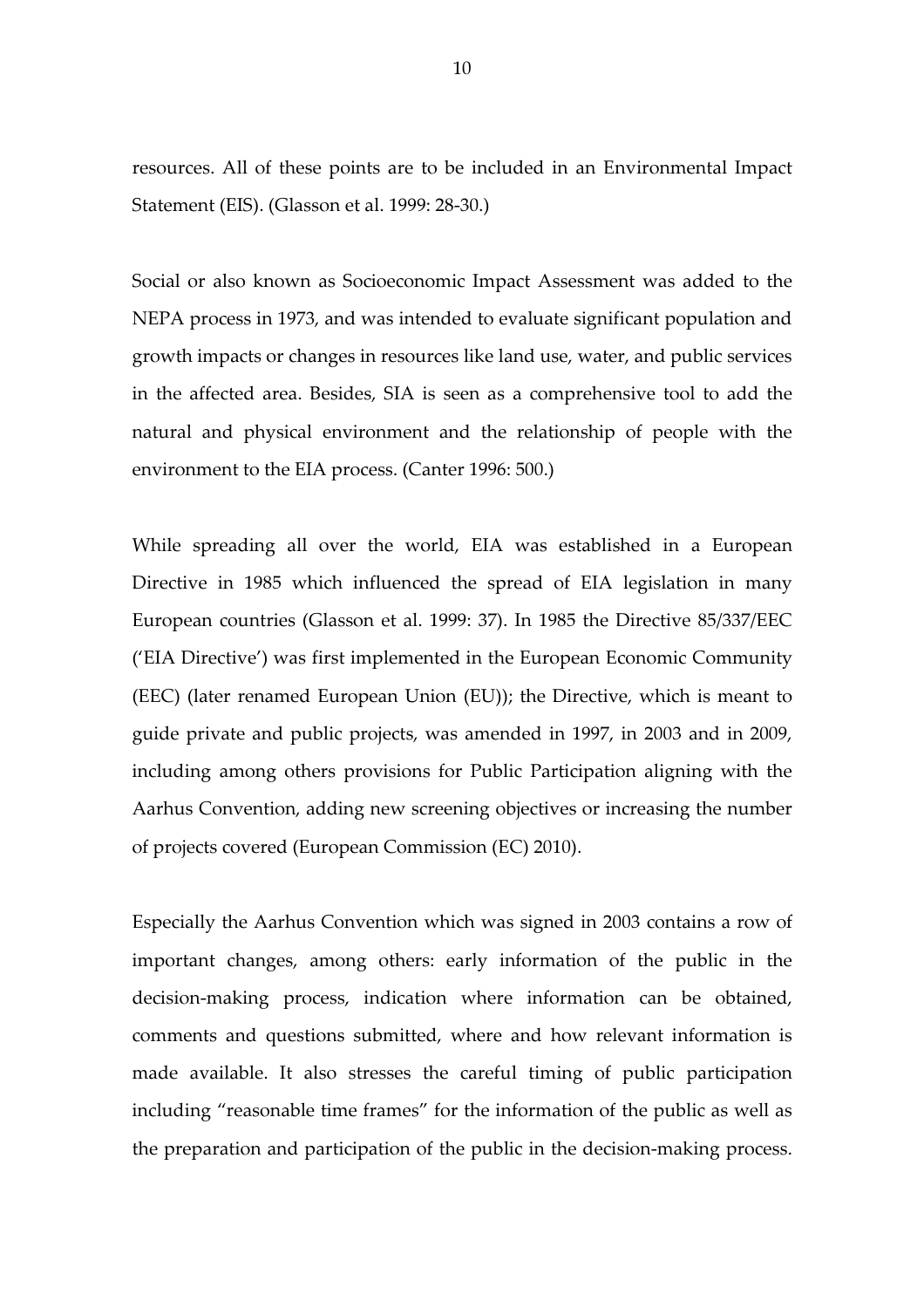Reasons behind a decision should be presented to the public and main mitigation measures proposed. The Convention also strengthens the possibility for the affected public to review a procedure in front of a court of law or another impartial body, whereas information on judicial procedures shall be made public. (Hartley & Wood 2005: 321-322.)

#### 2.3. Environmental Impact Assessment

#### 2.3.1. Definition

A great variety of different definitions and explanations of Environmental Impact Assessment exists. It can be summarized however, that EIA is mostly seen as an instrument or a process which systematically identifies and evaluates possible impacts of proposed projects, plans or programs on the physicalchemical, biological, cultural and socioeconomic elements of the overall environment. Thereby EIA is considered to be holistic and multidisciplinary (Canter 1996: 2, Jörissen & Coenen 1992).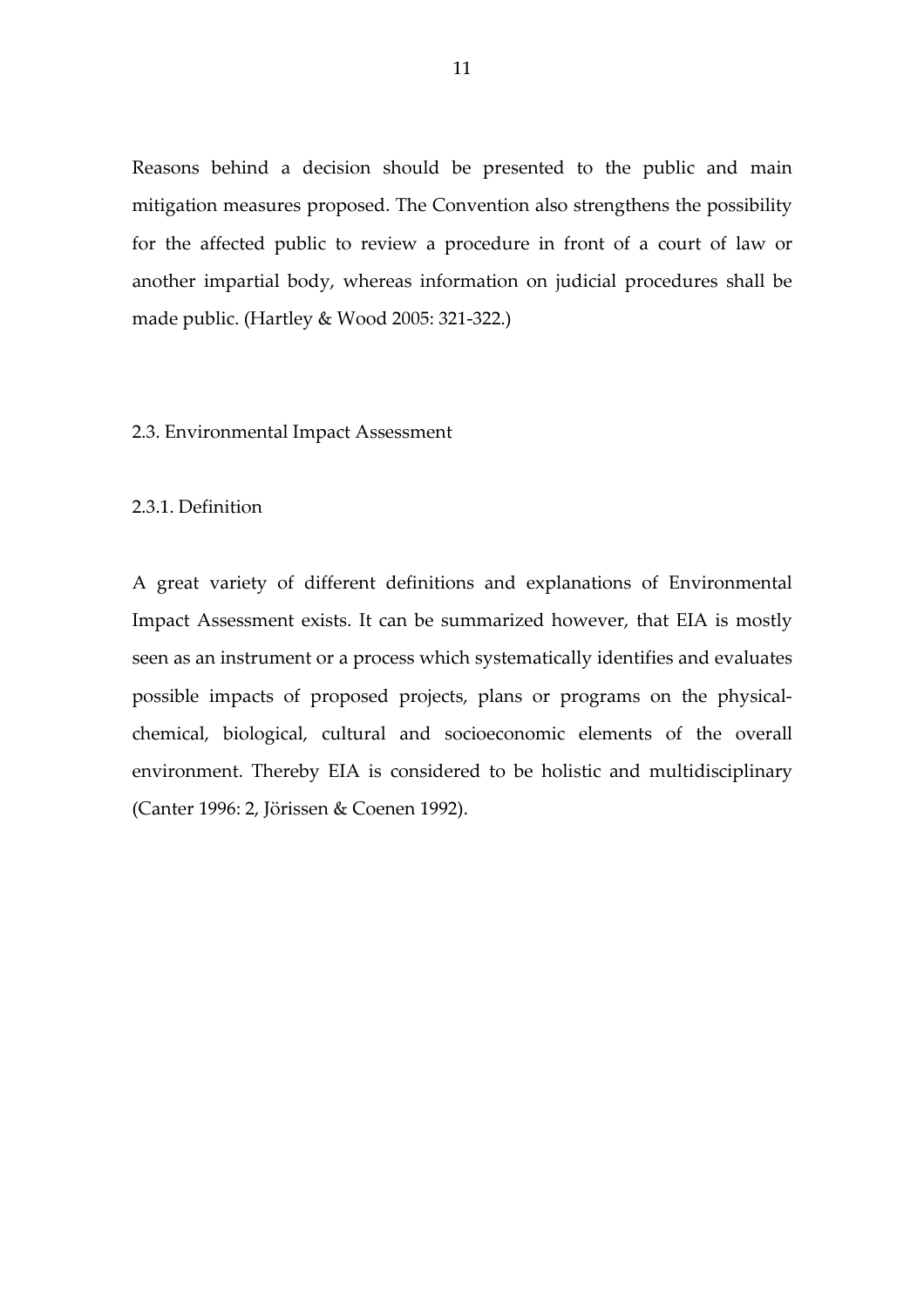### 2.3.2. EIA Process

Figure 1. EIA Process.

Project screening (Is an EIA needed?) Scoping (Which impacts and issues should be considered?) Description of the project/ development action and alternatives Description of the environmental baseline (Establishment of both present and future state of the environment in the absence of the project) Identification of key impacts Prediction of impacts Evaluation and assessment of significance of impacts Identification of mitigating measures Presentation of findings in the EIS (including a non-technical summary) Review of the EIS Decision-making Post-decision monitoring Audit of predictions and mitigation measures

Source: Glasson et al. (1999: 5)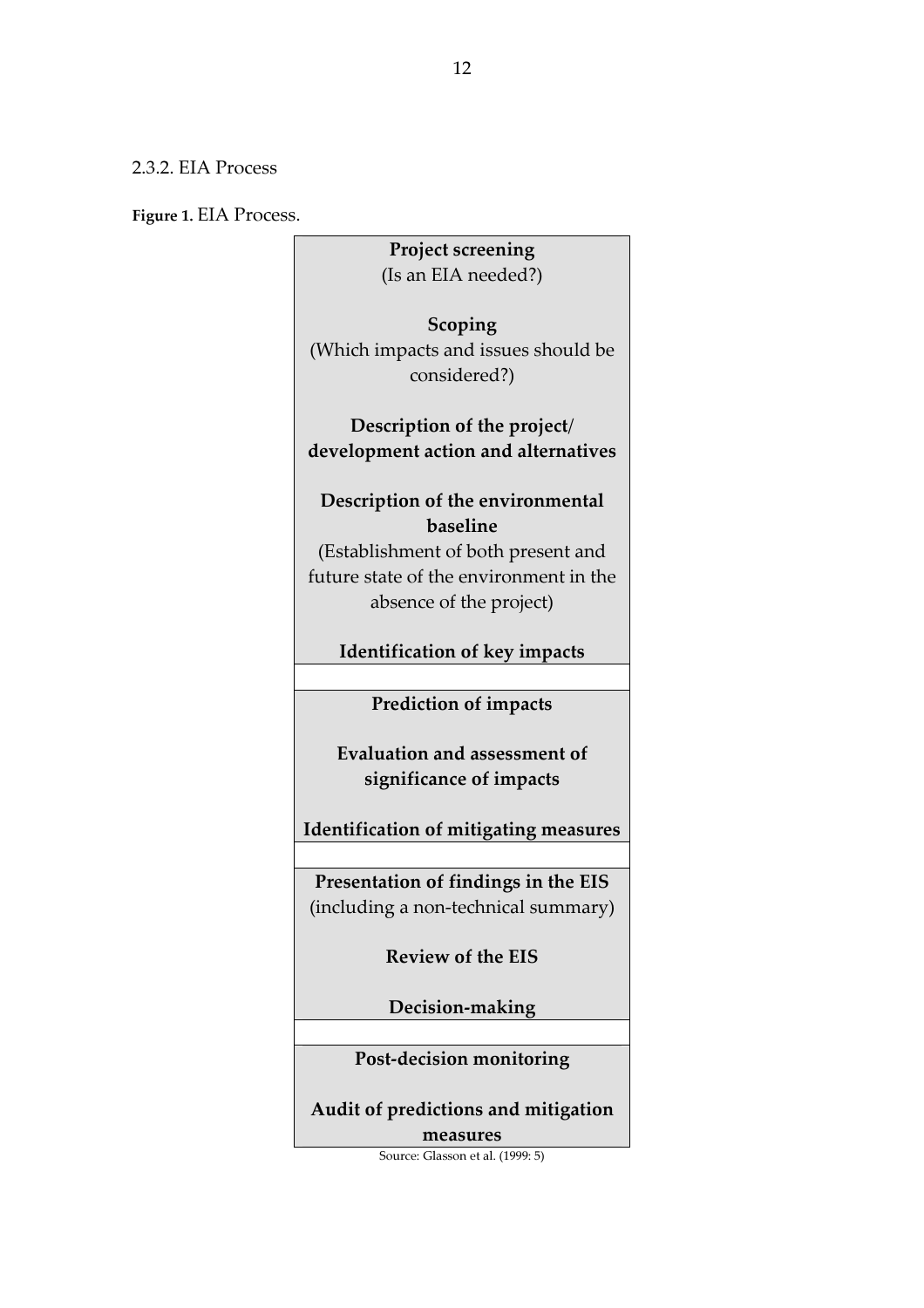As it can be seen in Figure 1, EIA is based on a stepwise process that includes the following actions: At the beginning of every EIA process stands the project screening which limits the EIA application to those proposed actions or plans that might have major environmental impacts. Often the screening process is influenced by the existing EIA regulation in a country (Glasson et al 1999: 4). Scoping and baseline studies determine the next step, which includes the consideration of key receptors, significant impacts and project alternatives. For a first time there is communication between project proponents and the public, consultants, public agencies and interest groups (Morris & Theriviel 1995: 4). Besides, impacts need to be predicted and their significance evaluated and assessed. This is followed by a process of mitigation, where actions are undertaken to avoid, limit, abate or compensate for significant negative impacts. All findings are then presented in form of an Environmental Impact Statement (EIS), which is also reviewed to assess the EIS' quality. Under consideration of the EIS a decision is made by the relevant authority. Before the final step of auditing can be done where actual outcomes are compared with the predicted outcomes, there is a post-decision monitoring, a continuous assessment of environmental or socioeconomic aspects through a systematic collection of data over space and time (Morris & Therivel 1995: 4-9, Glasson et al. 1999: 6).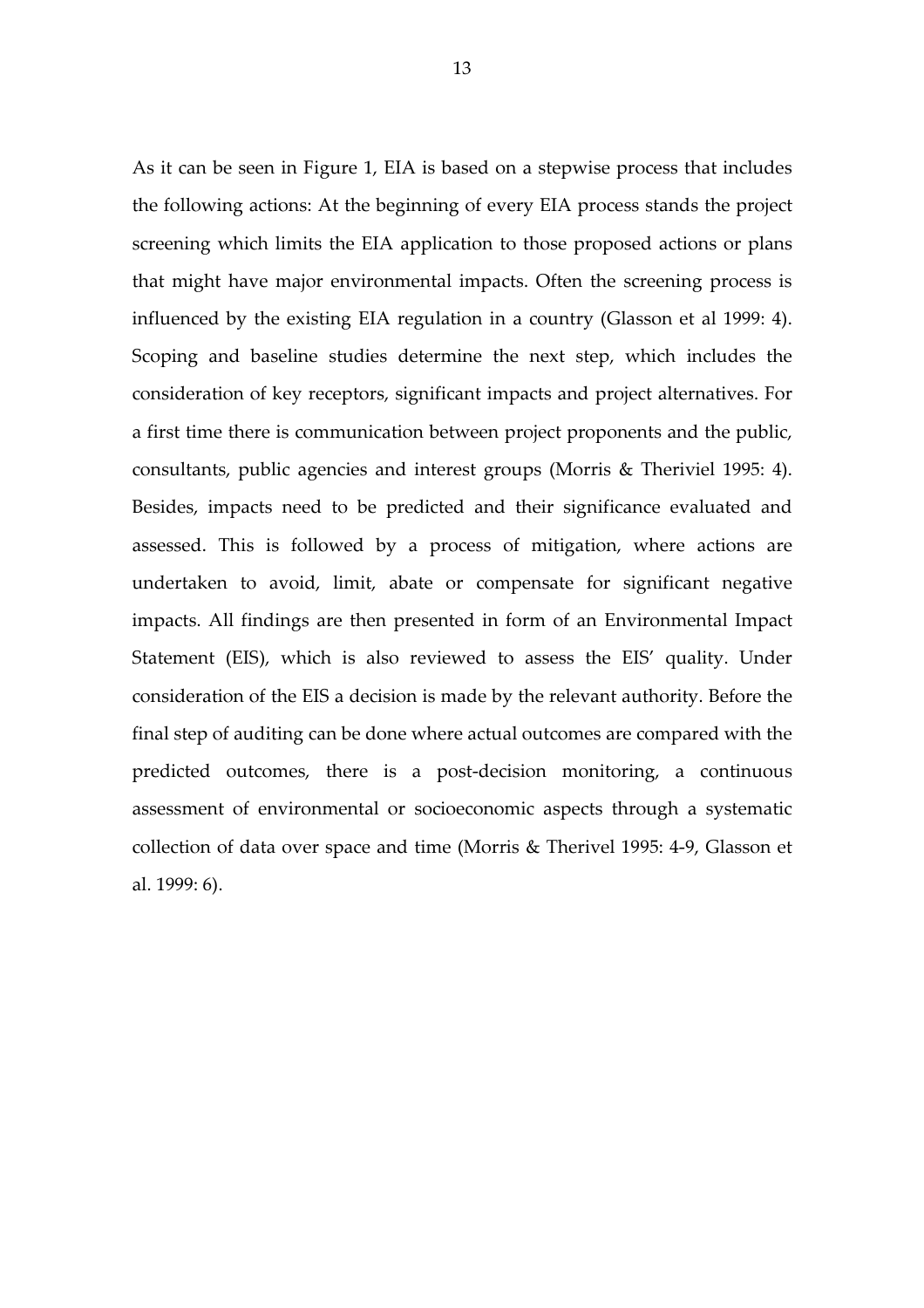#### 2.4. Social Impact Assessment

#### 2.4.1. Definition

Social Impact Assessment has many facets that derive from the fact that it is established in various research fields; however it is mostly known in the social sciences (Becker 2001). Commonly it can be considered to be an independent instrument for measuring, monitoring and analyzing social consequences of planned interventions or developments. SIA nevertheless is also known as being a core part of Environmental Impact Assessment processes (Vanclay 2003).

Besides its role as being a companion of EIA, it is an instrument par excellence to combine public involvement, a company's awareness of social and environmental factors as well as the process of finding social, economic, cultural and various other impacts a project, program or policy can have on individuals, communities or even societies (Esteves 2008; Esteves & Vanclay 2009).

In general, two broad schools of thought on the basic purpose of SIA can be distinguished: One aiming at using SIA to make predictions about social change, the other one considering SIA as a facilitator for public participation in decision-making through the incorporation of any affected party or person, documenting a community's viewpoint or establishing forums to share and debate (Craig 2009). Although both SIA features can be considered being complementary in many cases, this thesis will, above all, focus on its role and importance for public participation.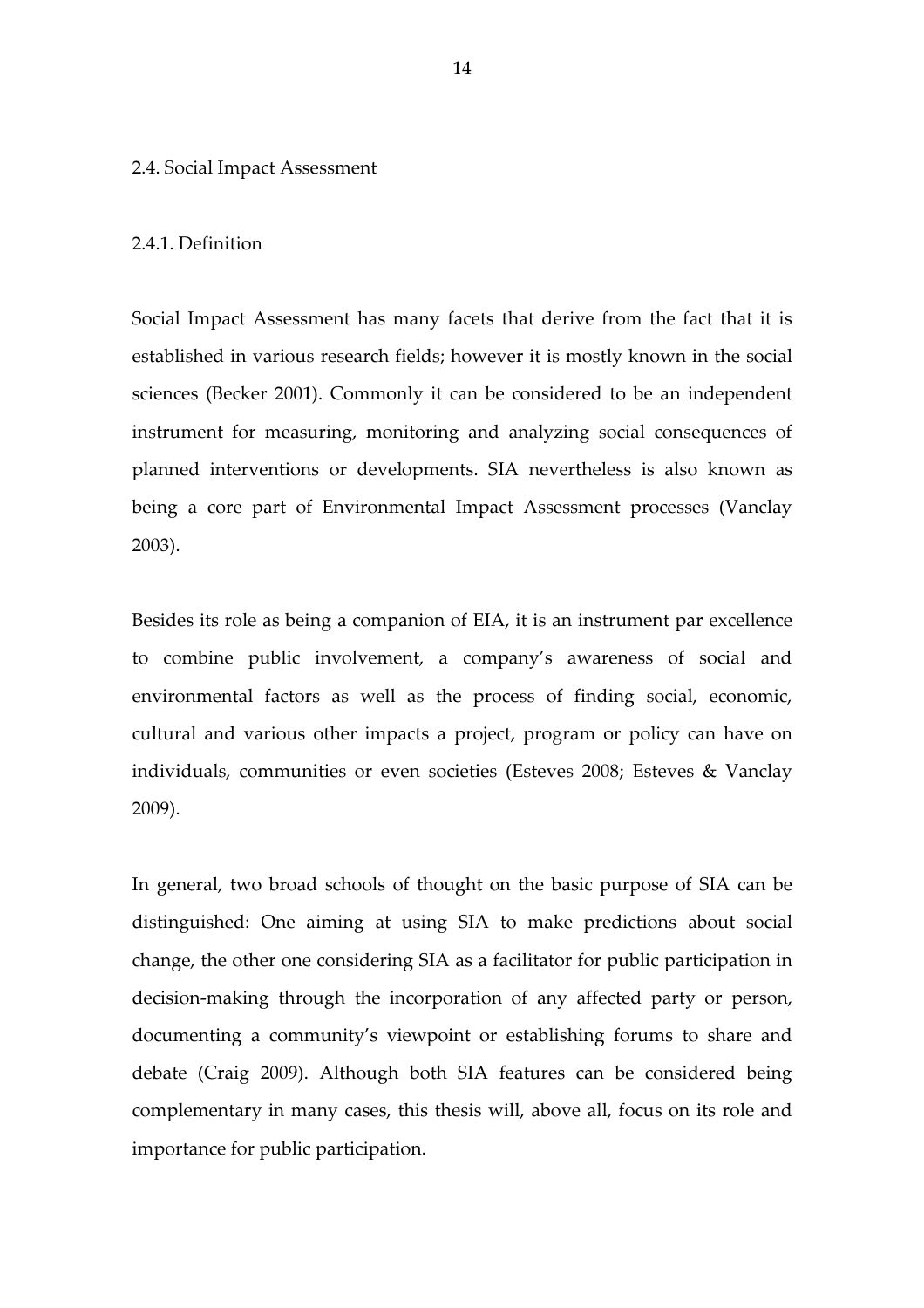#### 2.4.2. SIA Process

Four distinct phases in the SIA process can be distinguished: It begins with understanding issues and opportunities, which is followed by the prediction of likely impacts or contributions. The third step embraces the development of mitigation as well as the creation of strategies. The fourth and last step is all about monitoring and adaptive management (Esteves & Vanclay 2009: 142).

Burdge, Fricke, Finsterbusch, Freudenberg, Gramling, Holden, Llwellyn, Petterson, Thompson and Williams (1995: 25-32) deliver a wider and far more detailed SIA process framework including a row of different steps which in practice can overlap. At the early stage of the planning process of a proposed project affected groups, stakeholders or individuals need to be identified and public involvement should be made possible. Further, for the identification of the data which is needed to proceed in the SIA process a detailed assessment and description including alternatives by the proponent of the project is necessary. Minimum data includes thereby location and land requirements, needs of ancillary facilities, the construction schedule, size of the work force, the facility's size and shape, need for a local workforce and finally institutional resources (Burdge et al. 1995: 25-26).

This step is followed by assessing baseline conditions, which includes a detailed description of the human environment and the area of influence. It among others includes population characteristics such as e.g. unemployment, workforce, infrastructure or services; further it embraces cultural and sociopsychological conditions like e.g. trust in political and social institutions, quality of life or attitudes towards the proposed project. The assessment of the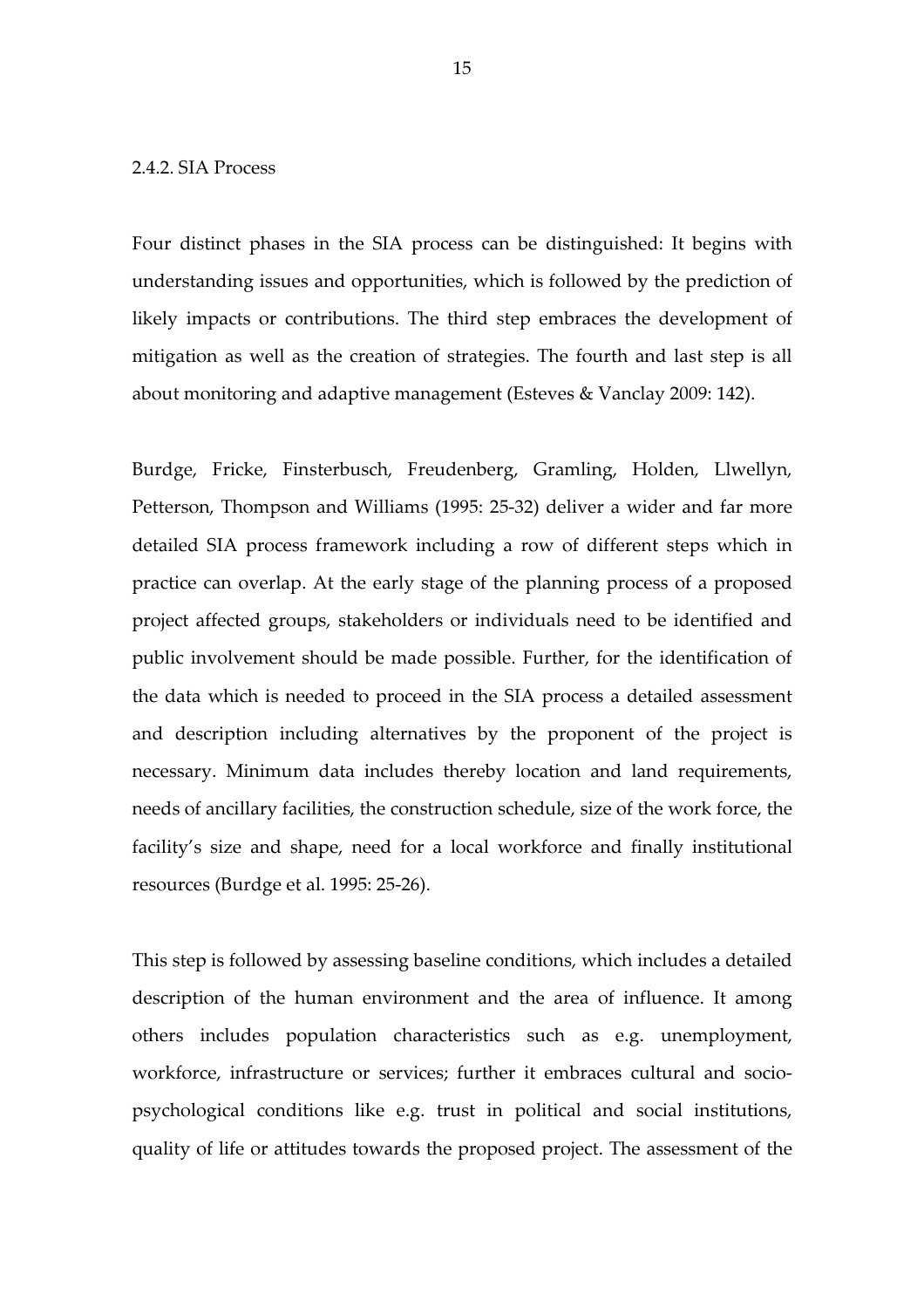baseline conditions takes also into account relationships with the biophysical environment, i.e. residential arrangements, ecological aspects, areas used for recreation and living, places with an aesthetic or symbolic meaning, to mention just a few aspects. (Burdge et al. 1995: 26.)

Like during the EIA process scoping ensures that all possible (social) impacts can be assessed through the use of a variety of assessment tools like public surveys or public participation methods. Thereafter, predicted conditions are set for the situation where the proposed activity is not implemented, then predictions with the considered implementation of the proposed project are taken into account and finally the difference between these two steps are compared. So, the future consequences and impacts can be simulated on the basis of if an action was or was not implemented. It is of importance to determine the significance of the assessed impacts to see how affected groups or individuals might react to these developments. Naturally, people's attitudes before the implementation can give a hint to their attitudes afterwards. However, opinions might change, fears might be reduced, but also hopes might be disappointed. (Burdge et al. 1995: 27-28).

In addition to the identification of direct impacts also indirect impacts which often occur later and cumulative consequences which result from the ongoing actions of a project or activity should be assessed during the SIA process. Before developing a mitigation plan to avoid, reduce, alter or remove negative impacts alternatives to the proposed action should be considered. This step includes not only the recommendation of new or changed actions, but also the assessment and consideration of the alternatives' consequences and impacts. (Burdge et al. 1995: 30.)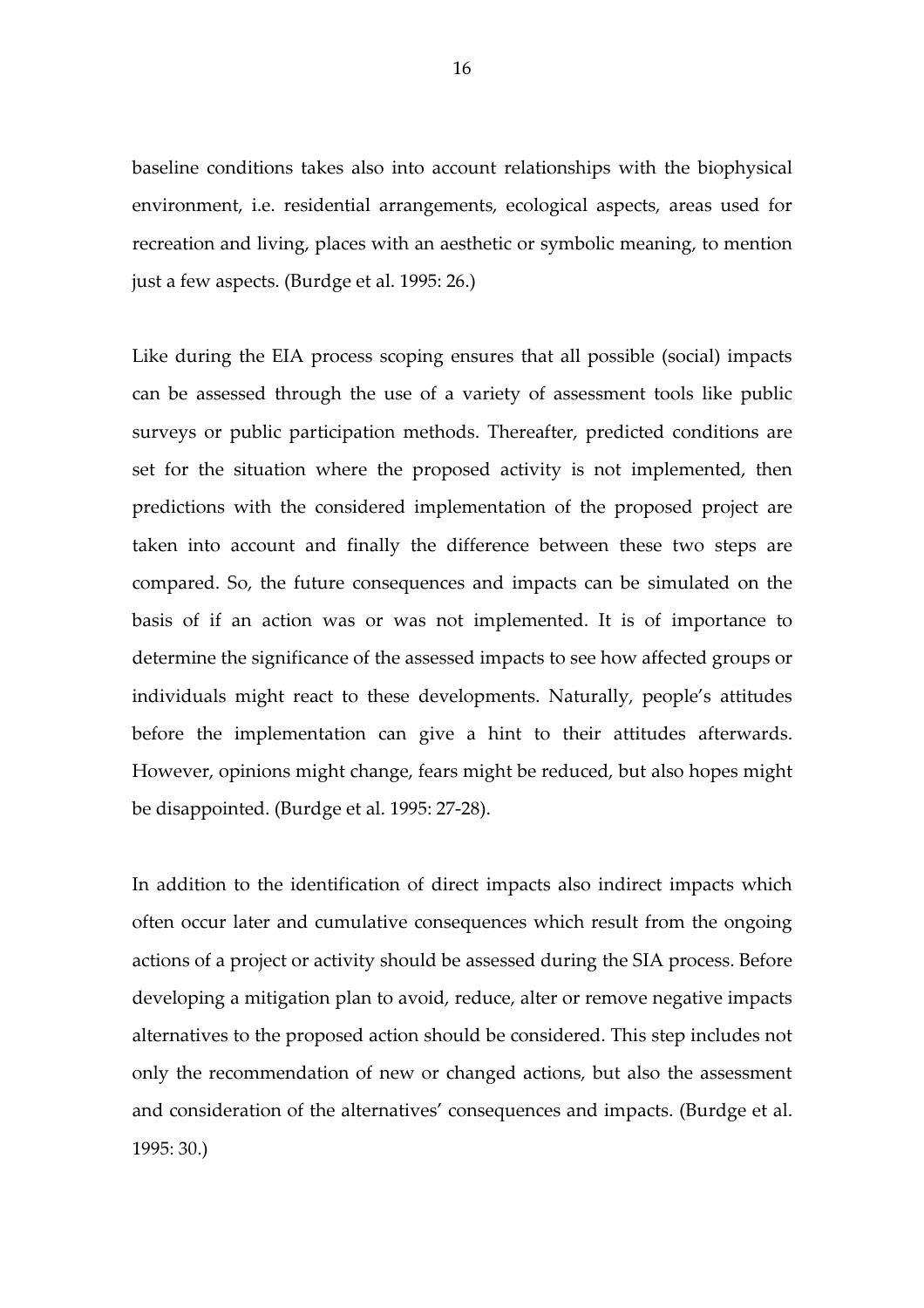For a proper mitigation Burdge et al. (1995: 30-31) suggest a three-step-process: During a first round negative or adverse impacts shall be avoided. If this is not possible then during a second round these impacts shall be minimized. In the third round for all impacts that can neither be avoided nor minimized affected parties shall be compensated.

The whole SIA process is rounded up by the development of a monitoring program which ensures that unanticipated impacts or deviations can be discovered and it compares projected with the actual developments. As far as possible, in case of deviations the form of additional actions or plans should be clarified. (Burdge et al. 1995: 31.)

#### 2.5. Comparison of SIA and EIA

Embedded in the EIA process SIA plays a significant role for Impact Assessments and is designed to be used in all EIA processes. It focuses on the human dimension of environments and is meant to bring winners and loser of a project into light (Vanclay 2004: 283; Glasson 1995: 21). Although less established or commonly known, it should however be self-evidently included to measure the consequences and impacts of a proposed project on individuals, communities or even societies (Becker 2001; Burdge 2003a; Burdge 2003b). Thereby SIA has much in common with EIA. Its goal is to foster a more ecological, socio-cultural, equitable biophysical, human and sustainable environment (Vanclay 2003; Vanclay 2004).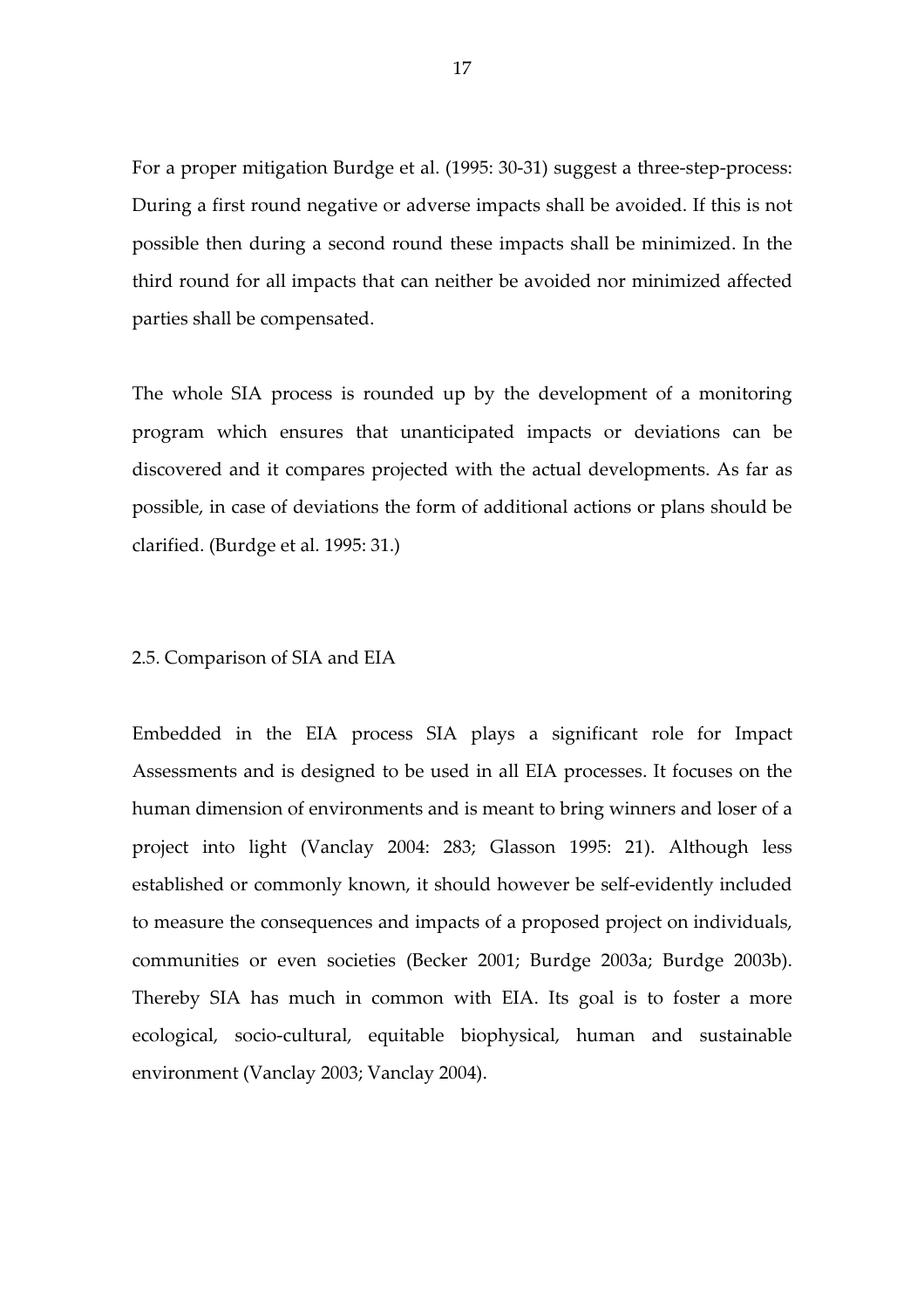Of major importance for the SIA process are however the impacts a project has directly on the affected people, i.e. social dimensions, negative and positive social consequences or social change processes which are caused by a certain project or activity (Esteves & Vanclay 2009). That means, mostly besides social factors, cultural, demographic, economic, social-psychological and political impacts are considered (Burdge et al. 1995; Vanclay 2003; Lockie et al. 2008).

EIA nevertheless is meant to have a broad social component, but in reality often only biophysical factors are included in the assessment process. SIA on the other hand covers all social aspects and issues affecting individuals or communities. While EIA is designed to be a participatory instrument it is mostly technocratic, whereas SIA tends to support participation. Another difference lies in the data expectation determined by a scoping process, whereas EIA focuses on quantitative indicators, SIA mostly uses a qualitative way of data assessment. (Vanclay 2004.)

#### 2.6. Participatory EIA and SIA

An important difference which is often overlooked in the research of Impact Assessments is technocratic or product oriented, in contrast of participatory or process oriented, approaches. Whereas technocratic approaches focus on objectivity and empirical data, participatory approaches include local knowledge and information collected by those that are affected by a proposed action to use this as a basis for determining impacts. (Becker et al. 2004.)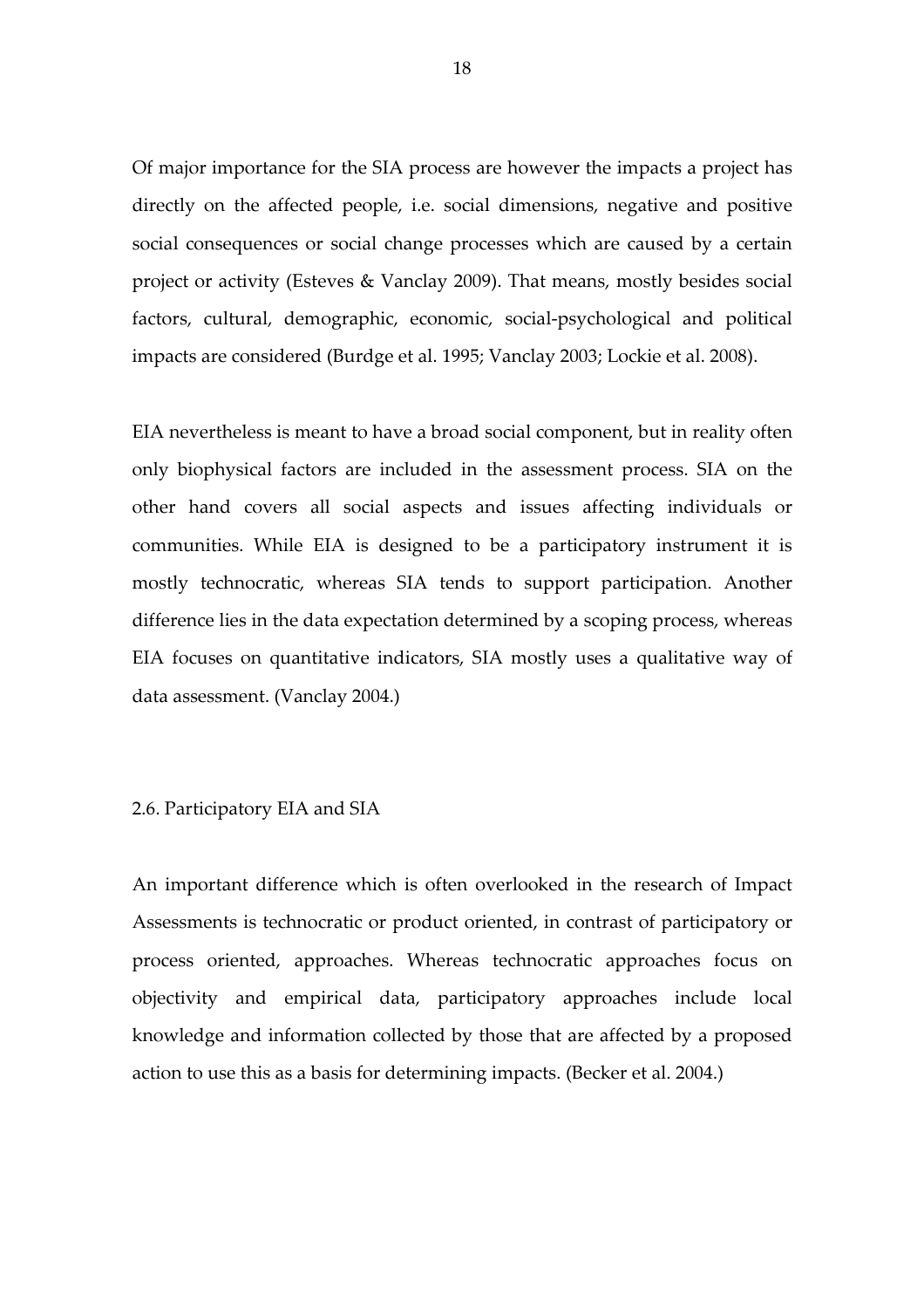In addition, Buchan (2003: 168) states: "Participatory Impact Assessment<sup>2</sup> refers to an approach that includes interested and affected parties in deciding indicators and measures of environmental and social impacts, in evaluation of effects and monitoring." Logically, this means public consultation and public involvement in all single stages of an assessment process, starting from problem identification and project design till the implementation and monitoring phase (Becker et al. 2004; Buchan 2003).

Esteves and Vanclay (2009) see it even as an underlying premise that impacts should be first assessed from the perspective of the people directly affected and then from the perspective of the wider public. Public participation as a central feature of SIA consequently cannot happen without the inclusion of the input of the local community. (Esteves & Vanclay 2009.)

This brings us to the next chapter which focuses on public participation and its role in the EIA and SIA process.

l

<sup>2</sup> This thesis uses the terms "participatory EIA and SIA" and "Environmental and Social Impact Assessment with Public Participation" synonymous.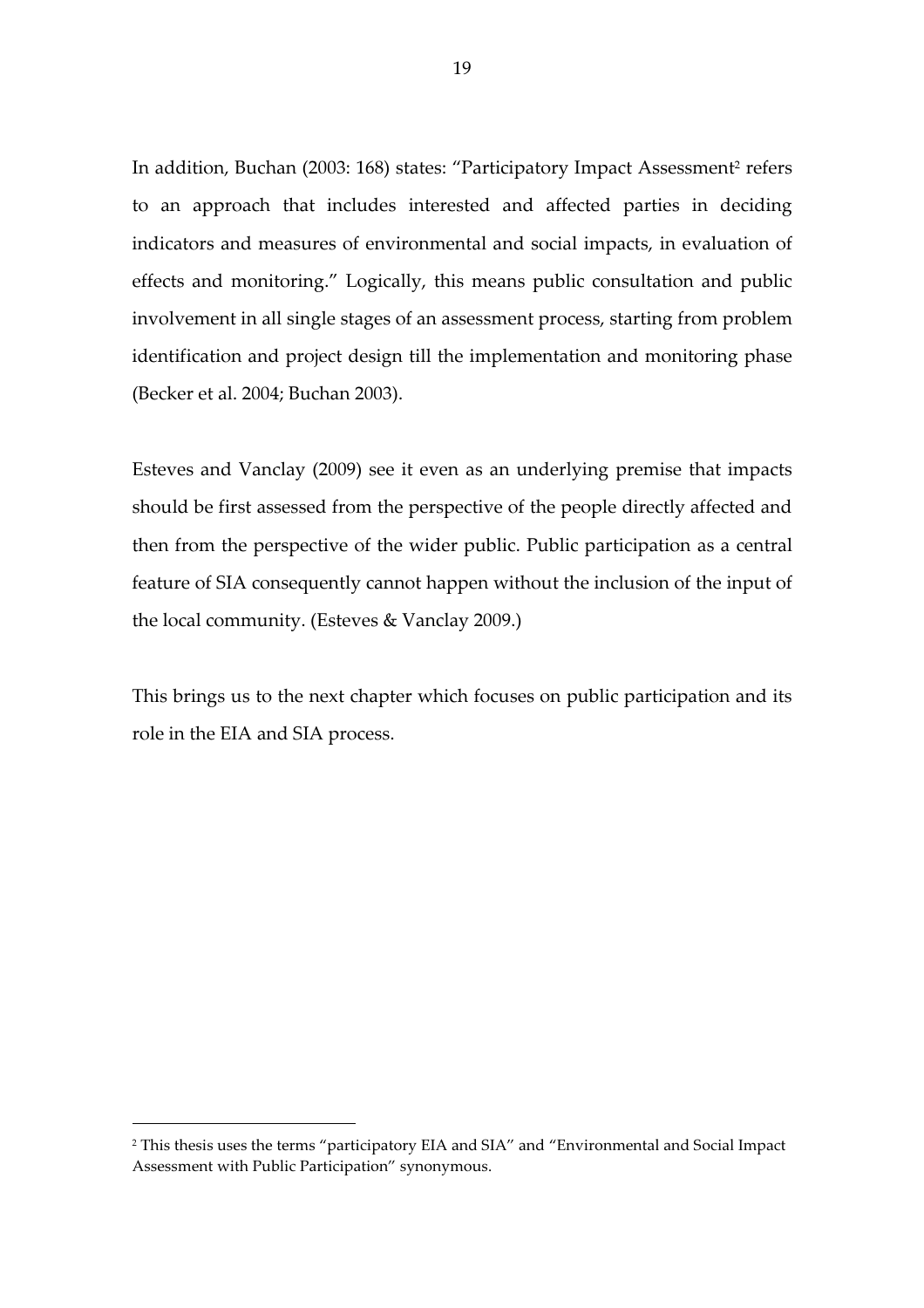### 3. PUBLIC PARTICIPATION

#### 3.1. Definition

Public participation can be defined as an organized, continuous, two-way communication process or on a general level as a practice used by governmental agencies, private-sector organizations or companies to consult and involve members of the public in the planning, decision-making, management, monitoring and evaluation process of an Impact Assessment (Dietz & Stern 2008: 17; Rowe & Frewer 2004: 512). Thereby public understanding of processes and mechanisms is conveyed and the public is kept fully informed about a project or activity and its impacts. In addition, the public's opinions, perceptions and needs as well as their preferences regarding resource use and alternatives to a certain project is actively inquired and taken into account (Canter 1997: 587).

Within the concept of public participation, Canter (1997: 587-588) further distinguishes between information "feed-forward" and "feed-back": Whereas information feed-forward describes the process where the public officials give information to citizens, information feed-back is the reverse which means that citizens give information to the public officials about policies. However, the term public participation should always imply a two-way communication process between project proponent and affected public and vice versa, not a one sided information flow (Rowe & Frewer 2005).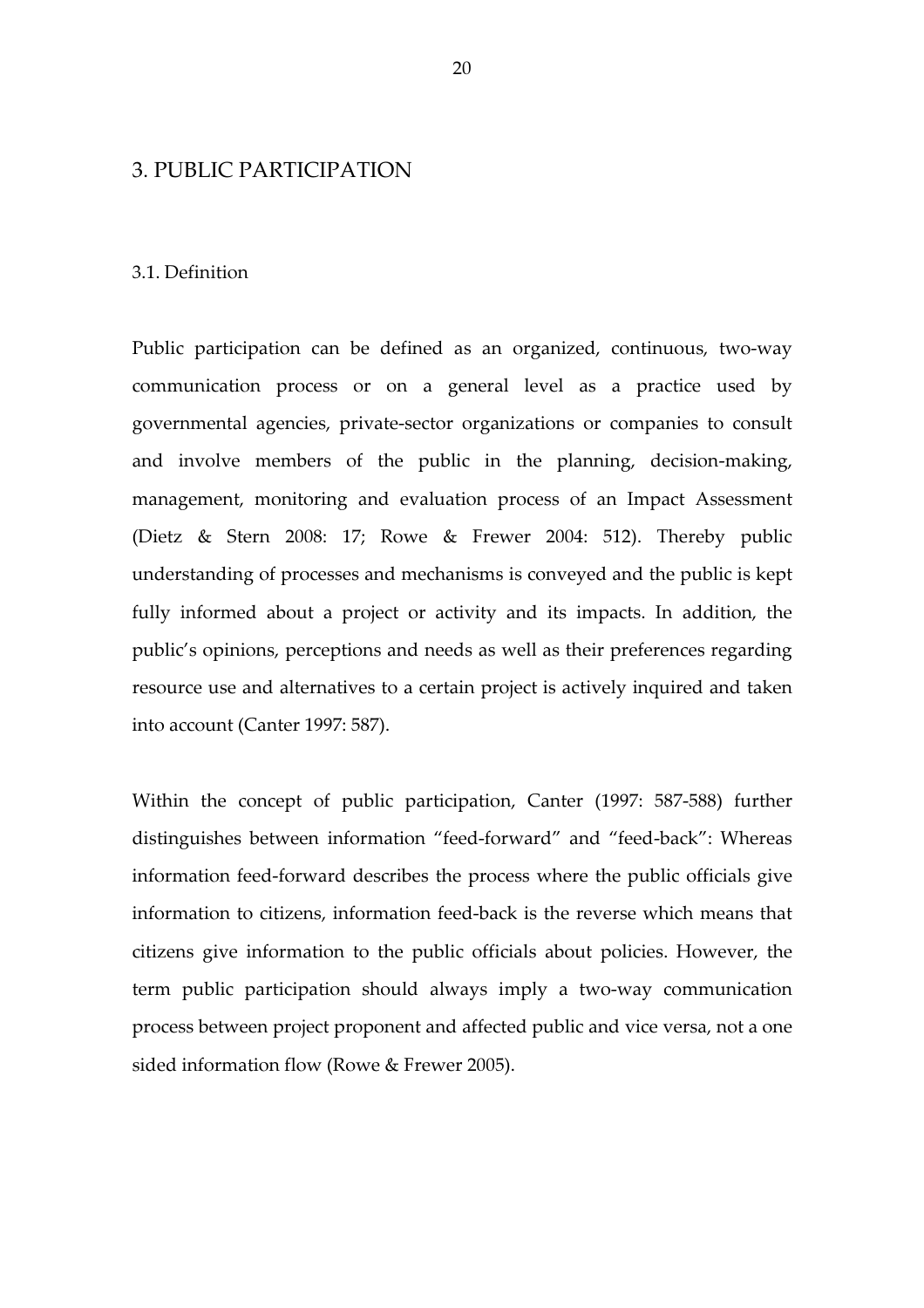#### 3.2. Theory and Concepts behind Public Participation

3.2.1. Theory of Public Participation

"A normative model of public participation is one that expresses and defends a vision about what public participation should accomplish and in what manner" (Webler 1995: 38).

There is no single dominant model or theory of public participation in Impact Assessment. However, a row of theoretical-empirical and normative frameworks (cf. Palerm 2000; Rowe, Horlick-Jones, Walls, Poortinga & Pidgeon 2008) have been developed on the basis of the so called Webler's model which shall therefore be presented in the following.

Using Habermas's theory of communicative action Webler developed a theoretical model for public participation which offers practical guidelines for the assessment of public participation in environmental decision-making (Webler 1995; Palerm 2000). Webler (1995; cf. Webler, Kastenholz & Renn 1995) considers the three criteria fairness, competence and social learning as a strong basis to evaluate public participation processes: Fairness means that an individual has an equal and fair chance to defend own interests and values as well as to make a contribution to the collective will. This can refer, for example, to the determination of an agenda, or simpler, to speak or raise questions or to have an equal access to knowledge. Competence, the second criteria, is related to the performance of participants. It can be described among others as the capability of protecting own interests, having a competent understanding of concepts, terms or definitions, possessing listening and communication skills,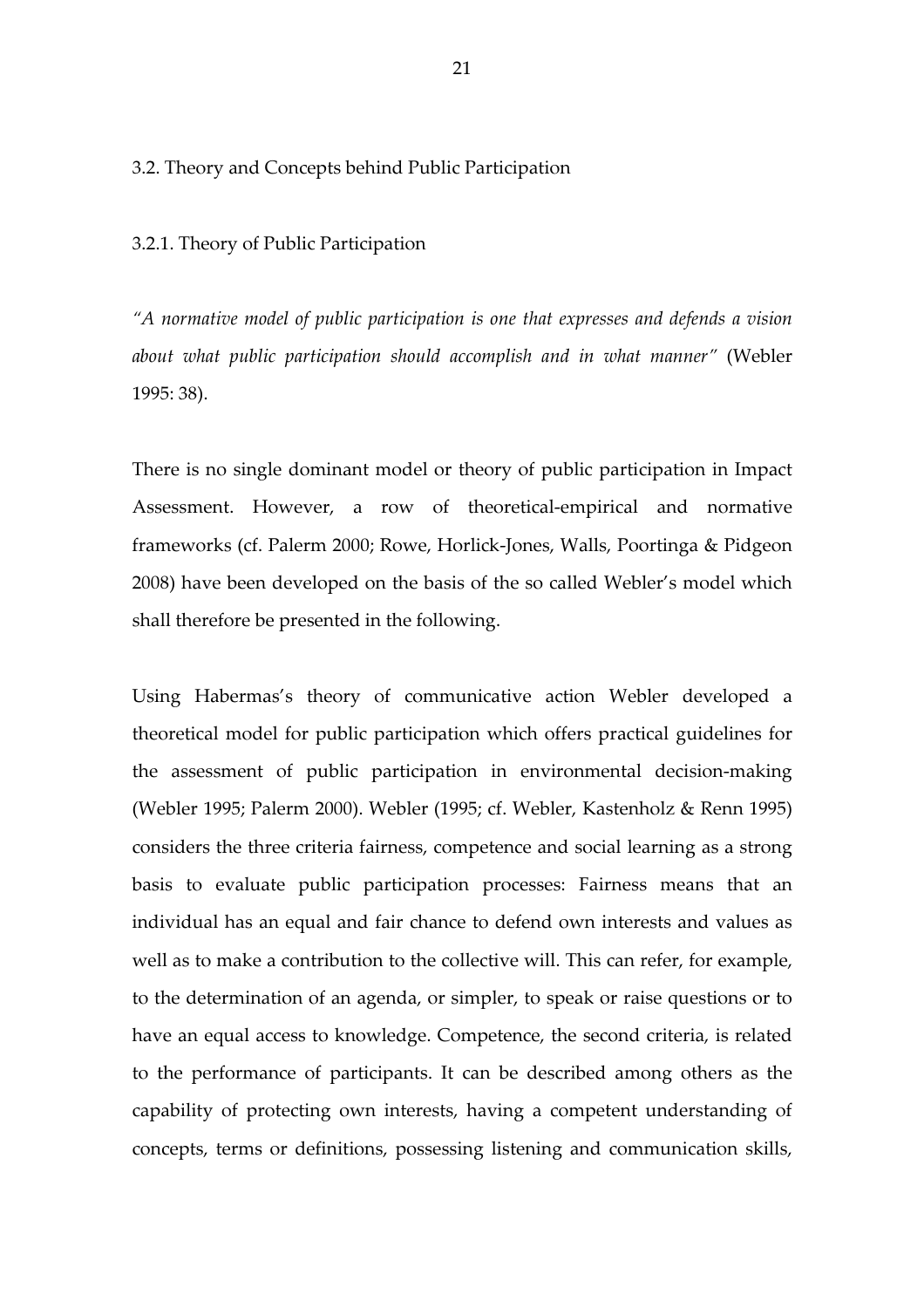being able to self-reflect or build consensus. Competence in this sense generally targets the possibility of collecting and verifying knowledge (Webler 1995). Social learning, which is the third and last criterion in Webler's model concerns the way citizens become responsible democrats and thereby reaffirm democracy. According to Webler et al. (1995) this happens when people are engaged in finding mutual acceptable solutions to a project or problem that affects their community or individual lives.

3.2.2. Concepts of Public Participation

Public participation can be categorized and distinguished in different ways. The use of Arnstein's ladder however is very common in the description of public participation in Impact Assessment processes:

| 8              | Citizen control | Degrees of citizen  |  |
|----------------|-----------------|---------------------|--|
| 7              | Delegated power | power               |  |
| 6              | Partnership     |                     |  |
| 5              | Placation       |                     |  |
| $\overline{4}$ | Consultation    | Degrees of tokenism |  |
| 3              | Informing       |                     |  |
| $\mathcal{P}$  | Therapy         | Nonparticipation    |  |
| $\mathbf{1}$   | Manipulation    |                     |  |

Figure 2. Arnstein's Ladder.

Source: Arnstein (1969, quoted in Canter 1996: 591)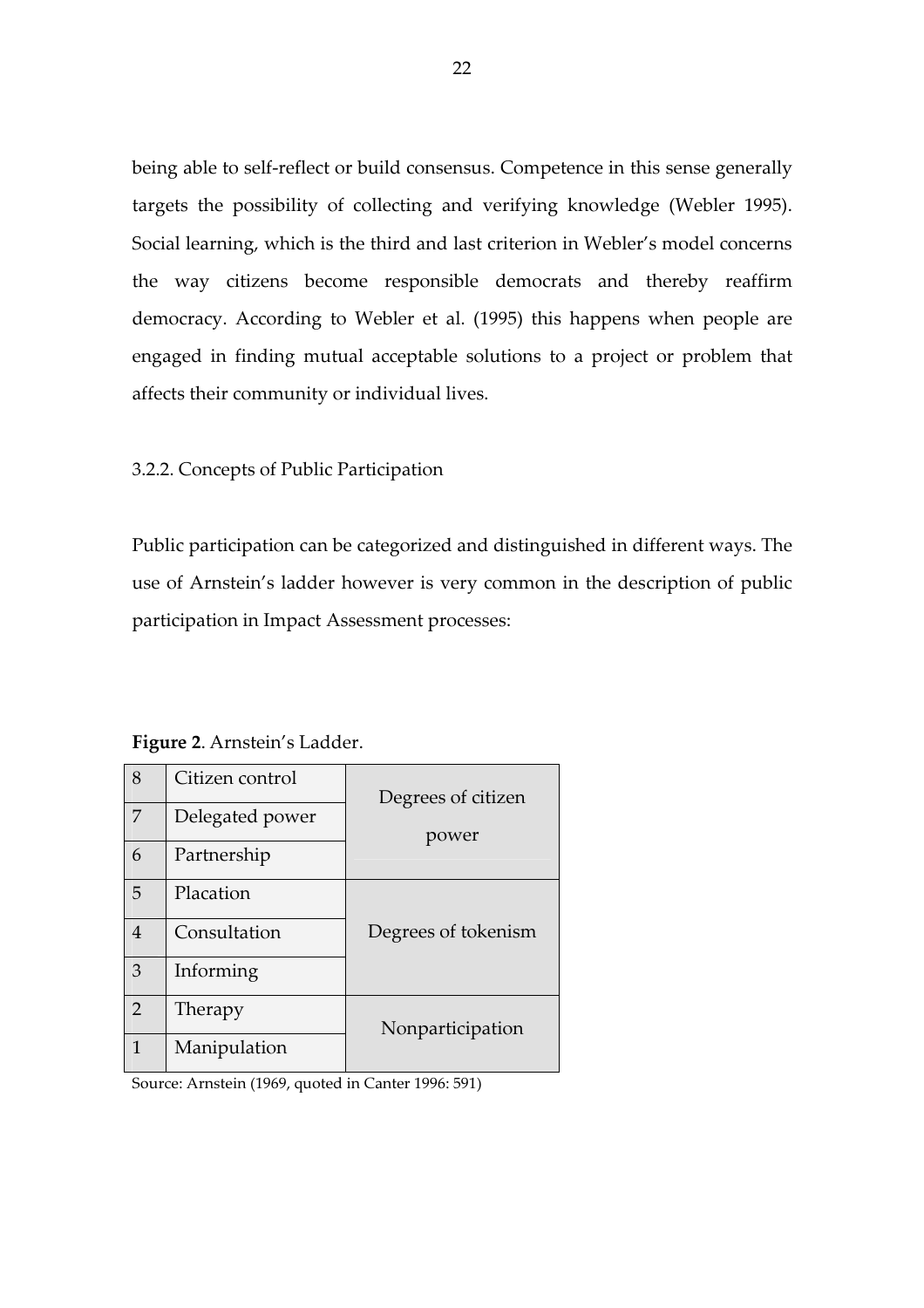Arnstein's ladder describes all possible variations and levels of public participation starting from nonparticipation which includes manipulation and therapy, over degrees of tokenism (informing, consultation and placation) to degrees of citizen power including partnership, delegated power and ends on top of the ladder with the citizen control (Arnstein 1969, as cited in Canter 1996: 591). According to Rowe and Frewer (2000: 6) the lowest level of public involvement in a decision-making process can be described by top-down communication and a one-way flow of information, the highest level of participation can be characterized by dialogue and a two-way information exchange.

Four different levels of public participation which mirror the range of public power can be distinguished according to Westman (1985, as cited in Glasson, Therivel & Chadwick 1999: 165): information-feedback approaches, consultation, joint planning and delegated authority. Whereas information feedback implies that the public has no power in decision-making, the consultation at least gives the possibility of a two-way information transfer and limited discussion. Joint planning gives the possibility to the public to moderately influence a process, allowing for input and feedback. Delegated authority on the other side means a high extent of public power in decisionmaking because it includes better access to important and relevant information, gives greater control over alternatives and timing of a decision (Glasson et al. 1999: 166).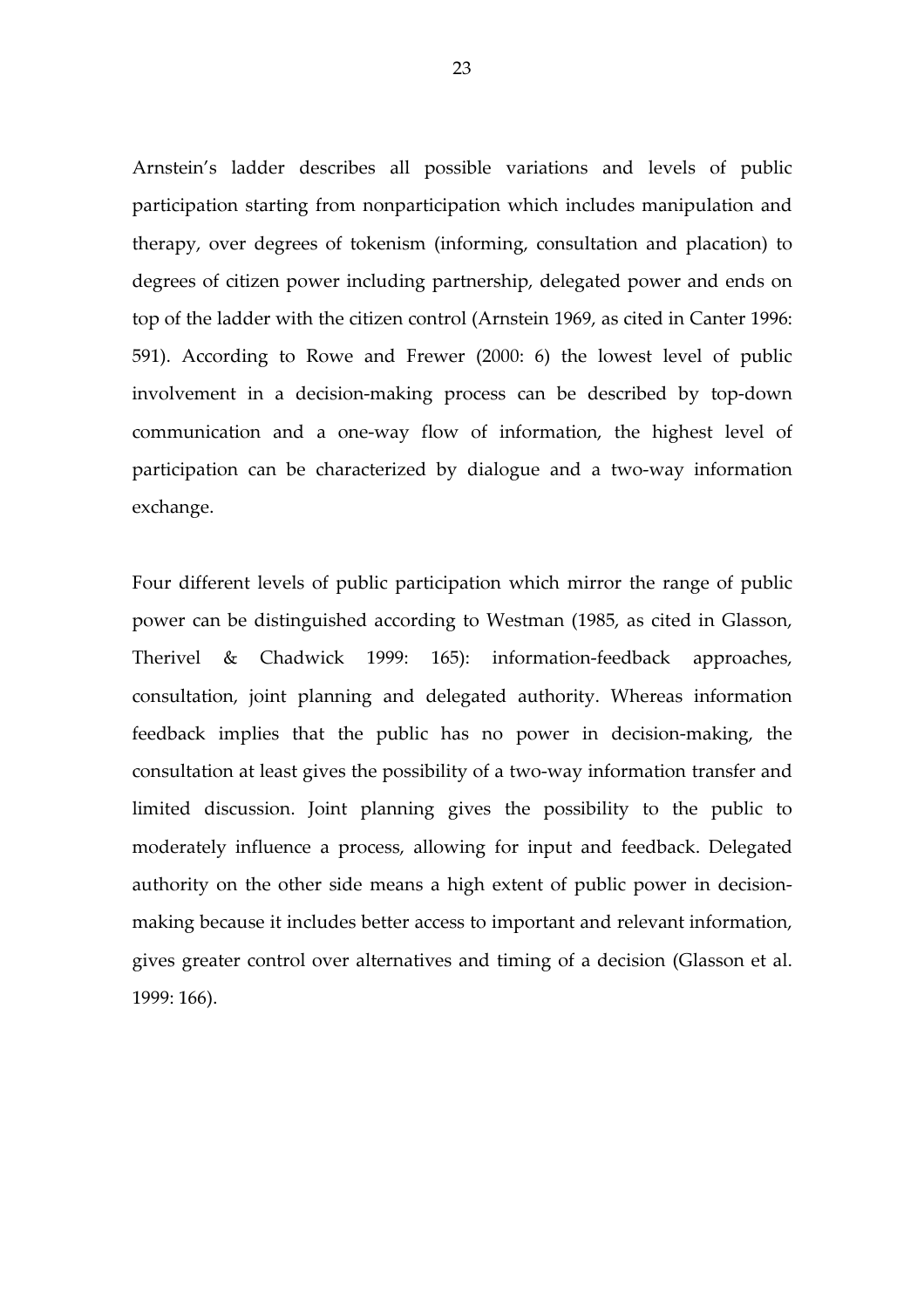3.3. Objectives of Public Participation

According to Canter (1996:593) it is of importance to have objectives for public participation activities during the different EIA stages in order to be able to develop a comprehensive public participation plan. This can be explained by the fact, that a change of objectives during the different stages of the EIA process is possible or that some public participation techniques are more successful than others in achieving certain objectives.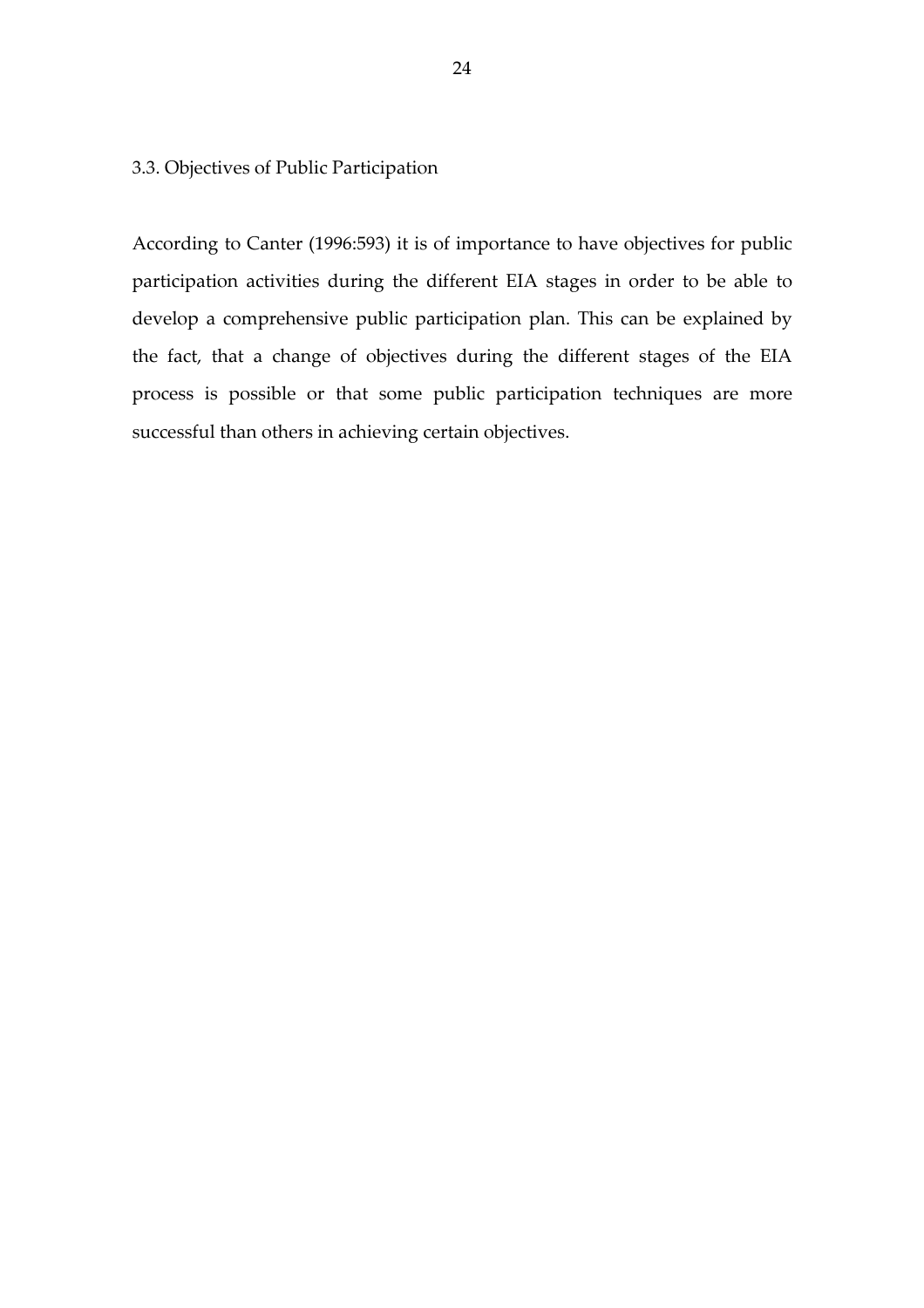

Figure 3. Objectives of Public Participation.

Source: Hanchey (1981 as presented in Canter 1996, p. 593)

Figure 3 presents three main objectives of public participation, namely public relations, information and conflict resolution. All three categories are split in several second-order objectives. All these objectives are considered to be useful in the design and evaluation of public participation programs (Hanchey 1981, as cited in Canter 1996: 593).

Bishop (1975, as cited in Canter 1996: 593) on the other hand assessed six objectives for public participation and assigned these to the different phases of an EIA process. The six main objectives are: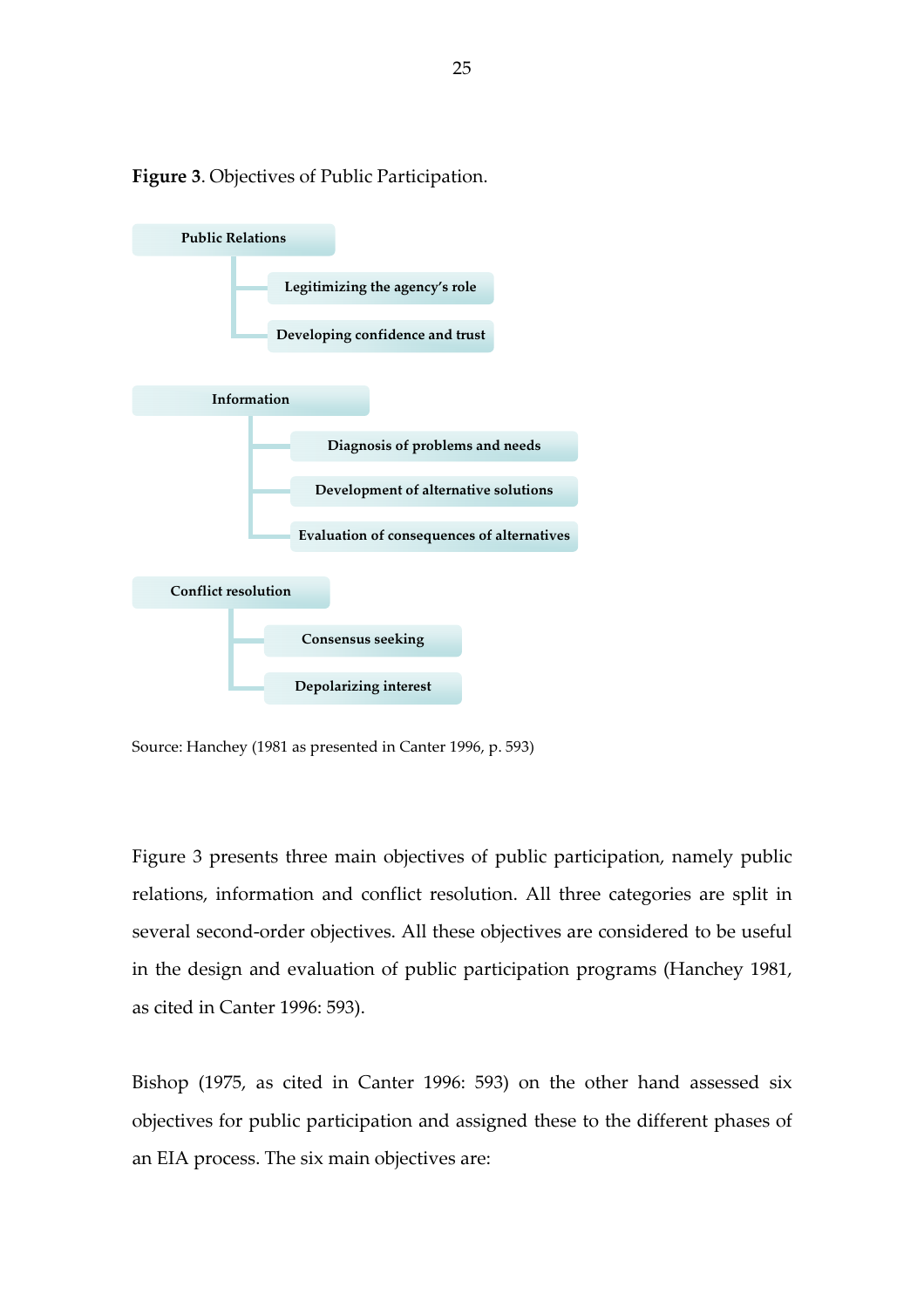- 1. Information dissemination, education, and liaison
- 2. Identification of problems, needs, and important values
- 3. Idea generation and problem solving
- 4. Reaction and feedback on proposals
- 5. Evaluation of alternatives
- 6. Conflict resolution by consensus

The first objective concerns the overall information and education of citizens on EISs and their purpose as well as the process of public participation. Thereby, the affected public should be also informed about the study progress, findings and potential impacts. Objective 2 means the identification of environmental matters of dispute and potential solutions which are addressed in the project study. The objective "idea generation and problem solving" addresses the development and finding of problem solutions as well as mitigation measures. Naturally, the fourth objective tests the public's perceptions on the proposed actions and the fifth objective refers to the assessment of alternatives, and the informing of the public about the different environmental trade-offs. The final objective contains all necessary steps to resolve conflicts including mediation measures, compensations and other means to reach consensus over a proposed activity. (Canter 1996: 593-594.)

The meaning of the single objectives depicted in Table 1 can be considered selfevident. However, the Table mirrors that different stages of the assessment process require different actions. For example, whereas the information and education of affected citizens is of significance during all stages of the Impact Assessment process, resolving conflicts only applies to the stages of comparison of alternatives and decision-making. Placing the objective 'obtaining feedback'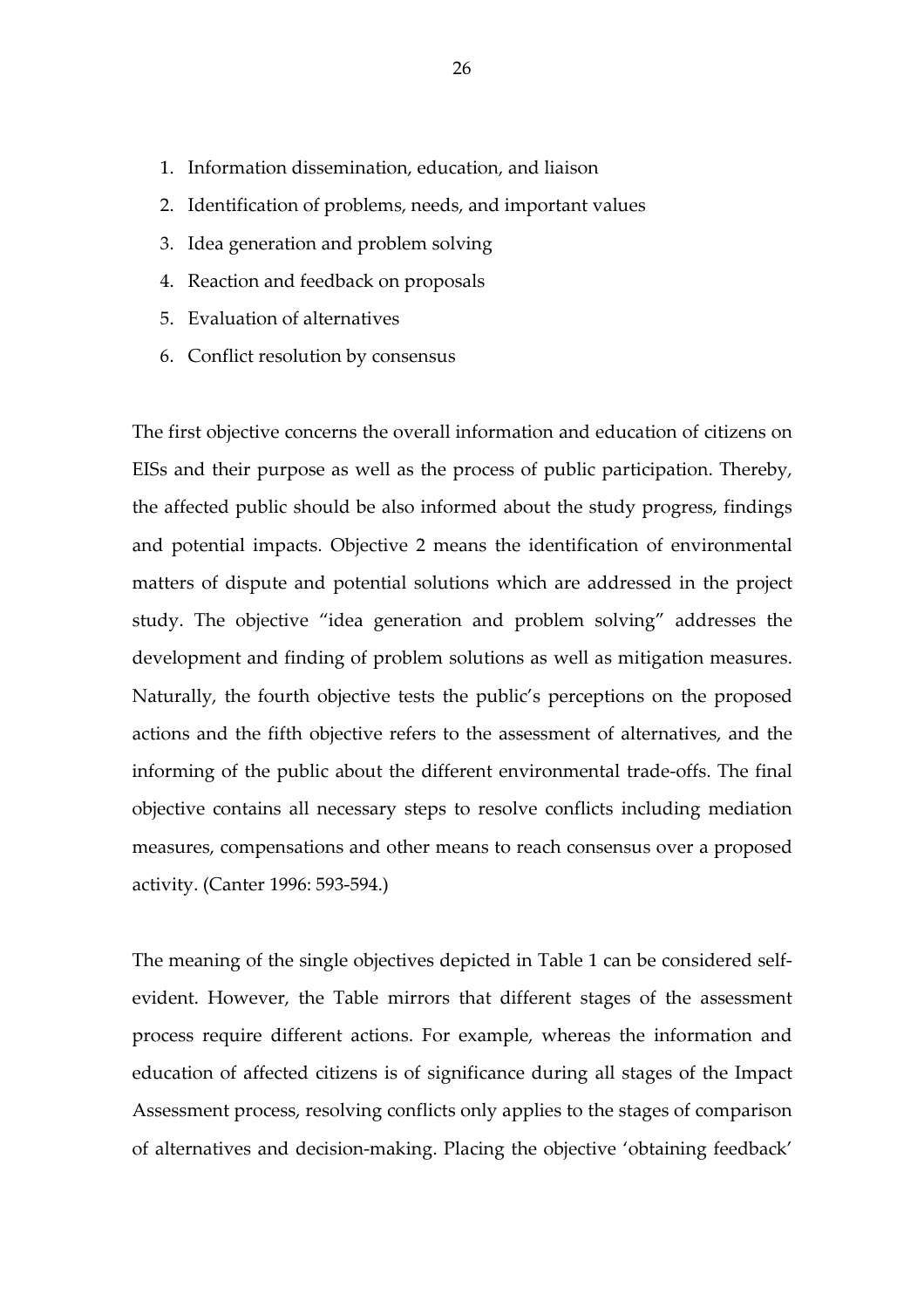in all stages except during the scoping phase shows and reminds of the importance of keeping in touch with the affected public. Additionally, identifying and applying problem-solving methods is a central aim during impact evaluation, mitigation planning and the comparisons of alternatives.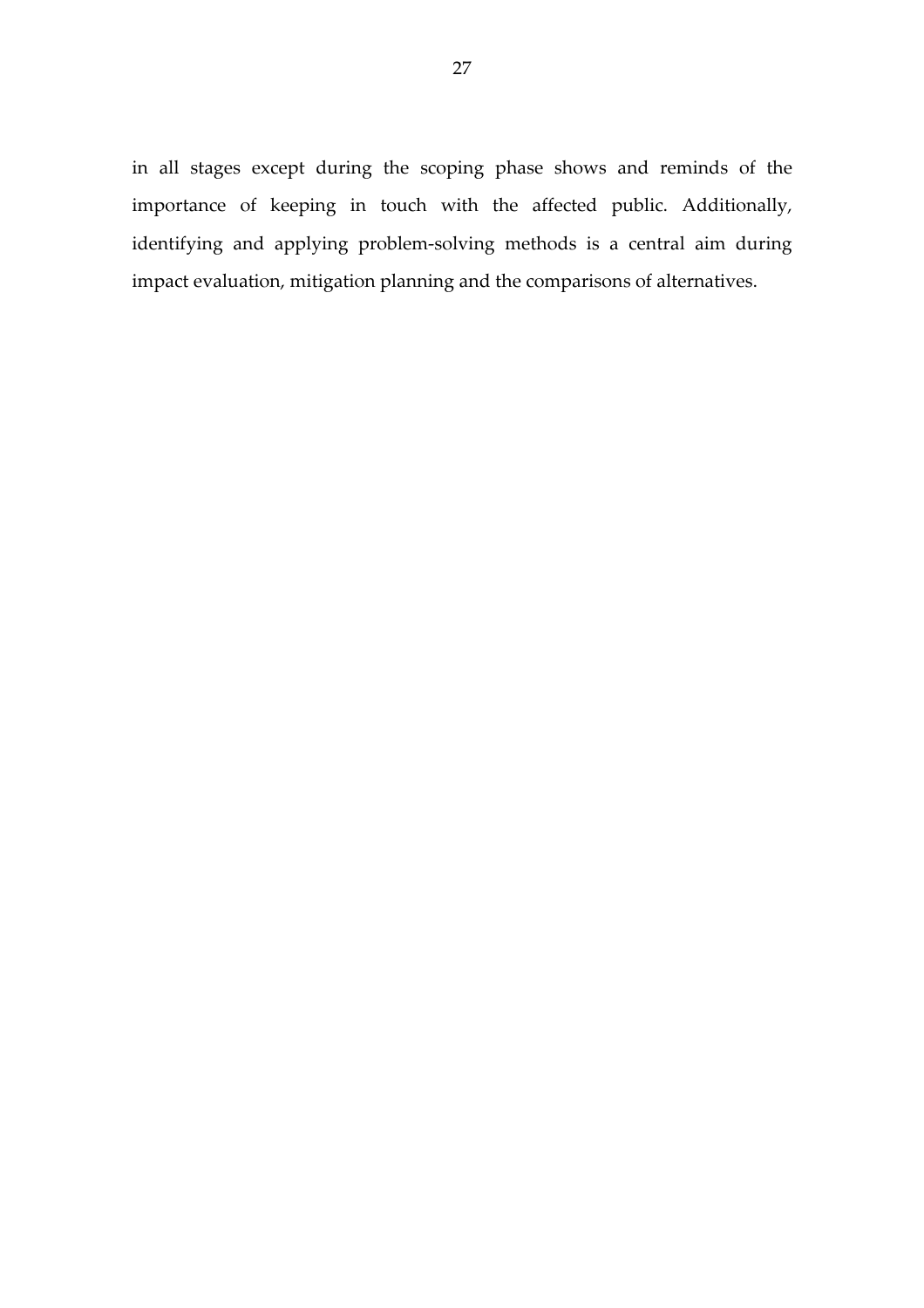Table 1. Public Involvement Objectives at various EIA Process Stages.

|                                              | <b>Stages of EIA process</b>          |                          |                      |                        |                                  |                    |               |
|----------------------------------------------|---------------------------------------|--------------------------|----------------------|------------------------|----------------------------------|--------------------|---------------|
| Objective                                    | Impact<br>identification<br>(scoping) | <b>Baseline</b><br>study | Impact<br>evaluation | Mitigation<br>planning | Comparison<br>of<br>alternatives | Decision<br>making | Documentation |
| Inform,<br>educate                           | $\chi$                                | $\chi$                   | $\chi$               | $\chi$                 | $\chi$                           | $\chi$             | $\chi$        |
| Identify<br>problems,<br>needs,<br>values    | $\chi$                                | $\chi$                   | $\chi$               | $\chi$                 | $\chi$                           |                    |               |
| Identify<br>problem<br>solving<br>approaches |                                       |                          | $\chi$               | $\chi$                 | $\chi$                           |                    |               |
| Obtain<br>feedback                           |                                       | $\chi$                   | $\chi$               | $\chi$                 | $\chi$                           | $\chi$             | $\chi$        |
| Evaluate<br>alternatives                     |                                       |                          | X                    | $\chi$                 | $\chi$                           |                    |               |
| Resolve<br>conflicts                         |                                       |                          |                      |                        | $\chi$                           | $\chi$             |               |

Source: Bishop 1975 (as presented in Canter 1996: 594)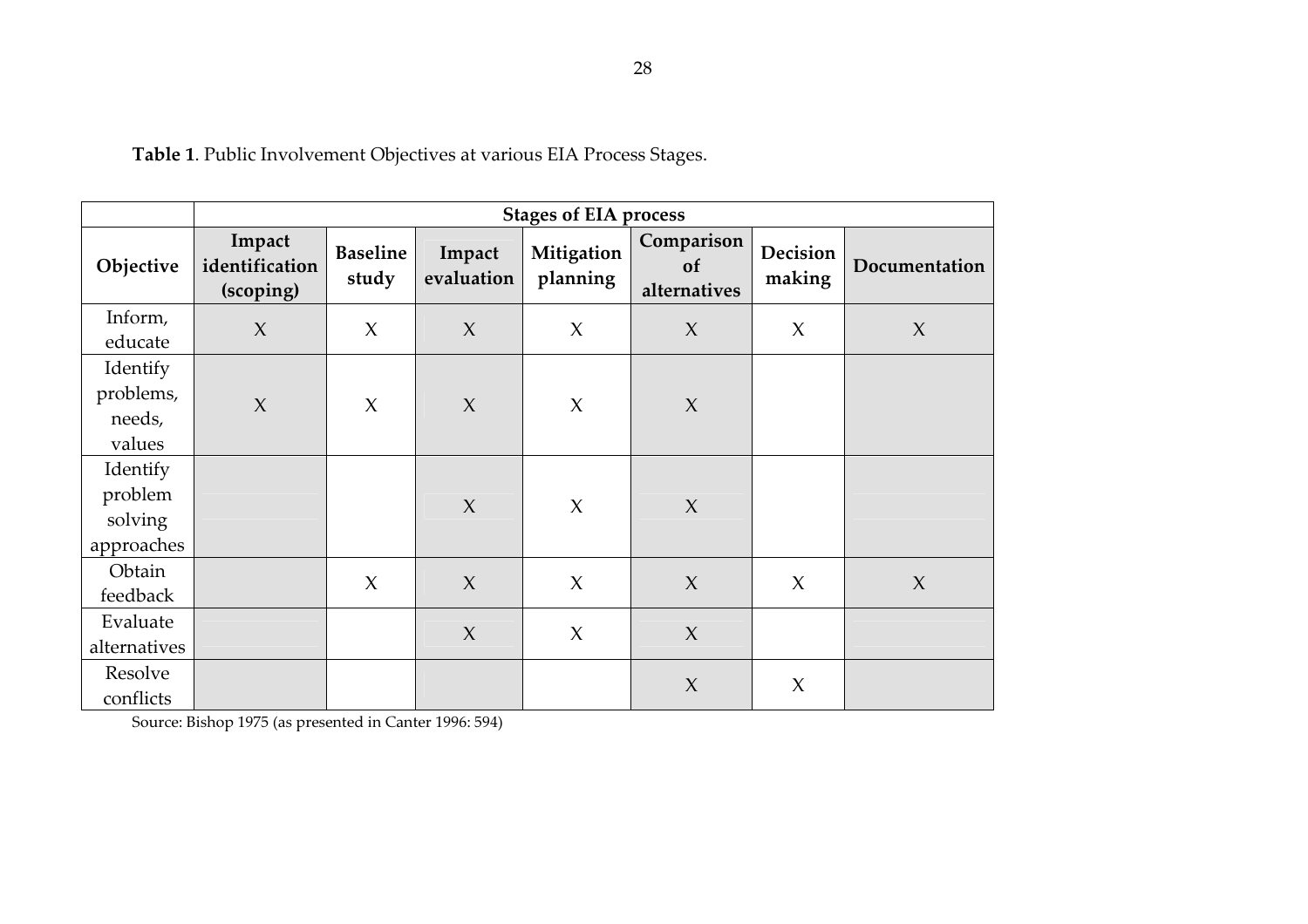#### 3.4. Meaning of Public Participation

Public participation is considered to be a cornerstone of the Environmental Impact Assessment (Stewart & Sinclair 2007) and as it was mentioned earlier public participation during an EIA and SIA can be defined as an organized process in which elected officials, government agencies or private-sector organizations as well as companies engage, consult and involve the public in environmental assessment, planning, decision-making, management, monitoring and evaluation of activities that affect the respective public (Dietz & Stern 2008; Rowe & Frewer 2005).

To give an even clearer picture, Stewart & Sinclair (2007: 165) contrast on what public participation is not: "a human relations exercise that attempts to sell a predetermined solution to the public; a haphazard string of encounters with the public; a hollow attempt at transparent decision-making, where information is withheld and planning occurs behind closed doors; or a one-way communication process, where the lead organization fails to recognize that public participation is about both providing and receiving information".

In order to clearly distinguish what public participation means and what not, three types of public engagement mechanisms shall be explained. Whereas public communication describes a process in which the policy-setting organization, which is mostly the regulatory agency, informs the public, vice versa public consultation implies that the public engages in contacting the policy-setting organization. Public participation thereby is a two-way process, i.e. a policy-setting organization and/or a private company and the public deal with each other in a mutual communication process (Rowe & Frewer 2005).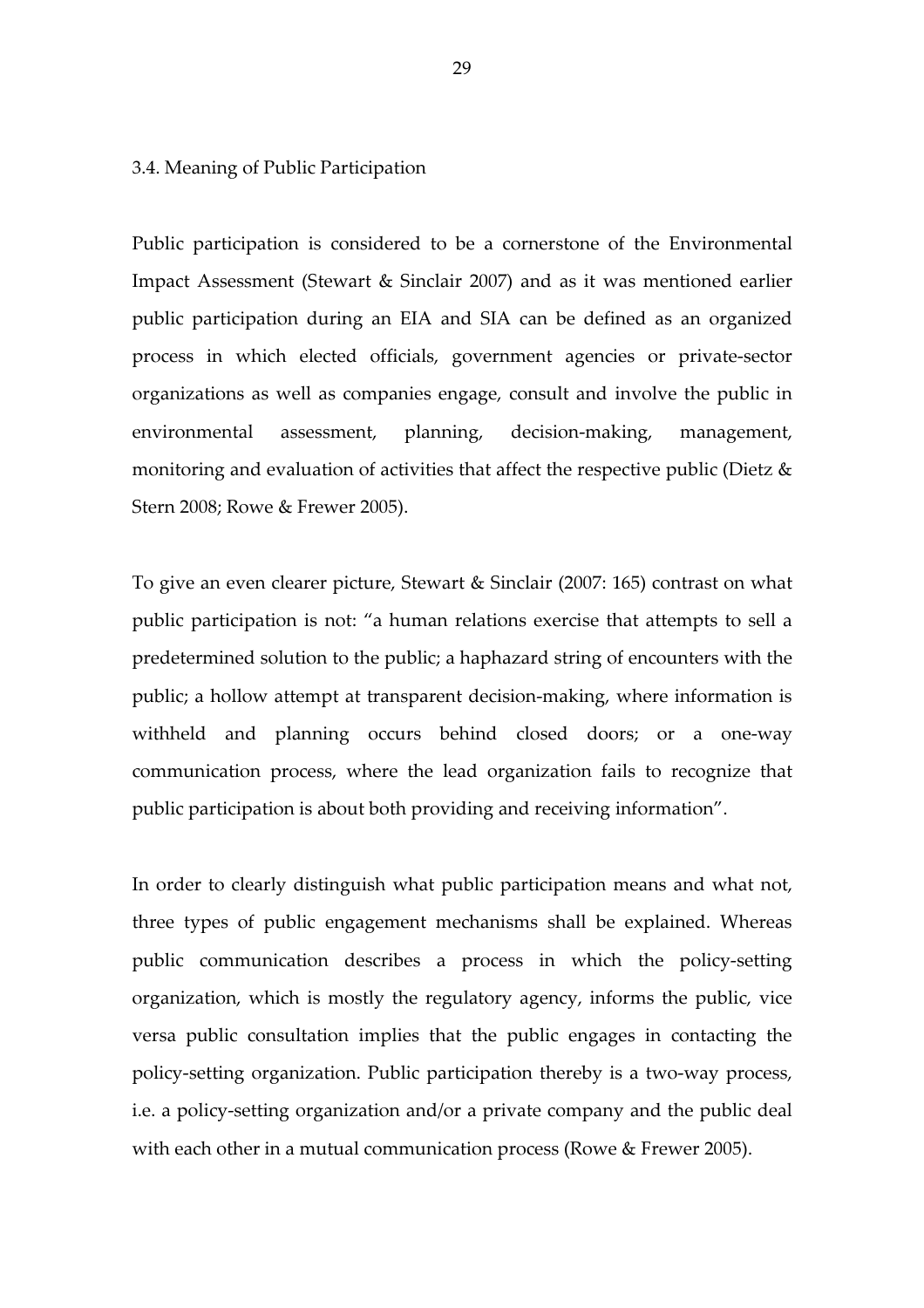3.5. Reasons for the Implementation of Public Participation

Including public participation in the Social and Environmental Impact Assessment process is mostly based on two objectives: On one hand public participation is considered as a tool to ensure quality of an Impact Assessment decision, on the other hand public participation is meant for the creation of greater legitimacy (Dietz & Stern 2008: 43).

Some authors go even further and claim that public participation in an Impact Assessment process derives from the recognition of human rights regarding democracy and procedural justice. Public participation shall thereby reduce protest and stop the declining trust in governing bodies which may come from the implementation of unpopular policies or the conduction of unpopular actions (Rowe & Frewer 2000).

Webler et al. (1995) distinguish three reasons for the use of public participation in the EIA and SIA. First of all, a higher competence of the final decision can be mentioned. This fact is explained by the use of local knowledge and the public examination of expert knowledge. Higher legitimacy of the final outcome can be named as the second major reason since affected parties are able to present and explain their opinions and facts, which also means that all participants have equal chances to influence the outcome. Finally, it is assumed that public participation ensures a democratic process in the public decision-making activities. Besides the just mentioned objectives the authors state as a third reason social learning: conducting and taking part in a public participation exercise is considered to form responsible democratic citizens on one side and on the other side it is a means for reaffirming a democracy.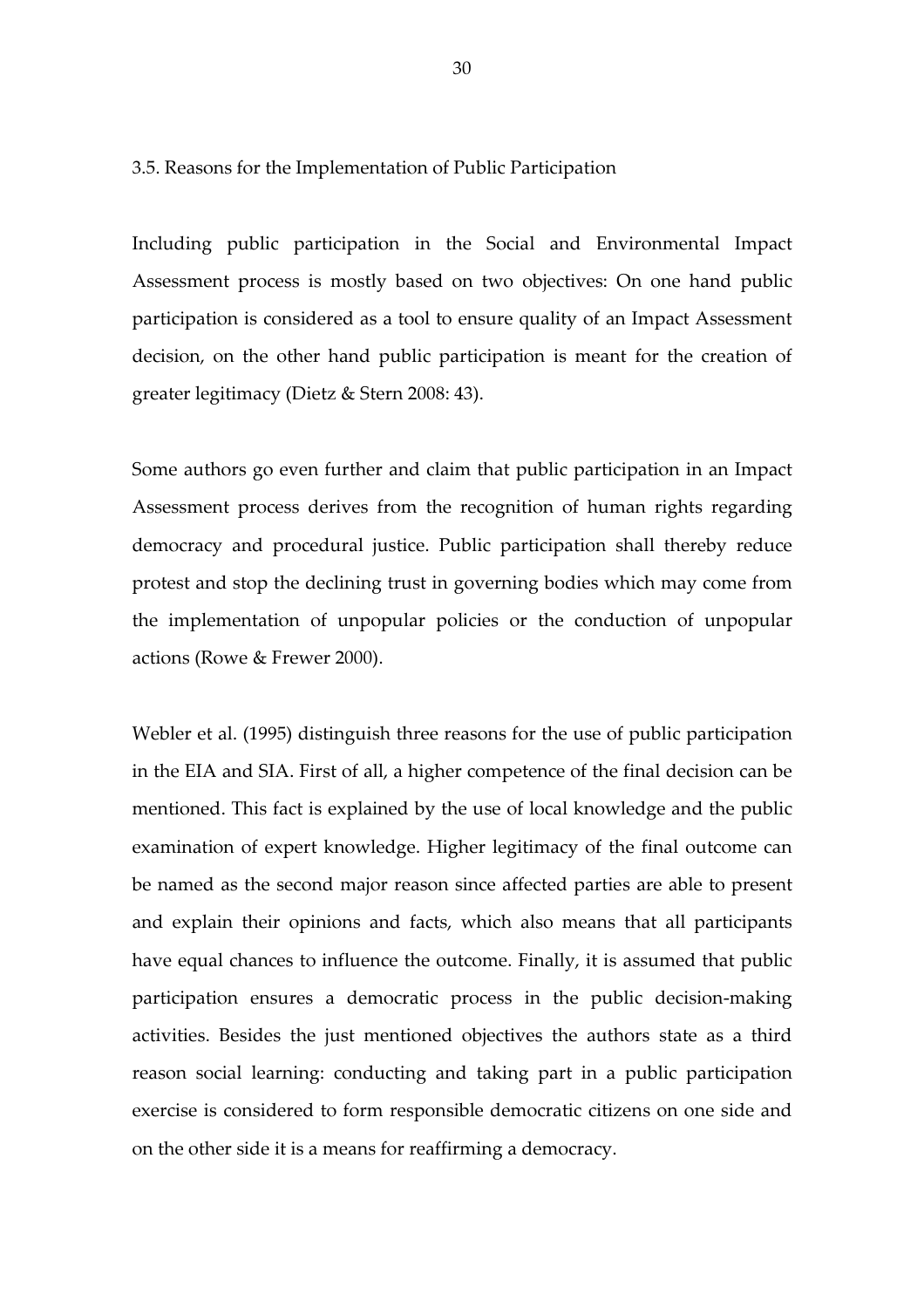Another reason for the inclusion of the public in EIA and SIA process refers to environmental sustainability. It can be stated that the participatory EIA and SIA lead to more environmentally sensitive decisions, often triggered by environmental activists, interest groups or the local population that is interested in a more environmental friendly outcome (Spephard & Bowler 1997; Devlin & Yap 2008; Kapoor 2001).

In general, many assessment processes lost their credibility, being only a process which is driven by experts and in which the public can only react to already made decisions. Additionally, a fading confidence in neutral scientific knowledge and rationalistic planning models could be discovered. Therefore, public participation grew into a very important role of bringing back lost legitimacy and acceptance as a policy tool through adding subjective evaluation of project goals to the assessment processes (Saarikoski 2000).

#### 3.6. Advantages and Disadvantages of Public Participation

Every assessment process is a process of interest conflict and strategic interaction between project proponents and project opponents or among multiple stakeholders who all try to influence the decision of the responsible authority (Devlin & Yap 2008). Public participation thus means to bring advantages but also disadvantages to the whole Environmental and Social Impact Assessment process. These two sides will be explained and highlighted for a better understanding of having public participation during an EIA and SIA process.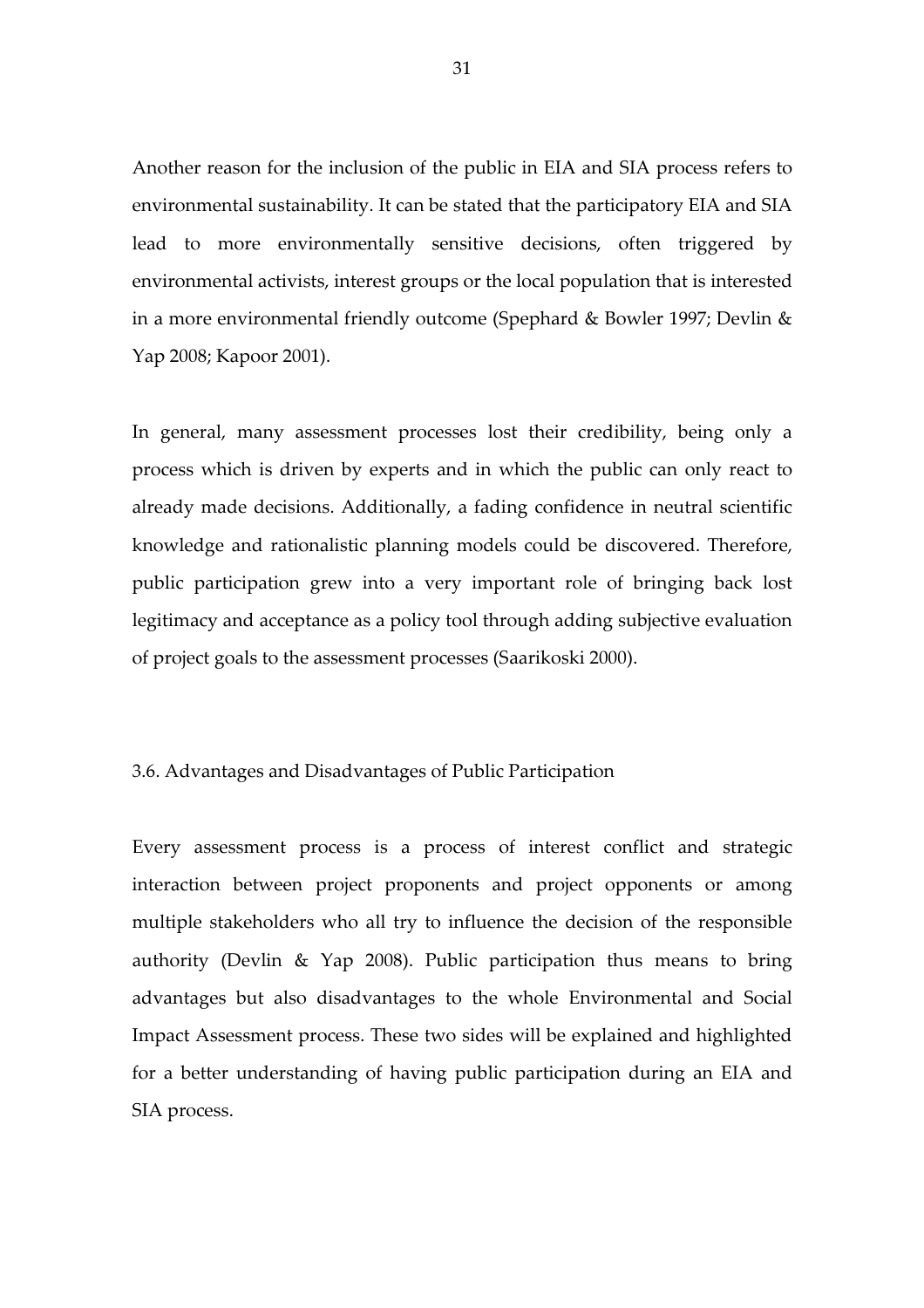3.6.1. Advantages of Public Participation

Public participation is considered to be one possibility of ensuring that a project can meet citizens' needs and is suitable to the affected public. As mentioned above, the factor of legitimacy plays a great role of including the public, but it also can reduce hostility since affected people can actively influence a decision. Including the local knowledge and values as well as having a public evaluation of the so called expert or scientific knowledge is seen to improve the quality of the final decision (Spepherd & Bowler 1997). Additionally, public participation, properly conducted as a two-way communication process, is able to clear up misunderstandings and is one way to convey relevant information and issues, and how issues will be dealt with. It further gives the chance to identify and address controversies while a project is still in a very early phase (Glasson et al. 1999: 162).

Besides the major advantages of more trustworthiness, legitimacy and quality of decision-making for the assessment process, public participation also fosters transparency. This can be explained by the fact that information is kept available for the public and there is a designated reliable two-way communication process between project proponents and the affected public to ensure that misunderstandings, false information or other hindrances are reduced or avoided (Bond, Palerm & Haigh 2004; Kapoor 2001).

A positive result from the inclusion of the public in the decision-making process in an EIA and SIA is the "local ownership, commitment and accountability" (Kapoor 2001: 272), which means that affected citizens learn to take responsibility for the decisions or outcomes they influenced and contributed to.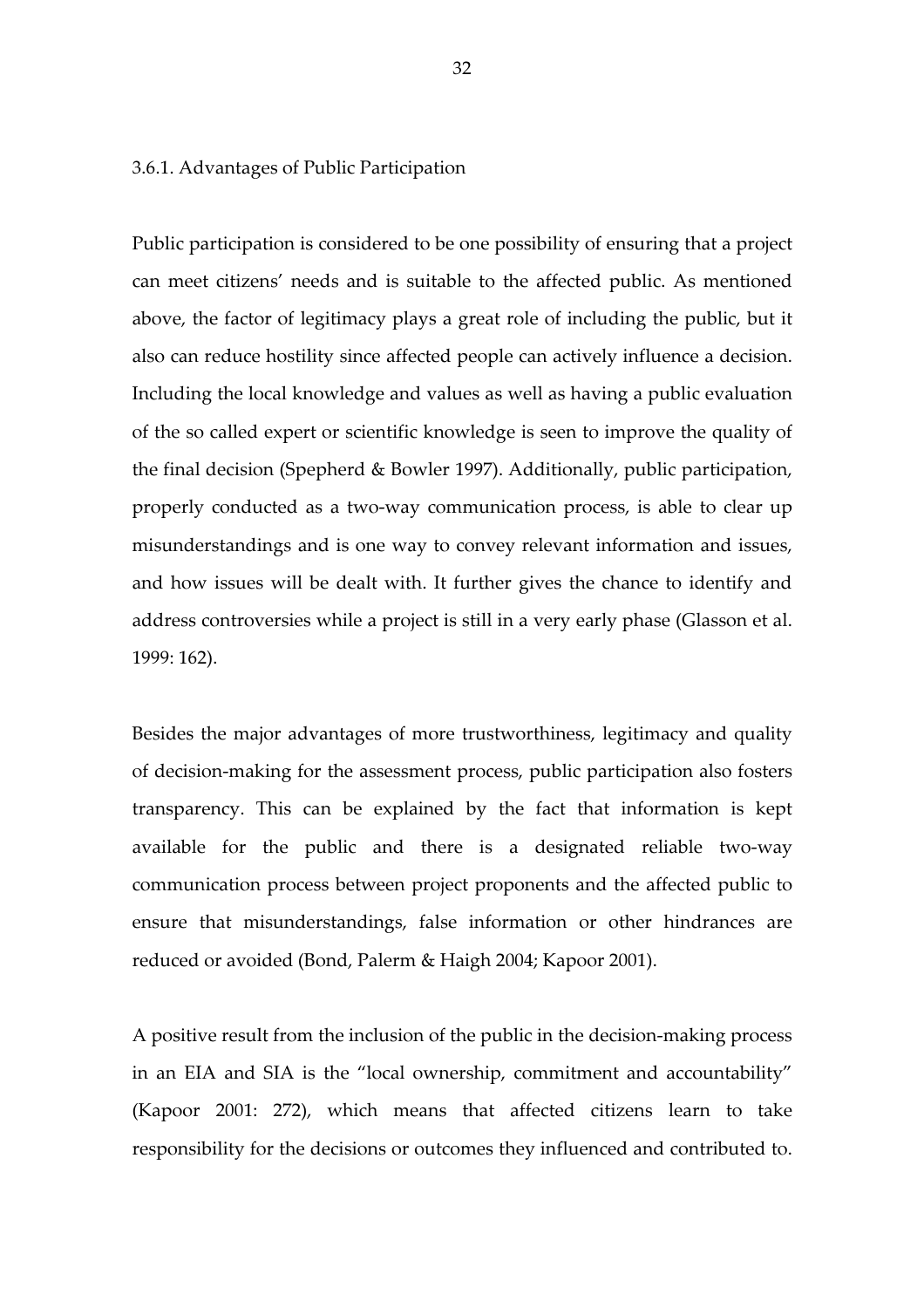Besides, citizens who participate in such an Impact Assessment become part of the whole process which provides them in turn with empowerment and accountability (Kapoor 2001).

Another apparent advantage of public participation during EIA and SIA is the potential it has on conflict reduction. Minimizing disagreement and less hostility can thereby be achieved by finding mutually acceptable solutions (Ivanova, Rolfe, Lockie & Timmer 2007; Saarikoski 2000). Early participation is considered to prevent escalation of frustration and anger. Besides, if a common agreement on a proposal can be reached, there is consequently less protest and fewer complaints which makes the overall process smoother and cheaper (Glasson et al. 1999: 162). It seems that citizens who were put off with ready made decisions, where there is no influence and real participation possible, become skeptical citizens and loose trust in project proponents (Spepherd & Bowler 2004) which can become a great burden for later projects and decisions.

Dietz & Stern (2008: 51) assume that ongoing relationships between public, agency and project proponent can build a level of mutual understanding and trust between them, which eases future engagements. Participation and cooperation between the single parties in turn can improve and deepen these ongoing relationships which then can positively affect and support other decision-making processes, assessments and implementation activities later on.

3.6.2. Disadvantages of Public Participation

In connection with the above mentioned conflict potential which is entailed in the EIA and SIA process with public participation is the fear of delay or the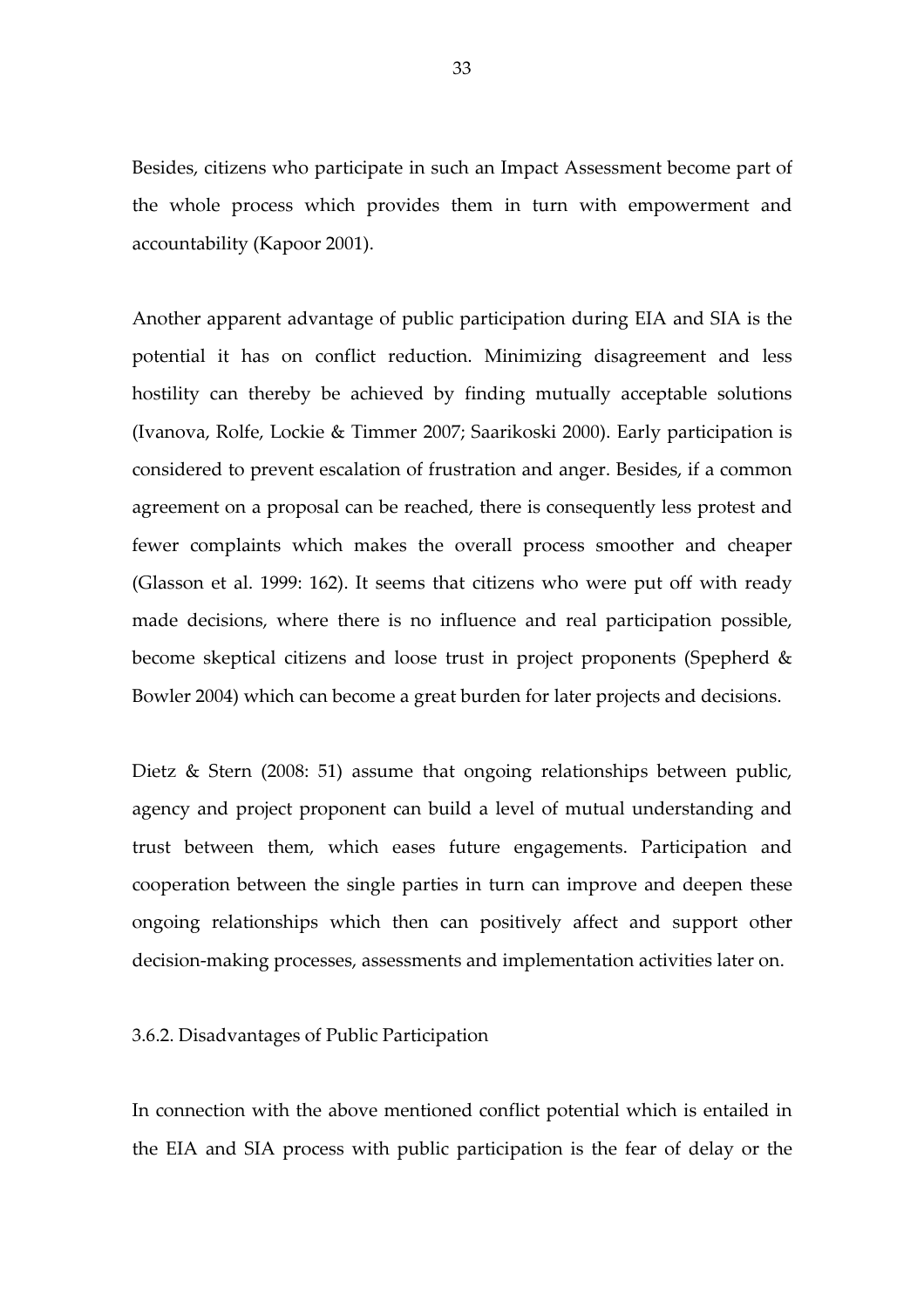force of project revisions (Spepherd & Bowler 1997: 725-726). In practical, time pressure or delay can result from demanded project (design) changes, changes of the EIS, revision of projects, legal actions from participants, or other forms of additional inputs by affected parties (Morrison-Saunders 1998: 2).

Moreover, public participation often leads to a slower and more costly assessment process (Spepherd & Bowler 1997: 725). Inaccurate information which comes from the lack of knowledge from participants and uncertainty of the process outcome are additional risk factors for project proponents besides higher project costs (Canter 1996: 588).

Lower decision quality or undesirable results at substantial costs in time, effort and funds is a further threat to a successful assessment process with public participation. Thereby not only outcomes can be of lower quality, but also the handling of scientific knowledge can be inadequate, since many citizens do not have the understanding for scientific matters or estimations. Public participation is not prone to avoid unfair and inequitable decisions, often the most active citizens influence a process, but this does not mean all affected people have the same opinion on a certain matter. Simply because they are inactive or demand less influence the overall outcome might be biased. (Dietz & Stern 2008, Glasson et al. 1999: 161)

Another disadvantage that can arise from including the public in an assessment process is that a good relationship between project proponent and an agency or planning authority unsettles. Besides, a project might be considered more important than it actually is. Public participation might give a plan a higher importance which implies higher costs in time and money. If the public is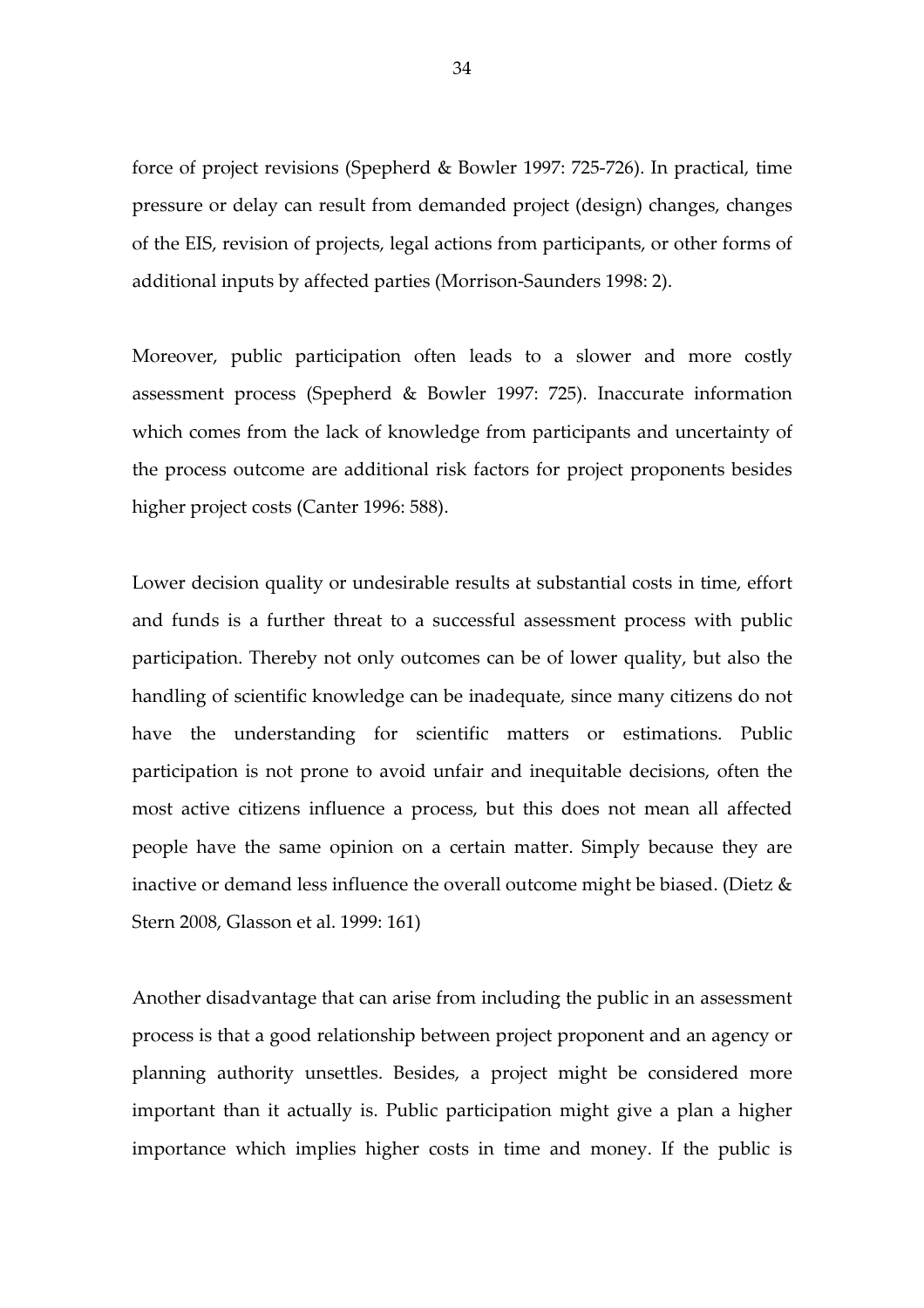contacted late in the process, e.g. at the stage of planning appeals or inquiries, there is the risk that public participation has already turned into a measure to bring a project to a halt. (Glasson et al. 1999: 161.)

#### 3.7. Methods of Public Participation

"The way a public participation process is conducted can have more influence on overall success than the type of issue, the level of government involved, or even the quality of preexisting relationships among the parties." (Dietz & Stern 2008: 95)

There is an endless list of methods of public participation. Studying all these methods and describing all of them is beyond the scope of this study. However, some methods being considered the most common, most effective and most promising will be presented in the following section. According to Rowe and Frewer (2000) there is no one acceptable, universally useable method for all public participation procedures.

One of the most popular public participation methods are public hearings or inquiries. These procedures usually include a presentation, often by a governmental agency or the project proponent, about a planned project where the interested parties can give their opinions. For more intimate contacts with the public, sometimes small group meetings or so called focus groups are arranged in which the affected public or interest groups send their representatives to conduct a less formal discussion on a planned project, without an input from a facilitator. Besides surveys or referenda, local planning visits or field and site visits can be organized to include the public in the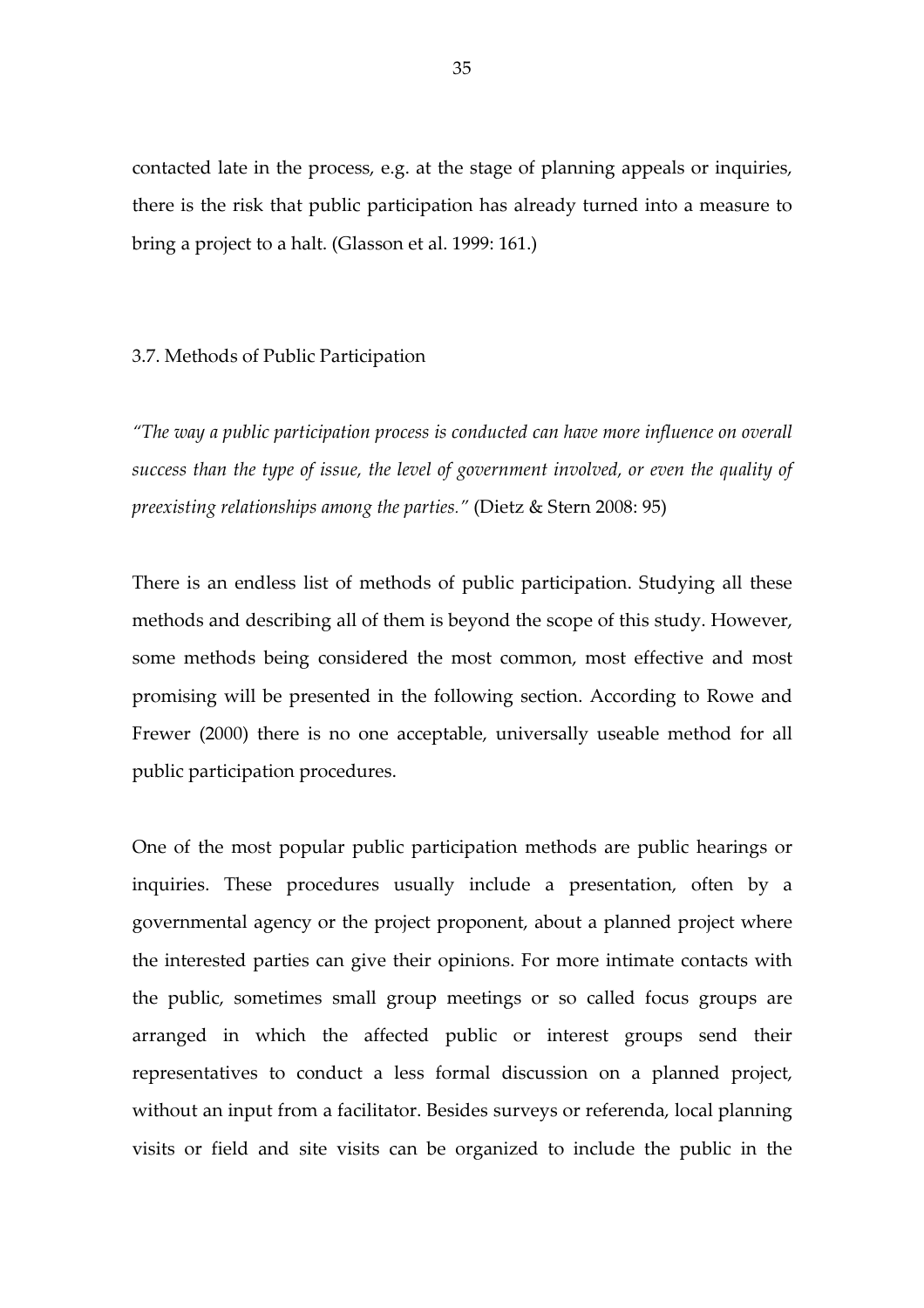decision-making process. Whereas local planning visits are meant to increase the understanding and cooperation between agencies, project proponents, interest groups or individuals, field trips are designed to deliver an accurate, inreal, practical picture of the planned implementation of a plan or project to all affected parties. Similar results of public participation might be achieved through public displays or model demonstrations where all necessary information of a project is presented to the interested public. A last, very promising method of public participation is seen in so called workshops: although it affords a high degree of preparation which might include various types of brochures, planning visits, media coverage, direct contact of the affected parties, it can provide a solid mix of the advantages of some of the above presented methods and actively aims to reach a convenient solution or consensus for all affected parties. (Rowe & Frewer 2000: 8-9; Canter 1996: 607- 608.)

## 3.8. Meaningful Participation for Successful Decision-Making

While reading through the preceding sections, it might have become already clear that not any way of public participation is good, but in any case it matters how public participation is handled. Some authors therefore refer to what they call "meaningful" public participation (Stewart & Sinclair 2007; Palerm 2000) or "Best-Practice Public Participation" (Glasson et al. 1999). This part shall summarize major findings on effective public participation and thereby give recommendations for the practice of public participation.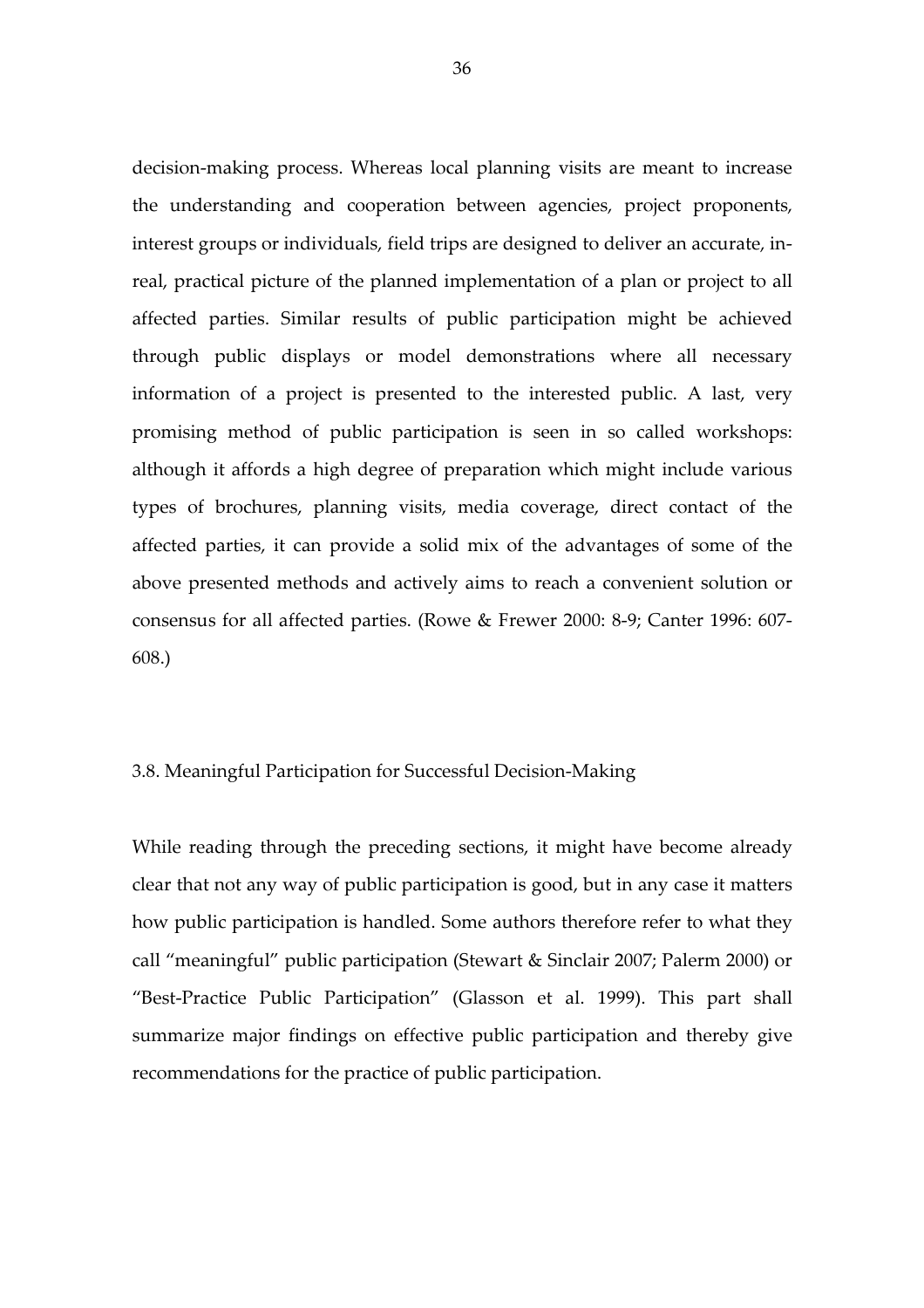What has been mentioned earlier and many practitioners and researchers frequently emphasize on is the importance of early involvement of the affected public or parties in the Impact Assessment process. It is a central point to remember that the communication with affected citizens should start as early as during the project proponent's planning phase, i.e. when no final strategies on a project are adopted or detailed plans on a project are decided (Bond, Palerm & Haigh 2004; Rowe & Frewer 2000; Stewart & Sinclair 2007; Ivanova et al. 2007).

In a study conducted by Stewart & Sinclair (2007), the interviewees who consisted of academics, civil servants, members of NGOs and the industry considered the following points as means for meaningful public participation:

- Integrity and accountability

(Transparency, sincerity of the lead agency, clear process intention, feedback to participants)

- Influence

(Fair chance of participation and influence on decision-making)

- Fair notice and time

(Adequate notice and fair timelines which allow participation)

- Inclusiveness and adequate representation (Identification of potentially affected citizens to ensure fair involvement)
- Fair and open dialogue

(Two-way flow of information, fair discussion and debate)

Multiple and appropriate methods

(Multiple participation methods and techniques, appropriate program design)

- Informed participation (Enough information to be able to effectively debate issues)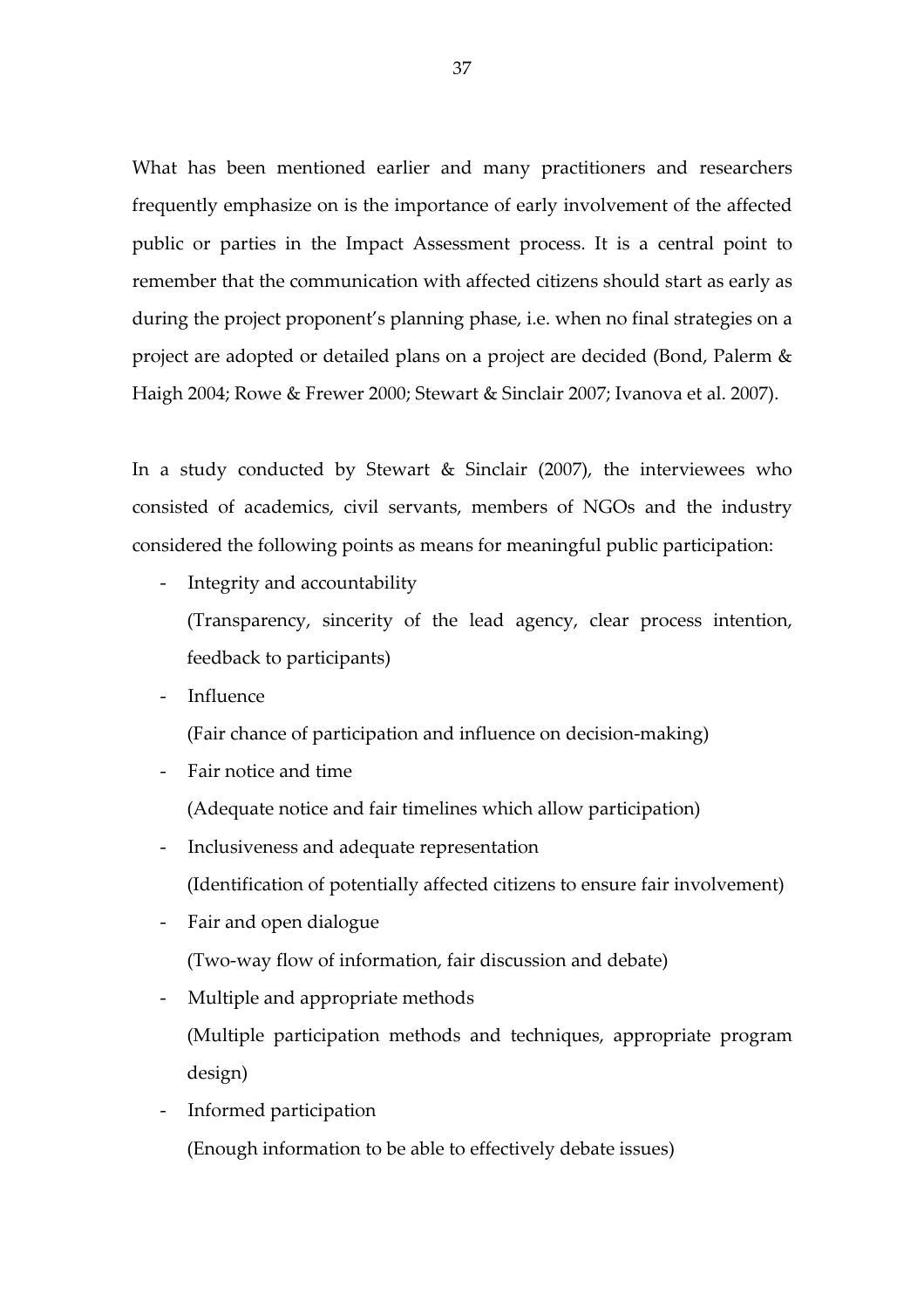- Adequate and accessible information (Quality and access of information, explanations and interpretation of information if needed)

Some amendments to this list can be found in Palerm (2000): It is not only important that the affected public is identified, but also that this is followed by an active notification and inclusion of these citizens. Thereby, best-practice participation also means the provision of an appropriate venue for meetings with the public. Palerm further demands special meetings for the scoping phase in which all parties have an equal standing, additionally a neutral party and independent experts should be present for resolving possible conflicts. Finally, the written EIS should include a non-technical summary for an easier understanding and contain all information on how public claims were considered or even included into a decision.

In any case, all involved parties should keep in mind that public participation is not an end in itself, but a means to an end (Rowe & Frewer 2000). One reason for this kind of problem with public participation in EIA and SIA is the focus on process and access, rather than on the outcomes (Doelle & Sinclair 2006).

## 3.9. Empirical Evidence of Positive Effects of Public Participation

Most of the literature and studies on public participation seem to be in favor of the advantages and positive sides of public participation. According to Dietz and Stern (2008: 75) what they call "pro-participation bias" can be explained by the fact that many researchers conduct studies about participatory processes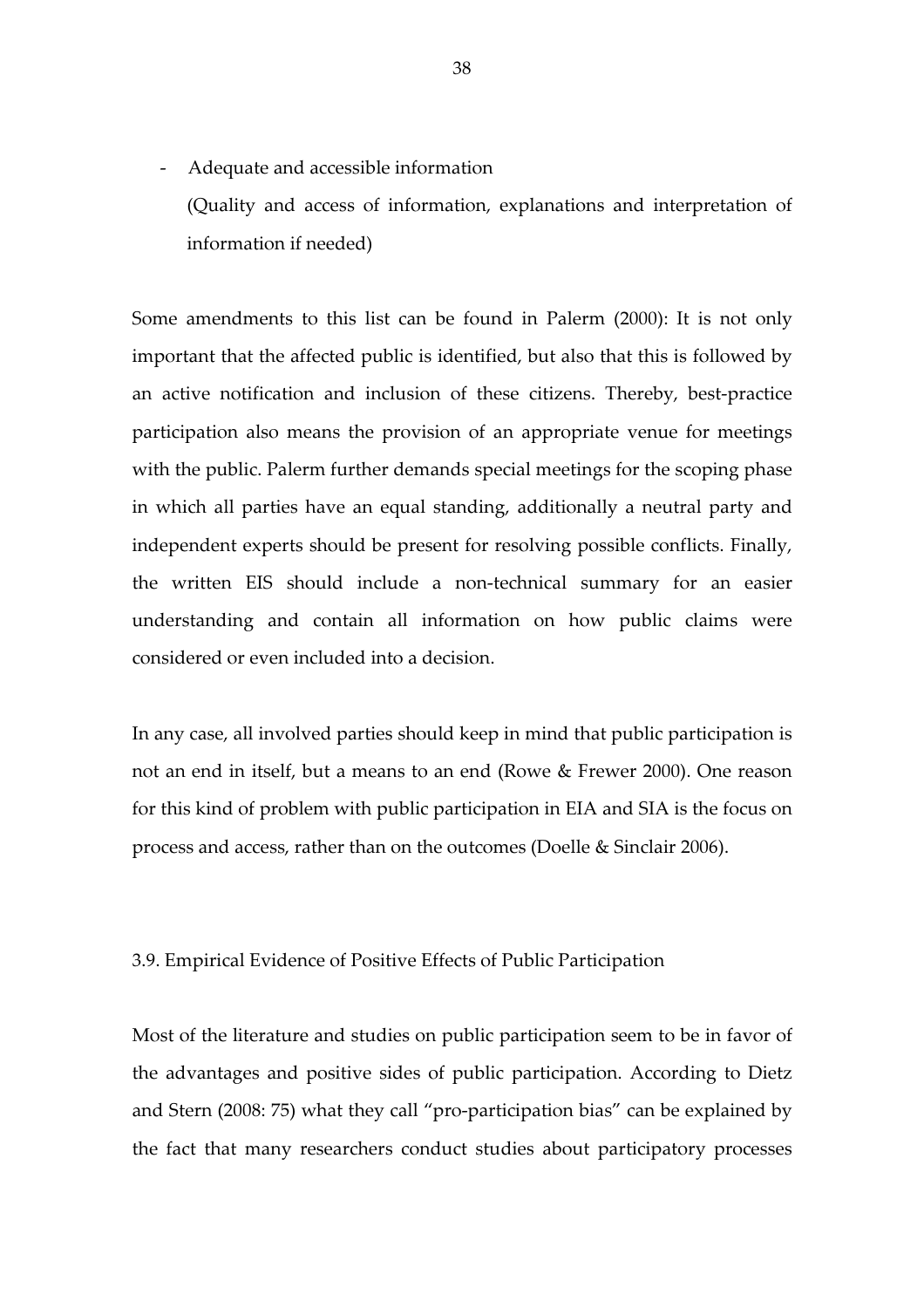since they are convinced by their positive outcomes and are more critical about negative findings. Both authors looked into this matter and collected empirical studies that eventually proved the positive effects of public participation in Impact Assessment processes.

Public participation is mostly considered, which also has been discussed in earlier sections of this thesis (cf. Advantages of Public Participation and Reasons for the Implementation of Public Participation), to enhance legitimacy, quality and the learning capacity of EIA and SIA processes. Dietz and Stern (2008: 77) mention findings of a study that indicates if involved citizens know that a decision in an Impact Assessment process results from public participation, it is more likely that a decision will be accepted. This is an example of legitimacy. Increasing learning capacity from participation was found among others in studies by Fishkin (2006). Through learning and gaining more information people were able to change their opinions on the issues and showed greater motivation to participate. It could also be proven that there is no such thing as "group think", which means that individuals take over a dominant opinion. Deliberation led to the consideration of more factors and decreased personal bias and prejudgment which consequently improved the quality of decision-making (Dietz & Stern 2008: 78).

### 3.10. Conflict Resolution and Mediation

Although conflicts and disputes are relatively common in EIAs and SIAs, and a great variety of recommendations exist to prevent them, it seems that there is far less literature on practical solutions on how to solve these issues. However,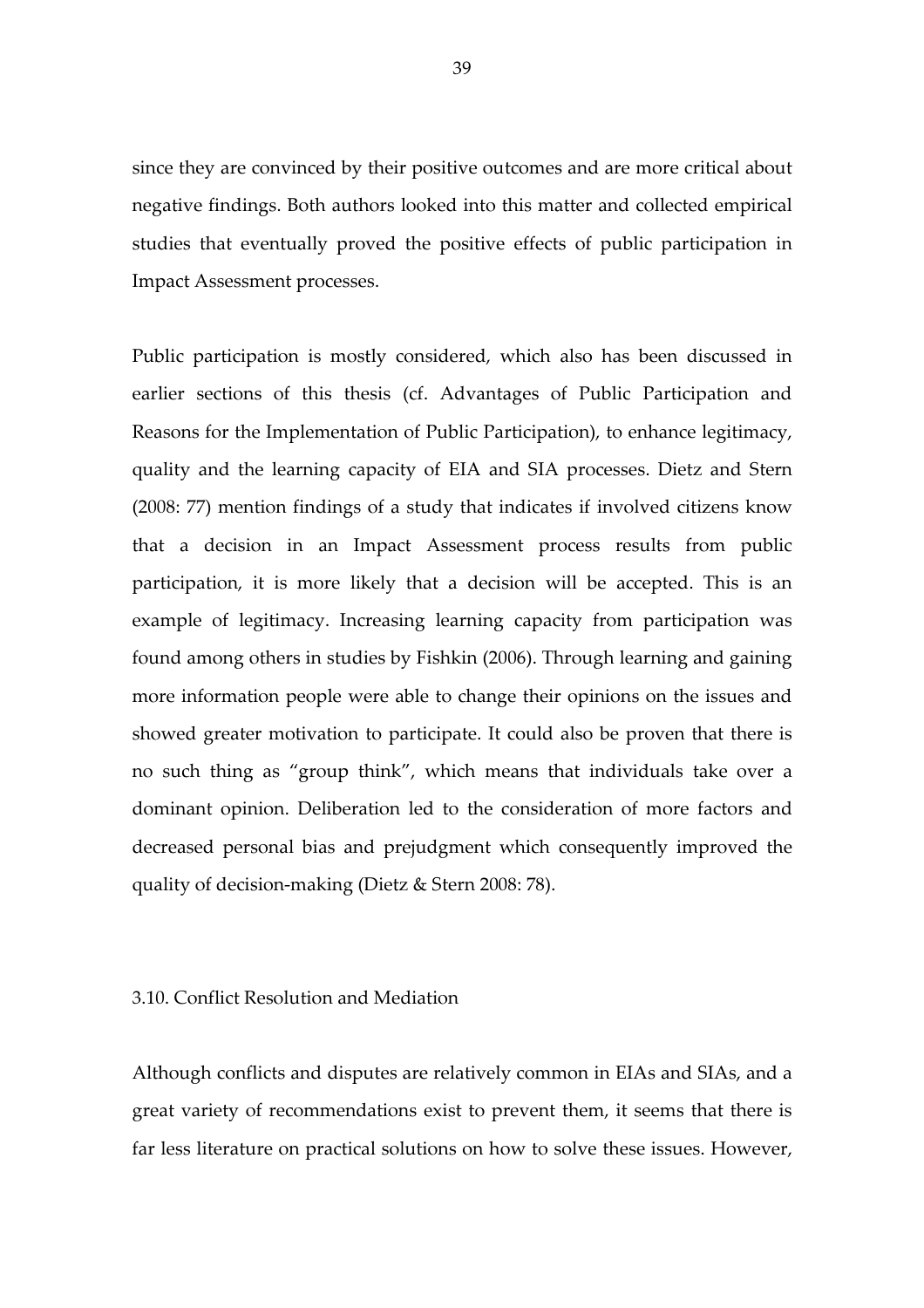existing literature in the field of Impact Assessment suggests a few techniques for conflict management and dispute resolution. According to Canter (1996: 609) traditional approaches for the management of conflicts are the use of litigation (court decision), legislation and/or regulation, administrative procedures, and arbitration (decision without court) as well as mediation or negotiation between conflicting parties. However the single procedure is named, the underlying technique can be called "collaborative problem solving" and is based on a voluntary, face-to-face interaction of the disputed parties and aims to reach consensus among the different parties. Thereby, a mediator often functions as a neutral third-party or facilitator. The law usually provides the possibility of a legal inquiry which is not very appealing for any party since it is very time consuming and expensive (Inkinen 2009). Therefore, a conflict arising from the EIA and SIA process should be solved before the point only a court can bring a final decision.

## 3.11. Governmental Agencies in a Public Participation Process

Governmental agencies play an important role in the EIA and SIA process, for example they determine the need for the conduction of an Impact Assessment beforehand or they can demand changes and adaption of project plans or scope; governmental agencies are further heavily involved in public participation programs.

Based on the principles of program management which shall be explained below governmental agencies are supposed to "engage in public participation processes with clarity of purpose, commitment, adequate resources,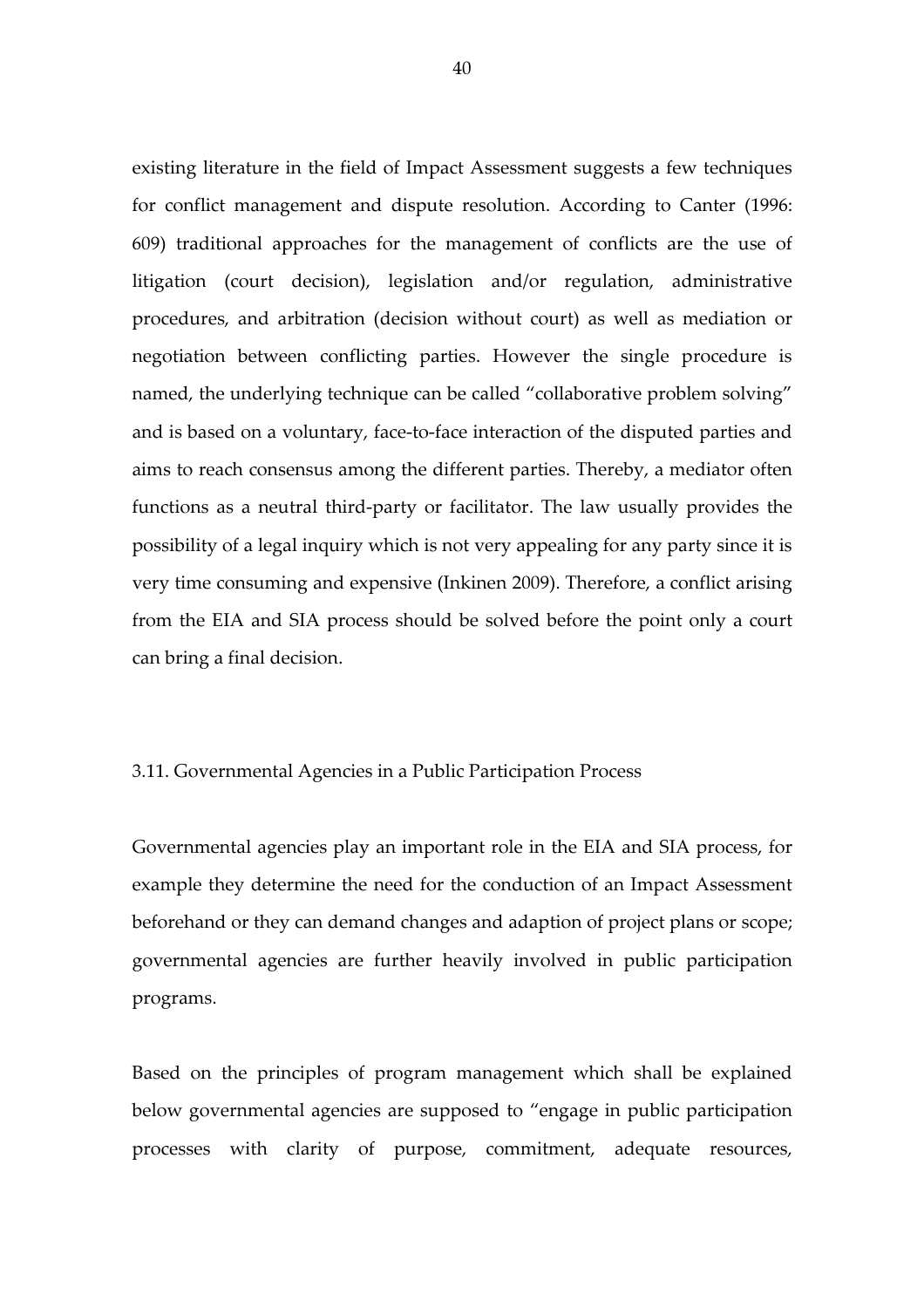appropriate timing, an implementation focus, and a commitment to learning", otherwise they risk the failure of public participation processes (Dietz & Stern 2008: 96).

Clarity of purpose is one of the most important aspects concerning the role of a governmental agency involved in public participation processes. It refers to the engagement of an agency as leader, partner or stakeholder. In any case, the role of the agency should be clear as well as the assigned goals. Besides, there is a need to define legally possible actions and constraints for all affected parties. Additionally, the agency should have a plan of how outcomes from the participation processes will be used. Often, there is an increasing skepticism among participants if it is unclear to them how far they can actually contribute to an Impact Assessment process. It is therefore the agency's main task to reveal what is the agency's purpose and tasks and which role public participation plays in it. (Dietz & Stern 2008: 96-99.)

Agency commitment, adequate resources and appropriate timing can be described in a few words. Comparable to "clarity of purpose" the commitment of an agency means an agency is actively supporting a process and taking its results seriously. This also refers to the involved staff: there should be e.g. not much regional difference in the enthusiasm or skills or their position in an agency (Dietz & Stern 2008: 99). According to Dietz and Stern (2008: 101) successful public participation processes further demand an adequate funding, capacity and resources. The timing of the public participation process matters since a too early involvement is as destructive as a too late involvement. While in the former case key information might be missing, the latter may not allow for an adequate development of trust and understanding of the process or it is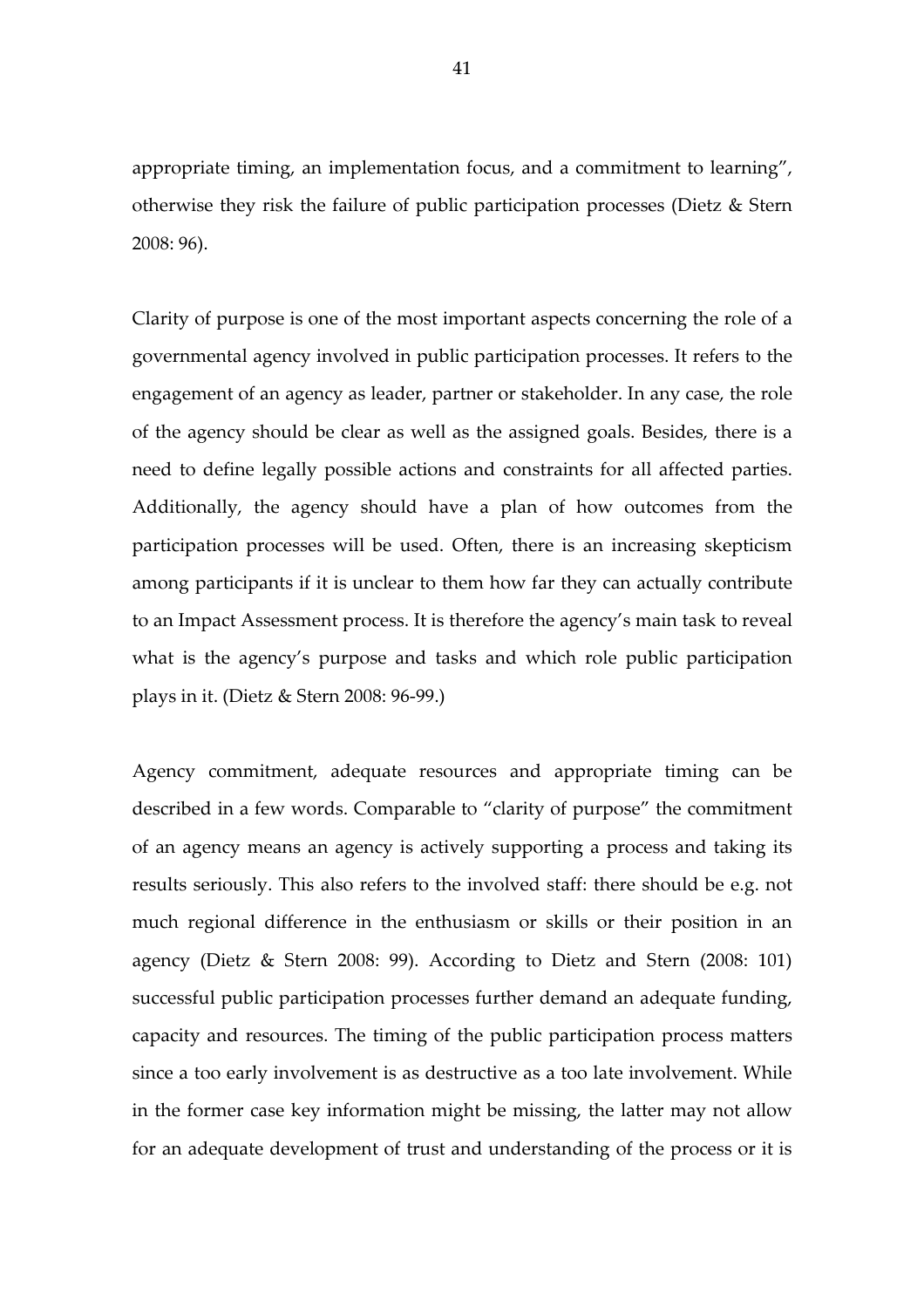even too late for participants to have a fair influence on the process. Therefore, the agency must be very careful with the timing of public participation processes, otherwise it might be even harmful to their own respectability.

The next principle "focus on implementation" again stresses the role of the agency to make clear what they can implement and what not. In this way the public's understanding of the agency can be raised which enhances the chances for a successful public participation process. The commitment to learning finally refers to an agency's self-assessment and design correction, which can happen even during the course of a public participation process or at its end. This step allows for improvements for future processes and contributes to the aspect of learning. Learning thereby can be improved through independent evaluations. (Dietz & Stern 2008: 105-106.)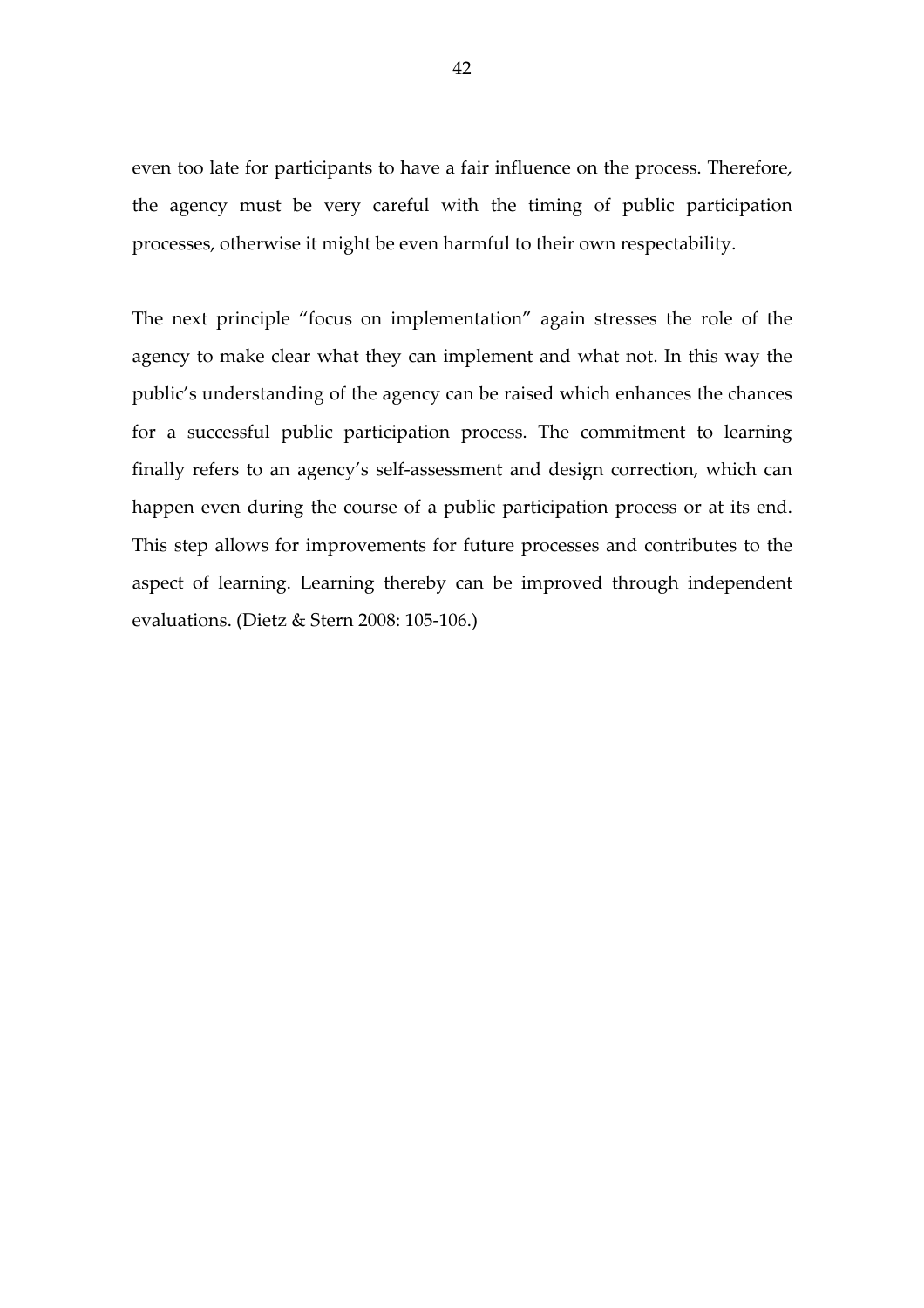## 4. PROJECT PROPONENTS AND PARTICIPATORY EIA AND SIA

Some information on obstacles and benefits for companies might have already been depicted in the preceding parts of this study. However, the following section tries to especially look into the project proponent's issues mirroring the general scientific literature on the impacts of Environmental and Social Impact Assessments on private companies. The most important aspects shall be presented and discussed.

#### 4.1. Project Proponents and Impact Assessments

The literature generally lacks profound research on how companies are influenced and affected by EIAs and SIAs and therefore, only a very few insights can be delivered. However, the literature that deals with the effects of Impact Assessment on project proponents basically presents a two-sided sword, one side that brings an additional burden to proponents in the process of implementing projects and the other side which mirrors EIA and SIA as a beneficial and in many ways advantageous tool (Annandale & Talpin 2003; Pölönen et al. 2011; Esteves & Vanclay 2009; Stewart & Sinclair 2007; Spepherd & Bowler 1997). In the following the main arguments of both sides will be presented.

Environmental and Social Impact Assessments can work as a catalyst for companies in the way that they provide the opportunity to integrate environmental design into the early planning phase of a project. Furthermore, the whole process of environmental approvals is considered to be an important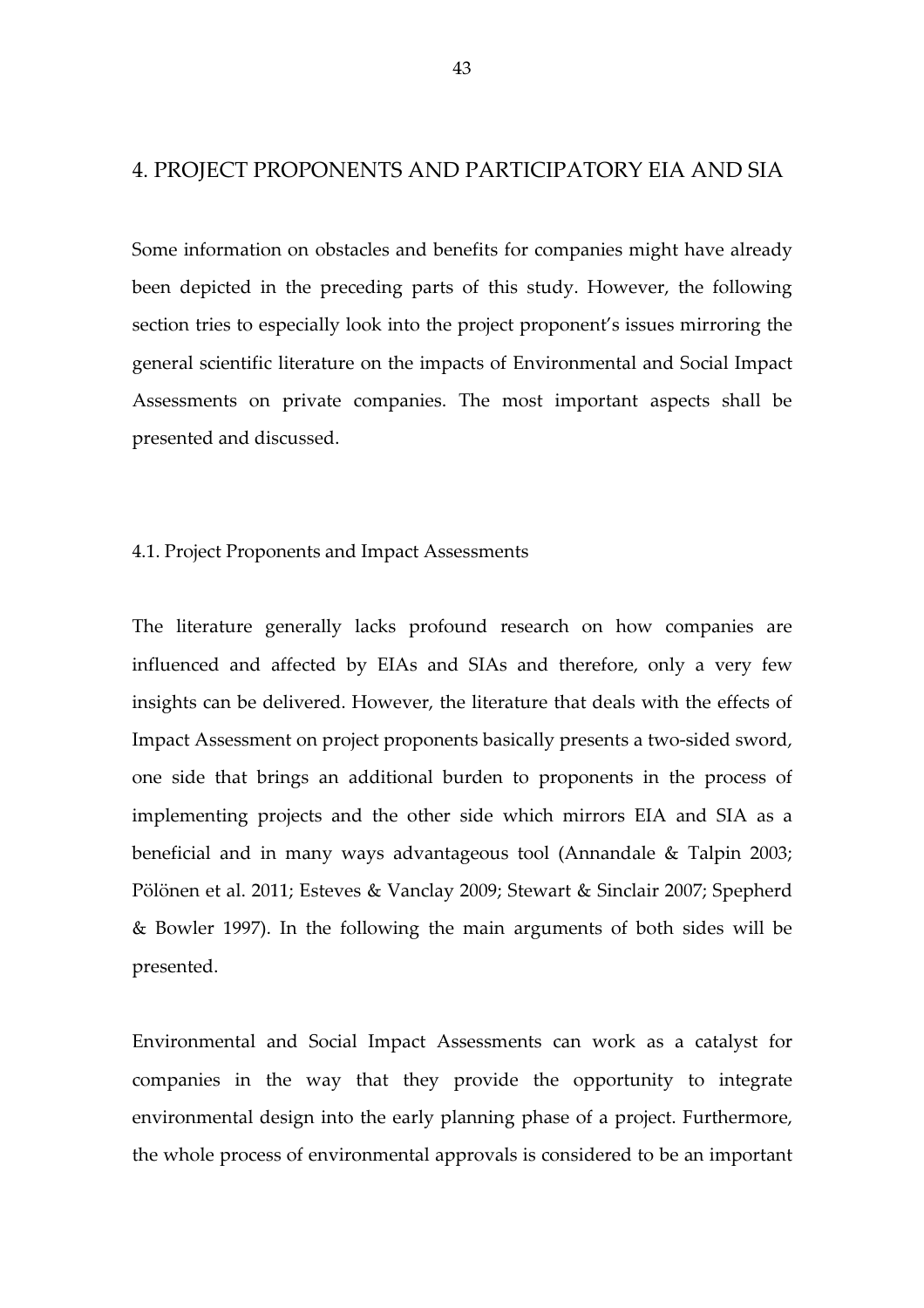determinant of a proponent's investment strategy (Annandale & Talpin 2003: 381). One explanation for this can be found by Esteves (2008) who explains that any Impact Assessment can have a considerable influence on a company not only as a project planning tool but also as an instrument for the integration of sustainability into core business strategies and for the assistance in forming collaborations between companies and communities as well as governmental agencies. According to Esteves and Vanclay's investigations (2009) companies agree to the point that long-term success for them comes from the ability of aligning their own interests with the communities' interests where they want to operate in. Additionally, a company's success depends on its ability of forming a "mature and respectful partnership" (Esteves & Vanclay 2009: 139). In this respect, EIAs and SIAs can be an instrument for project proponents to gather and maintain support among involved parties or respectively to legitimate the planning and decision-making process (Pölönen et al. 2011).

EIA and SIA are also known as being a "one time site-specific 'get-the-projectapproved' statement rather than a life-cycle holistic assessment of impacts" which means that a company disregards a better planning process possibility and project decision as well as the chance of taking advantage of public input (Spephard & Bowler 1997: 727). Consequently, companies often regard EIA and SIA as a necessity to be fulfilled to be able to implement a project or plan (Esteves and Vanclay 2009: 137; Esteves 2008). Annandale and Taplin (2003) summarize bluntly that for a varying number of companies EIA and SIA simply mean an impediment.

The scientific literature however gives right to project proponents that consider these Impact Assessments an obstacle to their business. Palmer et al. (1995)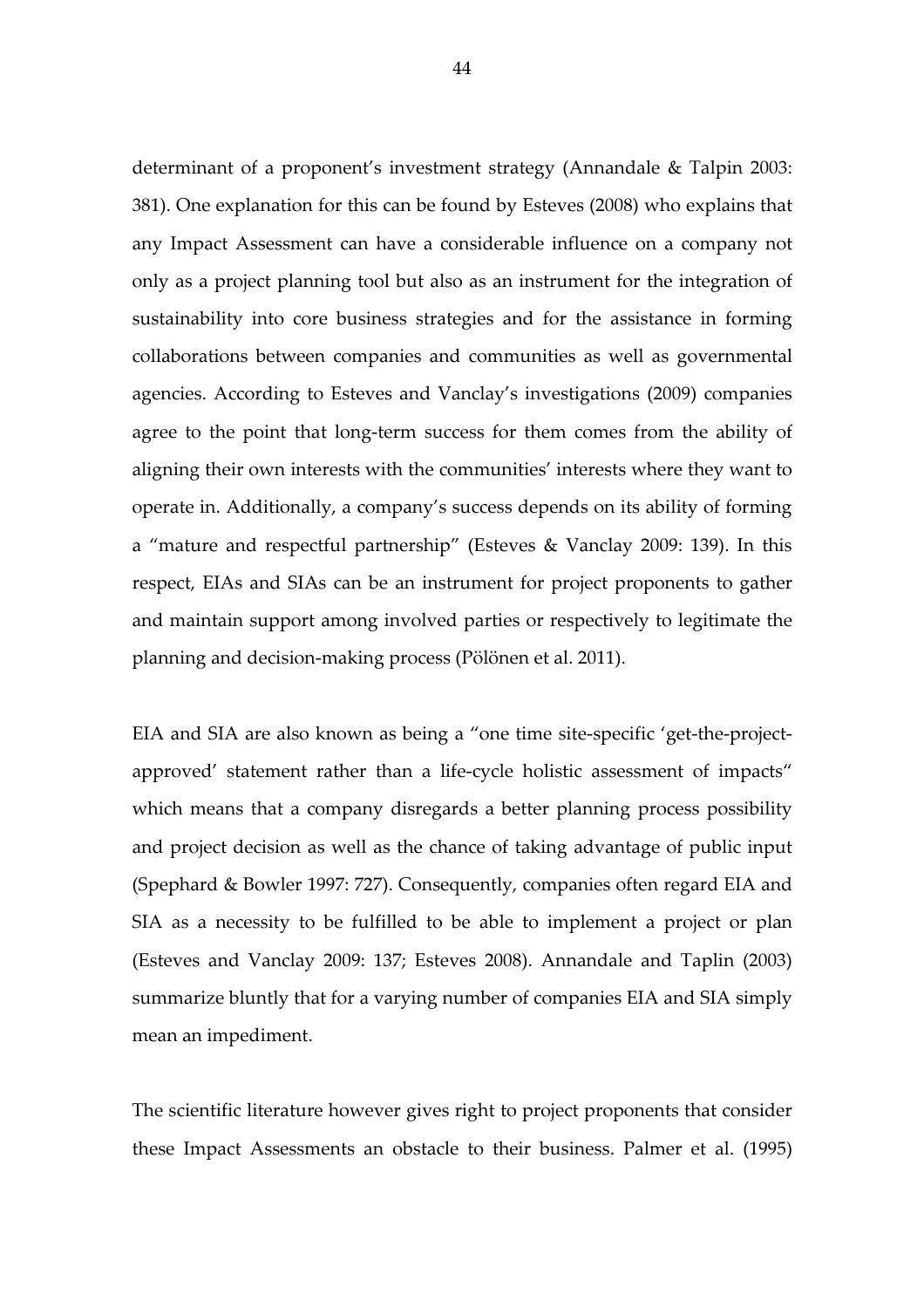found evidence that environmental regulation in general which naturally includes EIA and SIA mean increasing costs which result in reduced profits for a high number of firms. Although some scientists claim that environmental regulation comes for free (e.g. Porter & Linde 1995), the increasing social benefits are not outweighed by the cost of regulations, for example the costs of an EIS can vary between 0.000025 and 5 percent of the project costs (Glasson et al. 1999: 239; Palmer et al. 1995).

Additionally, it is not evident in all cases that EIA and SIA including a statement report have a direct influence on sustainable or improved decisionmaking (Glasson et al. 1999: 237). According to Cashmore et al. (2004) an Environmental Assessment actually plays only a limited role in project appraisal and design decisions.

### 4.2. Project Proponents and Public Participation

Apparently public participation during the Impact Assessment for a company means not only an additional hurdle but also a lot more complexity and difficulties. Inkinen (2009) collected the most obvious threats for project proponents which range from lost investments, higher application costs over delayed projects till financial risks through judicial review. Other troubles arise from the threat of litigation and legal obligations as well as the revision of projects (Pölönen et al. 2011: 125).

For many project proponents, public participation is considered unnecessary because of the people's lack of project-specific expertise or they only consider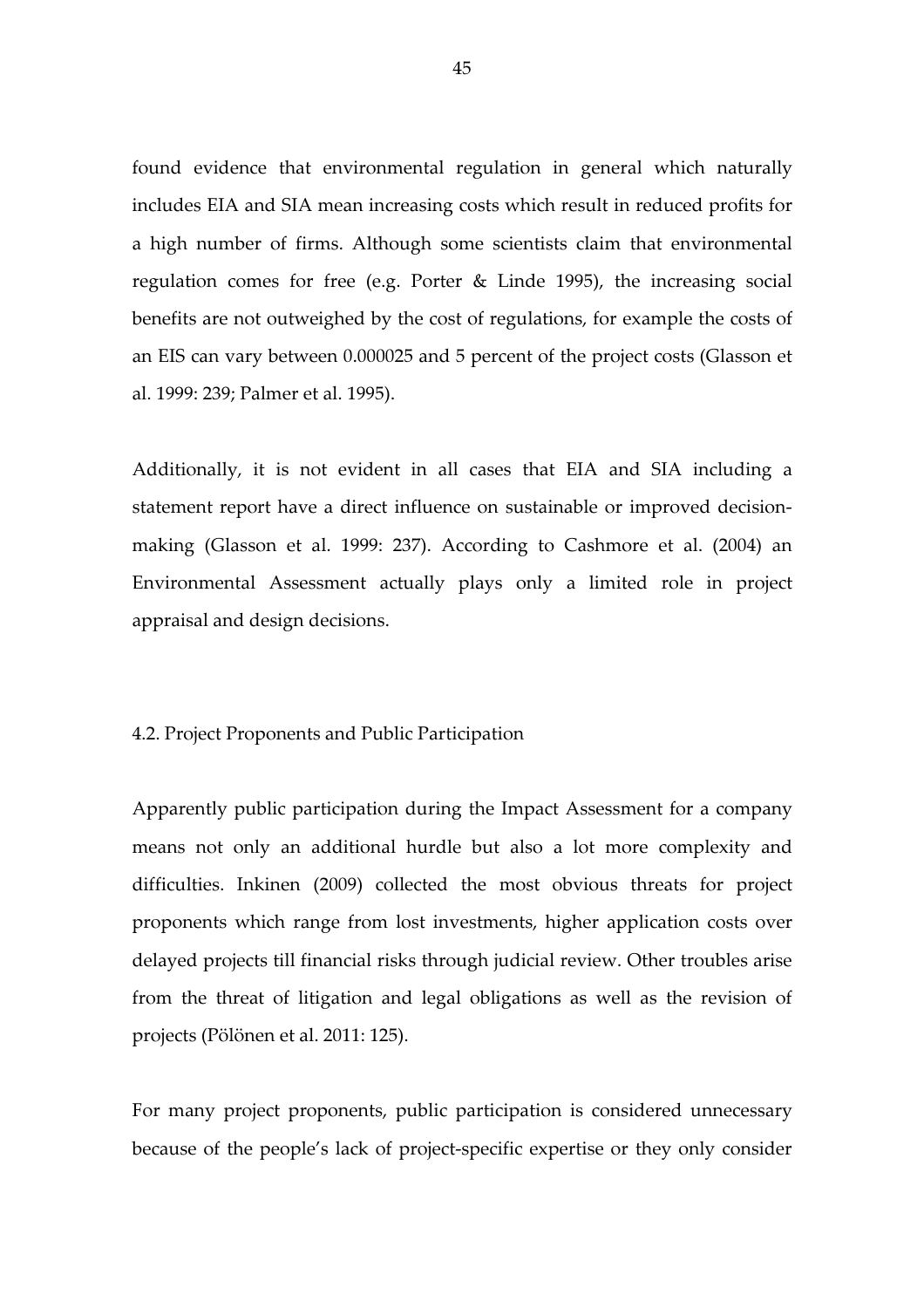public participation as an instrument to inform citizens about certain aspects of a planned project. While a company might aim to push a project through or tries to avoid a public process, a project proponent risks losing trustworthiness and accountability. Thereby citizens tend to become skeptical and more often engage in legal actions (Spepherd & Bowler 1997: 726).

Although the variety of possible risks or threats for a project proponent is great, many studies refer to various opportunities and chances that are actually possible with or despite public involvement aside the general advantages of public participation. When considering the risks of including or avoiding public input, a project proponent should always consider the potential benefit of fostering a long-term co-operative relationship with the affected citizens through accepting public input (Spephard & Bowler 1997). This can even develop into a corporate-community partnership to build community support, strengthen the company brand and reputation and also gaining access to local opinion leaders and decision-makers. Thereby, value for business can be created and a better investment performance achieved (Esteves & Barclay 2011).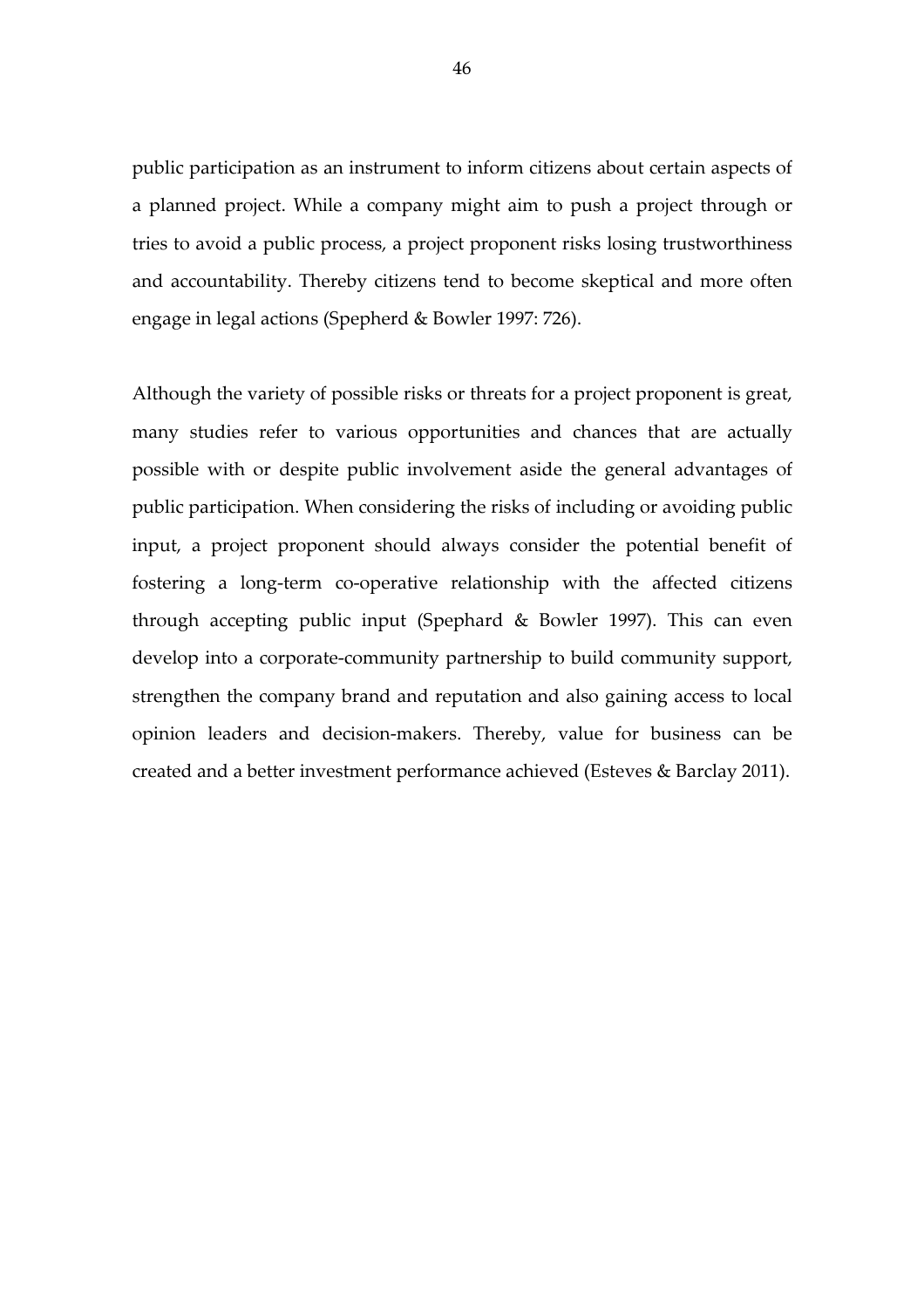## 5. IMPACT ASSESSMENT IN FINLAND

Since the case company operates in Finland and Environmental and Social Impact Assessments can vary greatly from country to country and are determined by legal settings which provide not only the legal framework but also mean legal obligations, this study incorporated the Finnish Environmental Law. The following chapter therefore introduces the Finnish legal framework on Impact Assessments<sup>3</sup> and presents some empirical findings on Finnish Assessment processes.

## 5.1. Legal Background

 $\overline{a}$ 

"The aim of this Act is to further the assessment of environmental impact and consistent consideration of this impact in planning and decision-making, and at the same time to increase the information available to citizens and their opportunities to participate." (Section 1 of Act on Environmental Impact Assessment Procedure, MoE n.y.)

The EIA Act (Act on Environmental Impact Assessment Procedure) of the year 1994 is the implementation of the EIA Directive and Espoo Convention into Finnish Law. The act was revised twice in 1999 and 2006. The Decree on Environmental Impact Assessment (EIA Decree 713/2006) was thereby established as a complementation to the EIA Act (Pölönen et al. 2011: 121, Ministry of the Environment (MoE) (2010)). Additionally, also public

<sup>&</sup>lt;sup>3</sup> The term Impact Assessment is not only used to summarize EIA and SIA here, but refers to the Finnish legal context and therefore also includes Environmental Assessment and Environmental Permit Processes.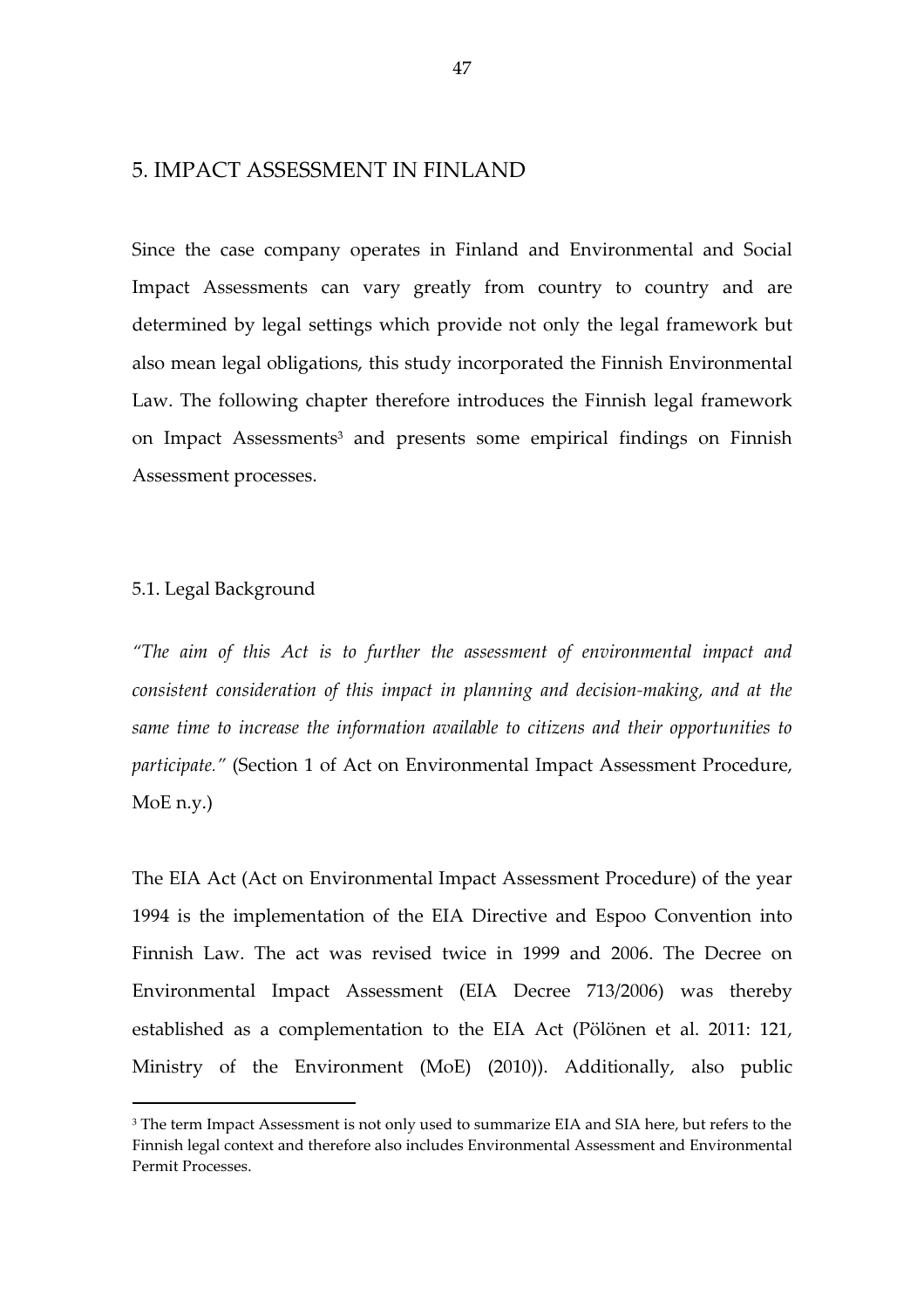participation in referral to the Aarhus Convention and the EIA Directive 2003/4/EC has been incorporated into Finnish Law. Thereby, it is stated: "The goals of increasing citizens' opportunities to participate and influence decisions, and ensuring that information is widely available to citizens, are among the key objectives behind the legislation drafted by the Ministry of the Environment" (MoE 2008).

In more detail practical matters concerning the EIA in Finland are written down in "Guidelines for the environmental assessment of plans, programs, and policies in Finland". A major aspect is the fact that the assessment of environmental impacts is an integral part of planning and decision-making. Explicitly, it is stated that EIA in Finland promotes participatory planning by the public, NGOs and authorities to gather a broad range of different opinions in the early stages of drafting plans, programs and policies. Therefore, the EIA which hence includes SIA refers to all social, public, environmental, cultural, biological conditions and others aspects concerning e.g. living conditions, human health, community structures, landscape or the utilization of natural resources. (MoE 1999.)

All governmental agencies, municipalities as well as all regional councils are bound by these guidelines in Finland, whereas the Ministry of the Environment is responsible for steering, monitoring and developing the implementation of these guidelines. The Finnish Environment Institute and the Regional Environment Centers thereby provide assistance in planning the EIA of plans, programs and policies (MoE 1999). The need of an EIA is decided by the Regional Environment Centers (Pölönen et al. 2011).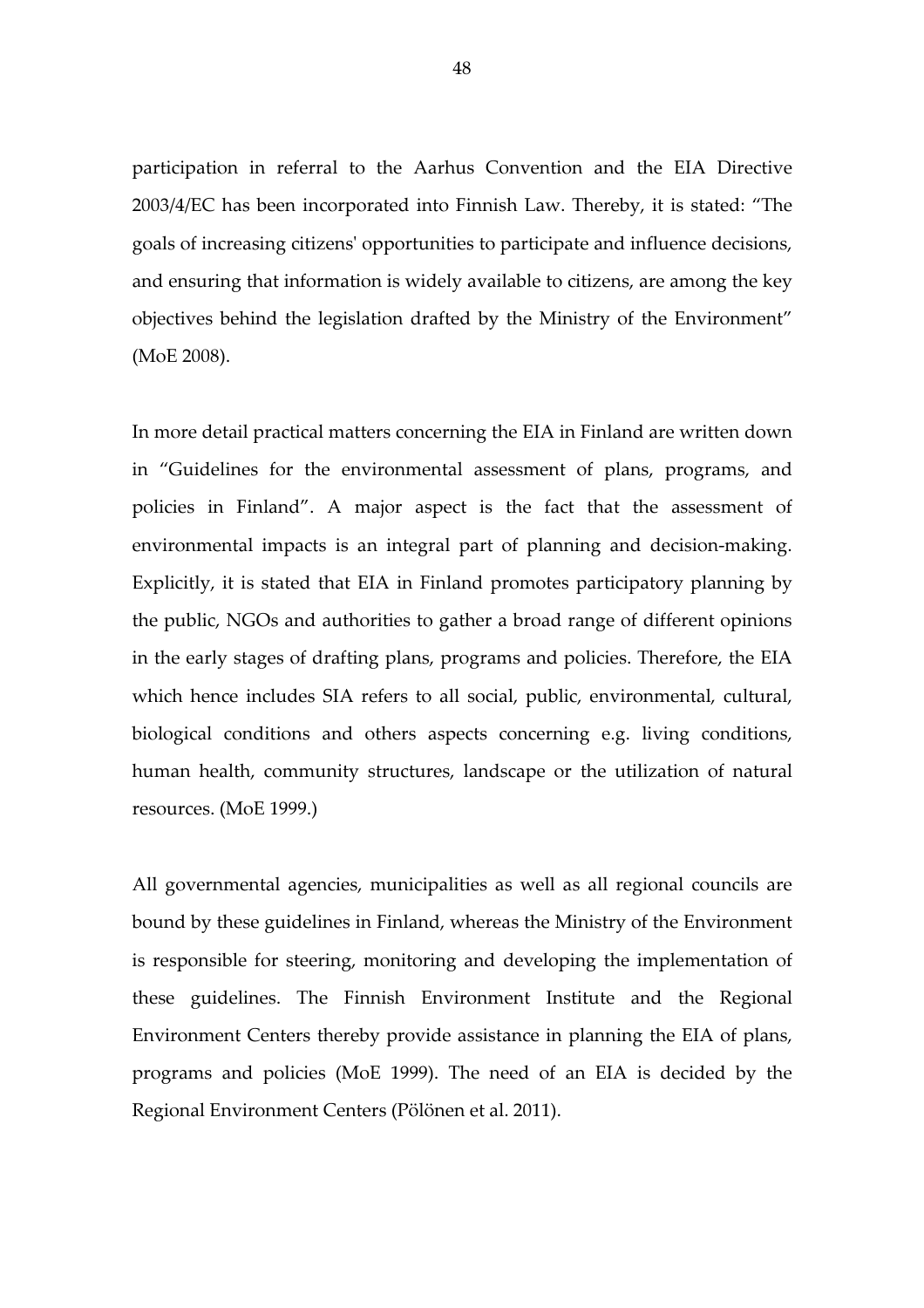As stated in the legislative drafting for the Finnish EIA process, SIA cannot always be differentiated from an Economic or Environmental Impact Assessment. Social impacts are assessed from the point of view of individuals, human interrelationships influencing political decisions and therefore are able to affect the functioning of a democratic society (MoJ 2008: 34-36). For example, in Section 2 of the Finnish EIA Act (MoE n.y.) it is defined that environmental impacts on e.g. human health, living conditions or community structure are assessed which basically can be considered as a form of Social Impact Assessment.

Besides the EIA there are various other permits and registration schemes: Environmental Permits, Land Use, Building Act and the Nature Conversation Act (MoE 2009). Due to the limited scope of this thesis only the Finnish legislation on EIA and Environmental Permits are investigated.

### 5.2. EIA and Environmental Permits: Legal Obligations for Businesses

"Businesses operating in Finland are legally obliged to be sufficiently aware of the environmental impacts and risks of their activities - and of opportunities to reduce these impacts and risks." (MoE 2011a)

According to the above mentioned statement, all businesses operating in Finland are bound by the terms of the Environmental Protection Act (86/2000). EIAs must be conducted if an activity or project is planned that falls in a category listed in Section 6 of Finland's EIA Decree (268/1999). In any case, four principles apply: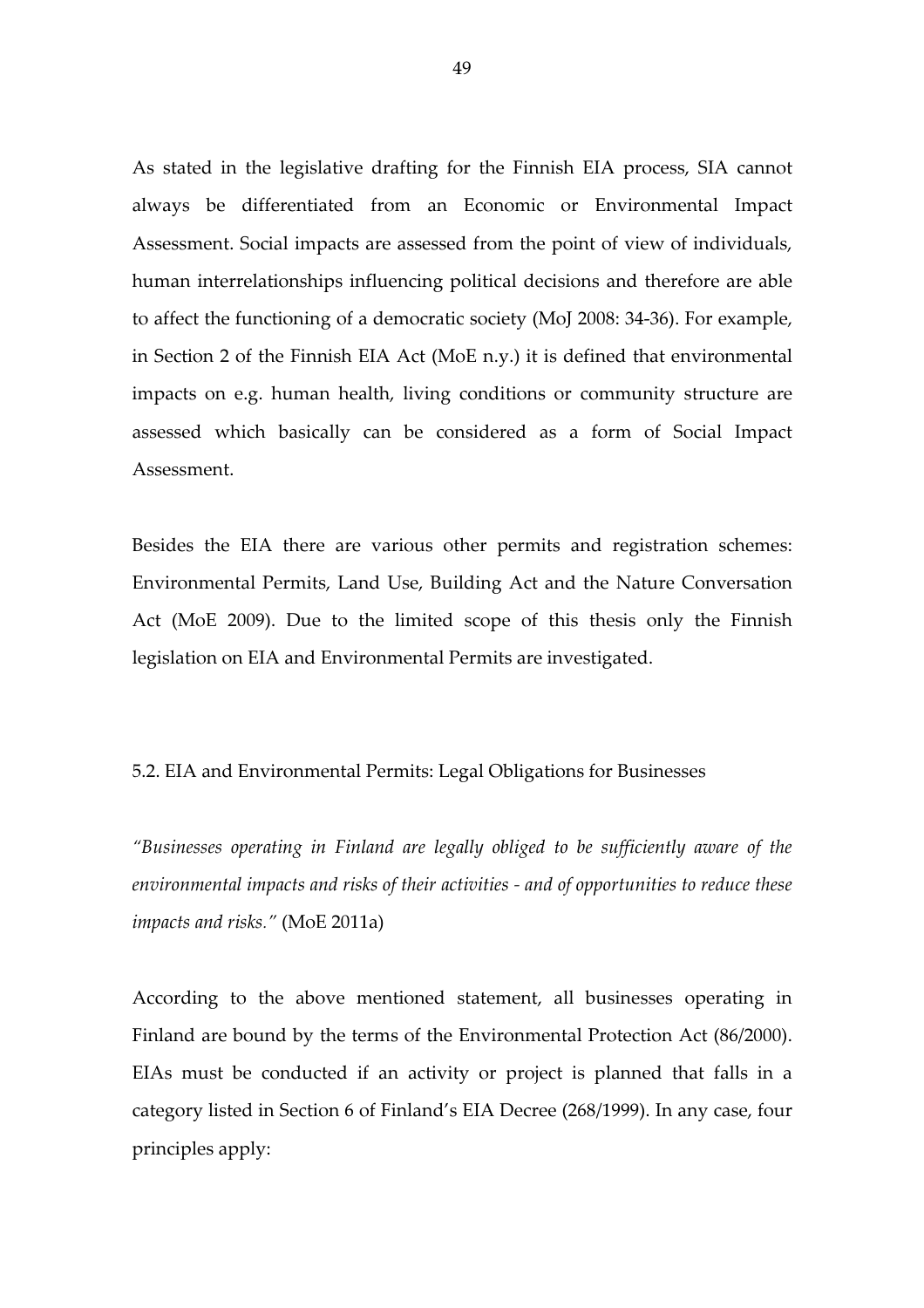- Prevention of harmful environmental impacts beforehand or minimization of impacts (Prevention and minimization of harmful impacts principle)
- Conduction of activities with due diligence and care to prevent harmful impacts (Precautionary and due diligence principle)
- Best Available Technique (BAT principle)
- Purposeful and cost-effective combination of measures (Best environmental practice principle)

The Polluter Pays Principle ensures that any party is responsible for its activity and legally obliged to "prevent, minimize, correct and compensate for any harmful environmental impacts". Regional environmental centers and municipalities' environmental officers supervise the activities within the field of environmental impacts (MoE 2009). All costs concerning the EIA process including costs for environmental impact investigations, hearings or other public measures must be borne by the project applicant. Additionally, they must also pay a statutory fee to the respective ELY center (Elinkeino-, liikenneja ympäristökeskus, in English: Centre for Economic Development, Transport and the Environment) to cover all the administrative costs of the official statements for EIA programs and EIA reports (MoE 2011b).

## 5.3. The Environmental Permit Process

Environmental Permits are designed to control and cover all sorts of possibly harmful activities or other negative environmental impacts (MoE 2011c). Projects or activities that contain a risk of pollution therefore need to go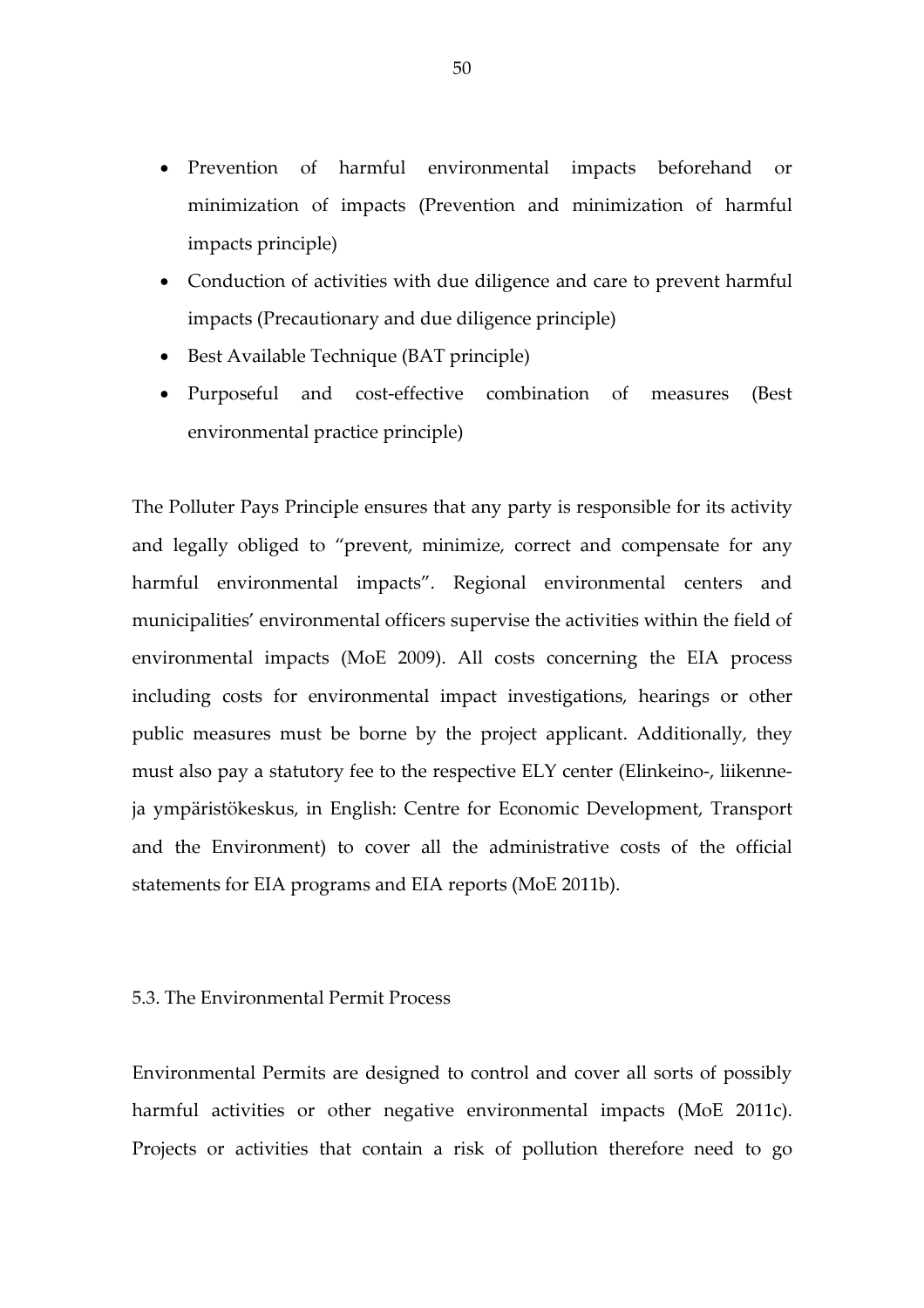through an Environmental Permit process. Section 28 of the Environmental Protection Act specifies where Environmental Permits are needed. Section 1 of the Environmental Protection Decree lists all activities in the respective business sector that require these permits (MoE 2009). According to the Finnish EIA legislation fees for Environmental Permits are borne by the EIA applicant (MoE 2011b).

Regional state administrative agencies and municipal environmental protection authorities give out or are responsible respectively for issuing Environmental Permits on one hand, on the other hand ELY centers and municipal protection authorities function as control authorities which include the supervision of Environmental Permits. Furthermore, it is written down in the Act on Environmental Impact Assessment Procedures that ELY centers work as contact authorities in assessment matters. (ELY 2010.)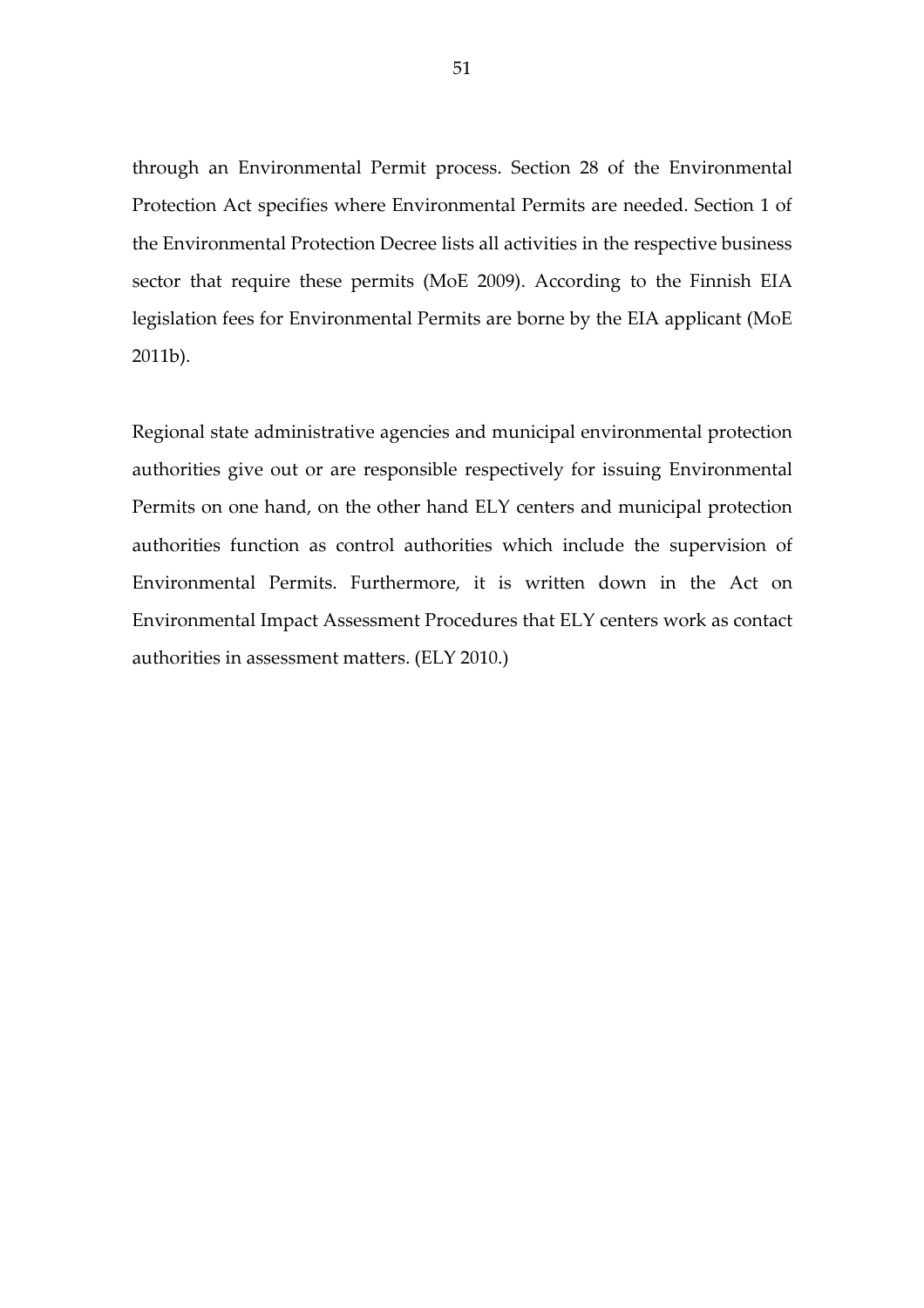



### 5.4. EIA and EPP in Finland – Empirical Findings

Inkinen (2009) – in his study "Public Participation in environmental permit process at regional" – presents some very interesting points about the Impact Assessment process in Finland. He interviewed permit authorities, permit applicants and participants about their roles and experiences. He reached the conclusion that the law is the key determinant of the whole process since it determines the techniques used and sets requirements for participation. Although participation is regulated it is individually decided by a permit

Source: ELY 2011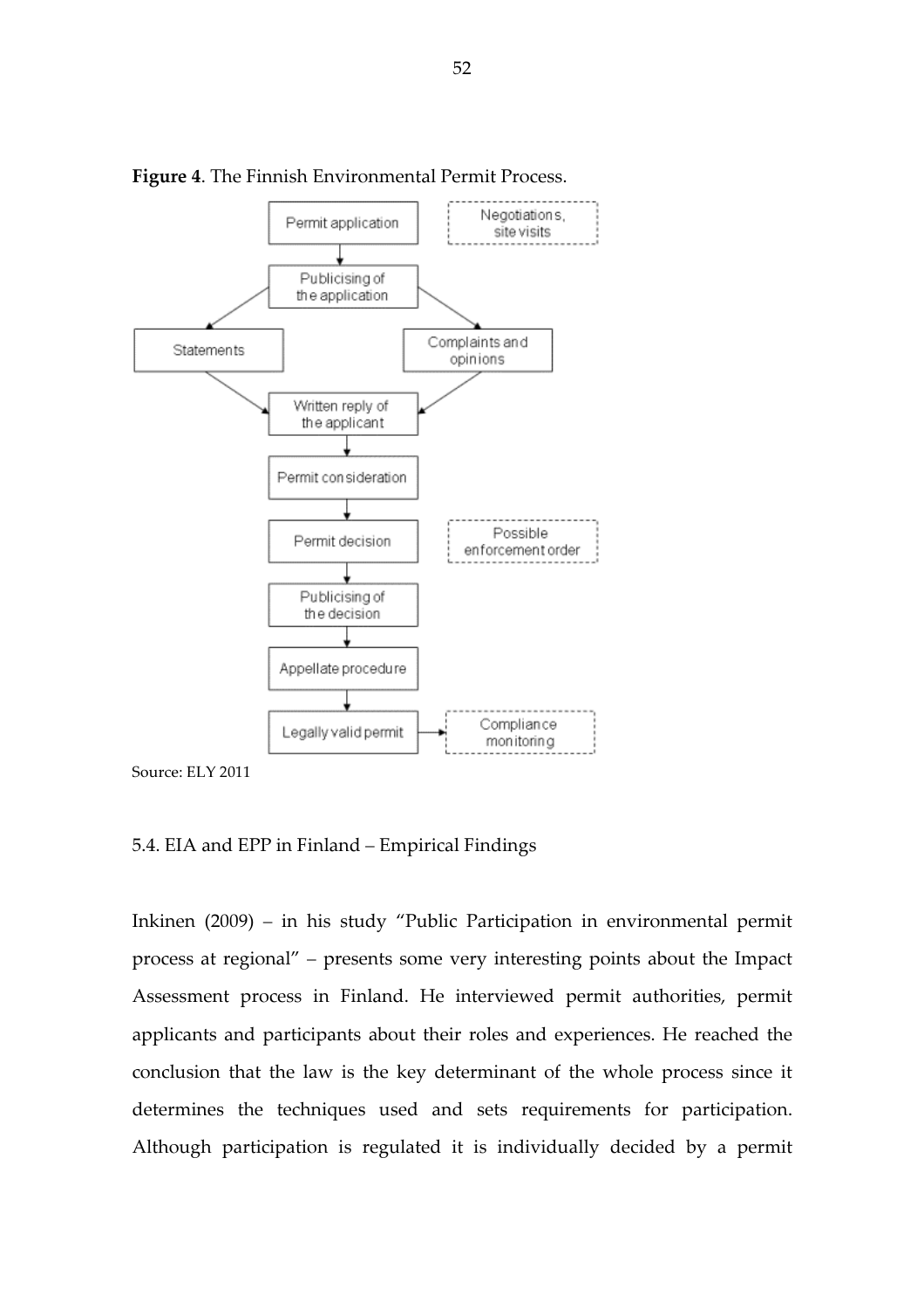officer, which has been criticized by many permit applicants. They demand a standardized process instead of a process that is dealt differently from different authorities. Additionally, affected businesses also pointed out that some regional authorities demand more, some far less information from them. The further study revealed that the communication is strongest between applicant and authority, which can have a negative impact on public participation. However, companies in many cases are more active in the public participation process than agencies. Nevertheless, permit applicants often face unnecessary costs because of participation, financial risks through judicial reviews and considered the possibility of participants to request extra information as greatest burdens. Participants on the other side were mainly affected by the cost of lawyers and the need of experts.

The authors of the research project "Effectiveness of Environmental Impact Assessment" Pölönen, Hokkanen and Jalava (2011) come to the conclusion that the Finnish Impact Assessment system is in general in a good shape but contains some minor shortcomings. EIA plays a major role in environmental decision-making, providing a wide knowledge base and encourages to public participation. Therefore, the assessment processes which on average take 14 month ensure a high-quality of decision-making. The researcher also point to its influence on project designs, opinions and valuations of the various stakeholders. However, the quality of the Finnish EIA significantly depends on the governmental agency or authority- a point that was already made by Inkinen (2009). Besides, there is no comprehensive use of EIA results in the decision-making process, which is considered a major obstacle in the EIA process in Finland. A clear strength of the Finnish system on the other hand is the possibility of authorities to specialize in certain EIA issues. Finally, the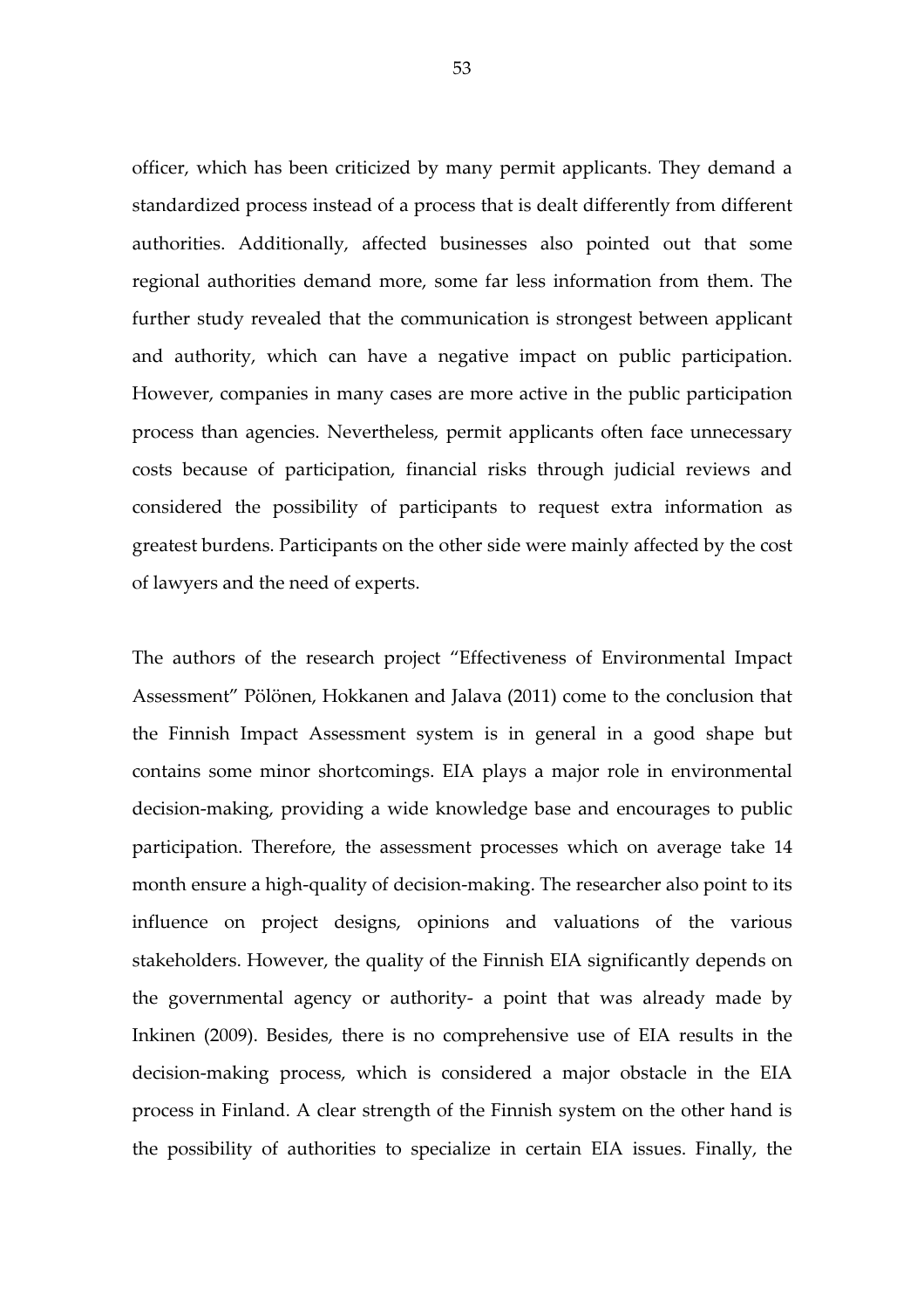authors remark that EU and Finnish legislation provide a solid framework for Impact Assessments. (Pölönen et al. 2011: 127.)

### 5.5. Public Participation in the Environmental Permit Process in Finland

Permit thresholds and responsibilities for the permit applicant are determined by law. These and also how public participation looks like in the permit application process can vary from permit authority to permit authority which can use the law's flexibility to interpret matters differently (Inkinen 2009: 19).

Whereas the permit authority is the main informant of the public, the more active party in dealing with the public is mostly the project applicant. Especially larger organizations try to foster an open relationship with local inhabitants through public meetings or other informational events (Inkinen 2009: 20). The law provides two possibilities of public participation during the Environmental Permit Process: On one hand interest groups or individuals can participate before the permit decision is made, in form of an administrative way through written comments, statements or complaints. That means participants have direct influence before a decision is reached and can affect the decision-making process. The second form of participation can be done through judicial review after a permit decision has been made (Inkinen 2009: 30).

Although the just described opportunities of participation might appear as sufficient a variety of loopholes for both sides – the permit applicant and participants – can be found: Inkinen (2009: 47, 48) comes to the conclusion that public participation in general is limited and mostly not more than a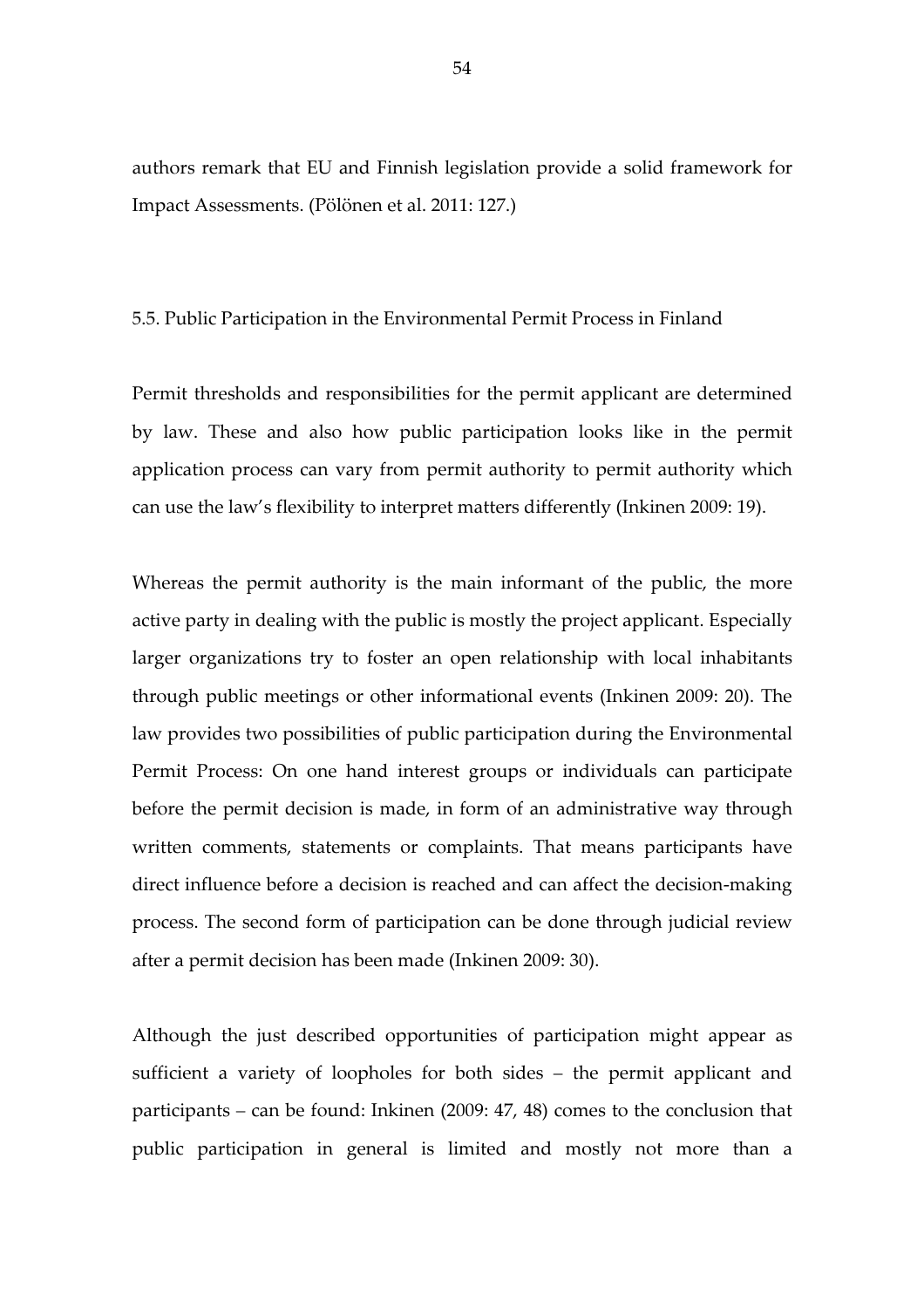compromise between the affected parties can be achieved. Thereby, the possibility for participants to resubmit comments to demand another response by the applicant is seen as an abuse by project applicants but an exercise of right by authorities (Inkinen 2009: 21). During a judicial review, courts can then either modify permits to the permit applicant's advantage, or to the advantage of the affected public: "Permit applicants typically request permit conditions to be relaxed, whereas private litigants, NGOs and other parties want permit conditions to be tightened" (Inkinen 2009: 42).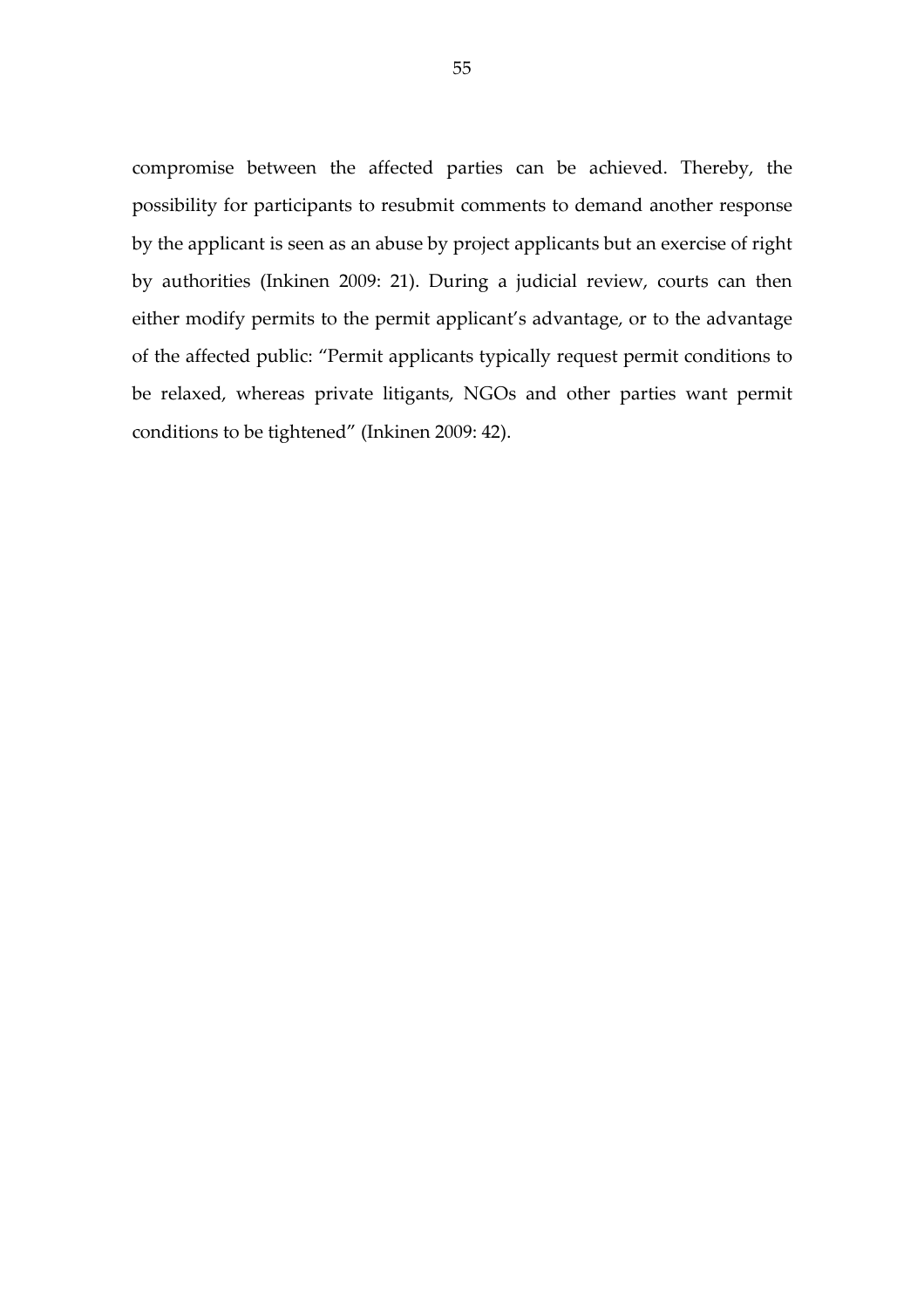## 6. METHODOLOGY

#### 6.1. Research Design and Research Questions

This study is designed to bring light to an often disregarded part of research in the field of Environmental and Social Impact Assessments with Public Participation: What does it mean for a company to have Impact Assessments for its projects? What advantages and disadvantages for a company are connected with EIA and SIA? How does an assessment process affect the decision-making of a company? And finally, what does public participation during an Impact Assessment mean for a company? In order to find out more about these issues, one company with a variety of experiences with these assessment procedures including public participation has been chosen for an in-depth investigation.

The research strategy can further be described as being not only descriptive but also explorative in nature. Explorative studies on one hand are meant to examine a new area to later develop precise questions for further research, descriptive studies on the other hand deal with a known and well-defined subject and use a study to give an accurate description and then receive a detailed picture of a certain topic (Neuman 2007: 16).

Since there is a lack of research and studies on how companies are affected by Impact Assessment processes, this study can be seen as rather explorative in nature. However, since concepts of Environmental and Social Impact Assessment as well as formal processes like the permit processes are legally established and practically applied tools and the theory and structure of Impact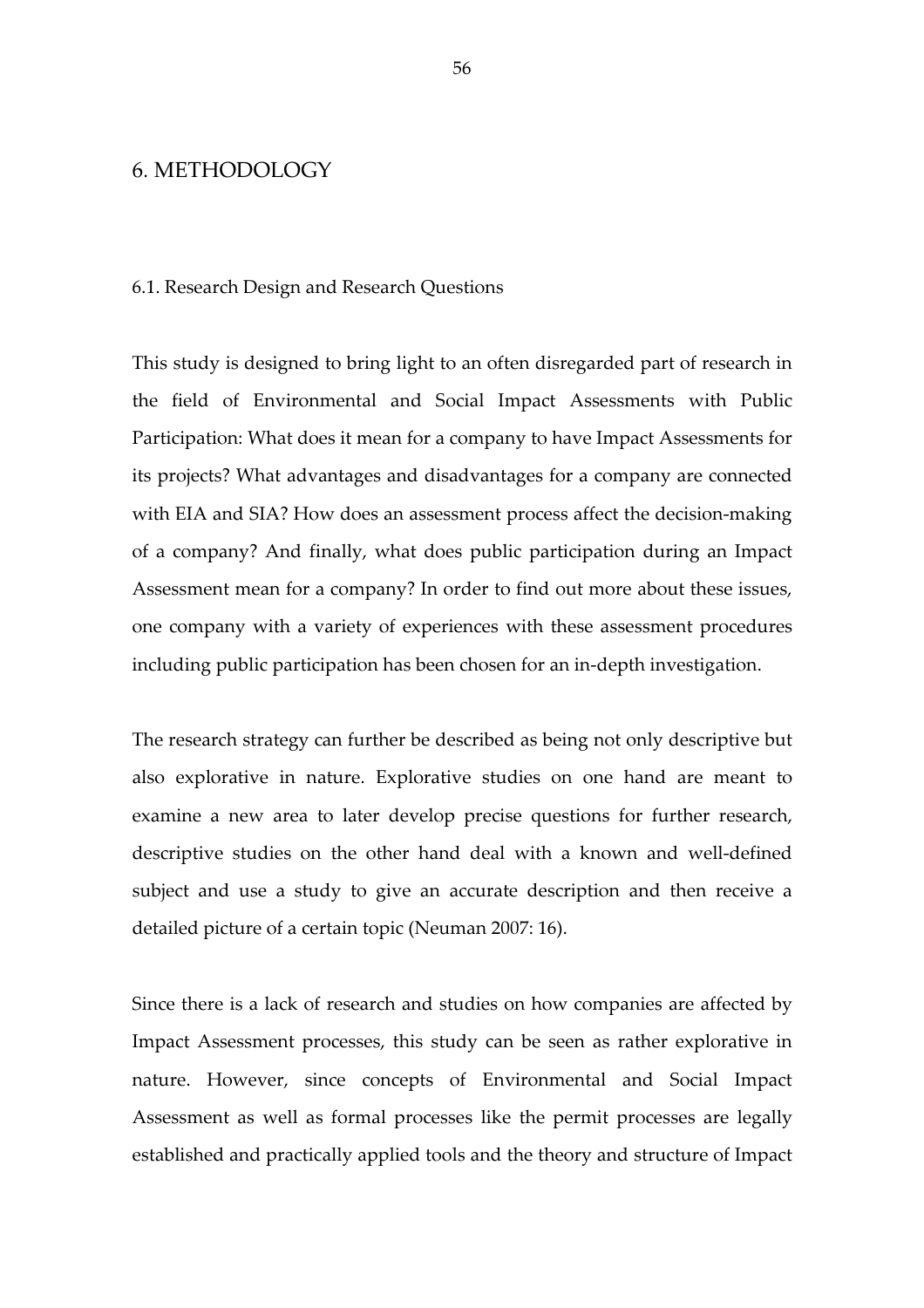Assessments are well known, quite a few assumptions can be drawn from former and somehow related studies in this area, which gives the researcher of this study the possibility of describing events and ongoing developments specifically affecting the chosen case company and comparing these with assumptions made in other studies in the field of Environmental and Social Impact Assessments. It can be summarized therefore that this study is based on a mix of an explorative and descriptive study design.

### 6.2. Research Approach and Data Collection

The research methodology used for this study was based on a mostly qualitative and inductive research design with a small quantitative part. The data collection was done through a mail questionnaire to analyze a single case company's experience in the field of EIA and SIA as well as public participation. Therefore, the questionnaire was distributed among the company's employees who work in different business areas, but who have all been actively involved in different assessment processes. With the use of a questionnaire biased answers resulting from the presence of an interviewer could be avoided. Ahead of the data collection there was a face-to-face interview with one company representative in which the company's experience with Impact Assessments and public participation was explored for a first time, details about the content of the study were discussed and further proceedings were set up.

The questionnaire was split into the following three sections:

1) General Questions on Environmental and Social Impact Assessments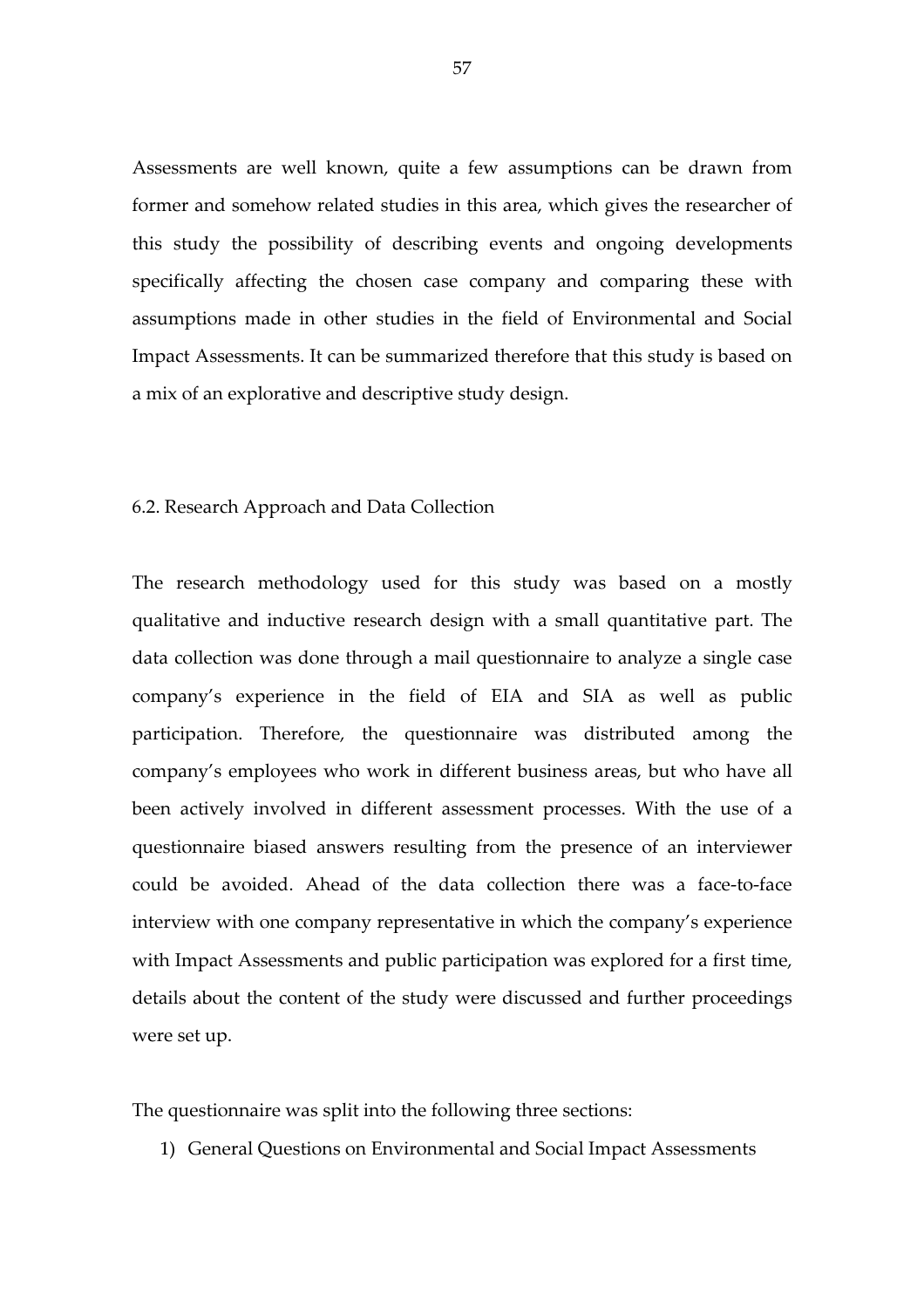- 2) The Department/Company and its Role in the Environmental and Social Impact Assessments
- 3) The Department/Company and Public Participation during the Environmental and Social Impact Assessments

Further, open questions were used in the questionnaire which can be found in total at the end of this thesis. Open questions were chosen for this study since a variety of advantages can be gained from them. First, they offer a good possibility for the respondent to clearly state own ideas and information. Additionally, unexpected findings might be discovered. Second, complex issues can be easier dealt with. Respondents can use their own knowledge, creativity, self-expression to present information. Third, an unlimited number of possible answers can be found which enriches the content of the study and finally, open questions reveal a respondent's interpretation on certain issues. That way, misinterpretation or unfeasible, simplistic answers can be avoided (Neuman 2007: 178).

## 6.3. Theory Development and Theoretical Assumptions

As mentioned above this study used a rather inductive study approach which can be also termed as a qualitative hypothesis-generating research approach (Auerbach & Silverstein 2003). An inductive approach implies that the theory is developed during the data collection process, while at the beginning just a few assumptions can be made (Neuman 2007: 35, 50, 90).

The following underlying research questions were posed: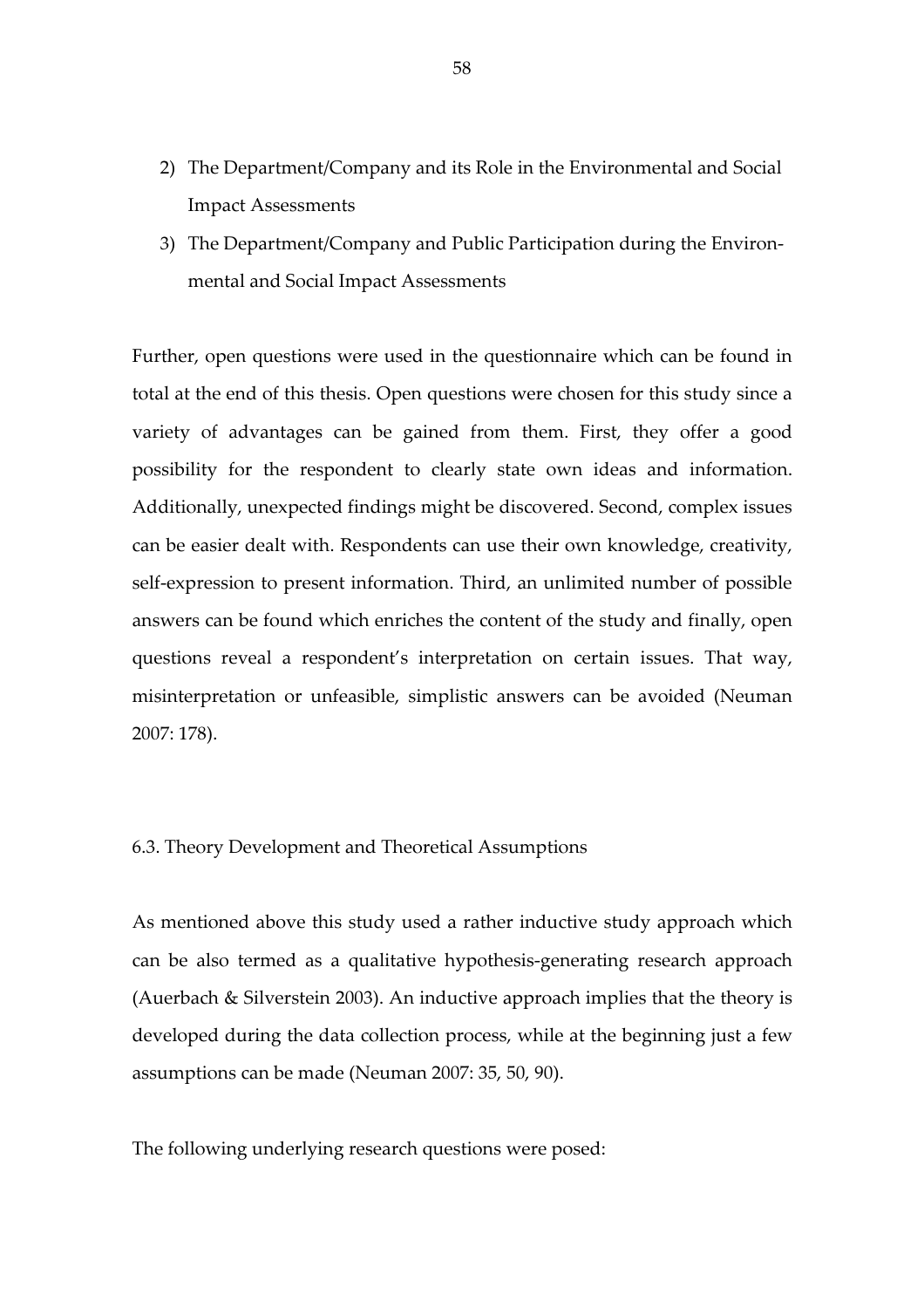- 1) How is a company affected by the assessment of environmental and social impacts of their proposed projects? What advantages and disadvantages arise from Impact Assessments for a company?
- 2) How do EIA and SIA affect the company's decision-making?
- 3) And what does public participation during an assessment process mean for a company?

#### 6.4. Validity and Reliability

Whereas validity means "how well an idea about reality 'fits' with actual reality" and can be described as a "bridge between a construct and the data", reliability in the context of research refers to the dependability and consistency of study outcomes which means that the same findings and conclusions can be achieved if another researcher follows the same procedures of an earlier study and conducts the same study all over again (Neuman 2007: 115,120; Yin 1994)

To ensure that this study meets the mentioned criteria, underlying assumptions of validity and reliability are explained and followed by a short description on how they were implemented.

## 6.4.1. Construct Validity

Construct validity, according to Yin (1994), can be achieved with three tactics: Besides having several sources of evidence, it is important to create a chain of evidence which can be done with using different forms of information (e.g.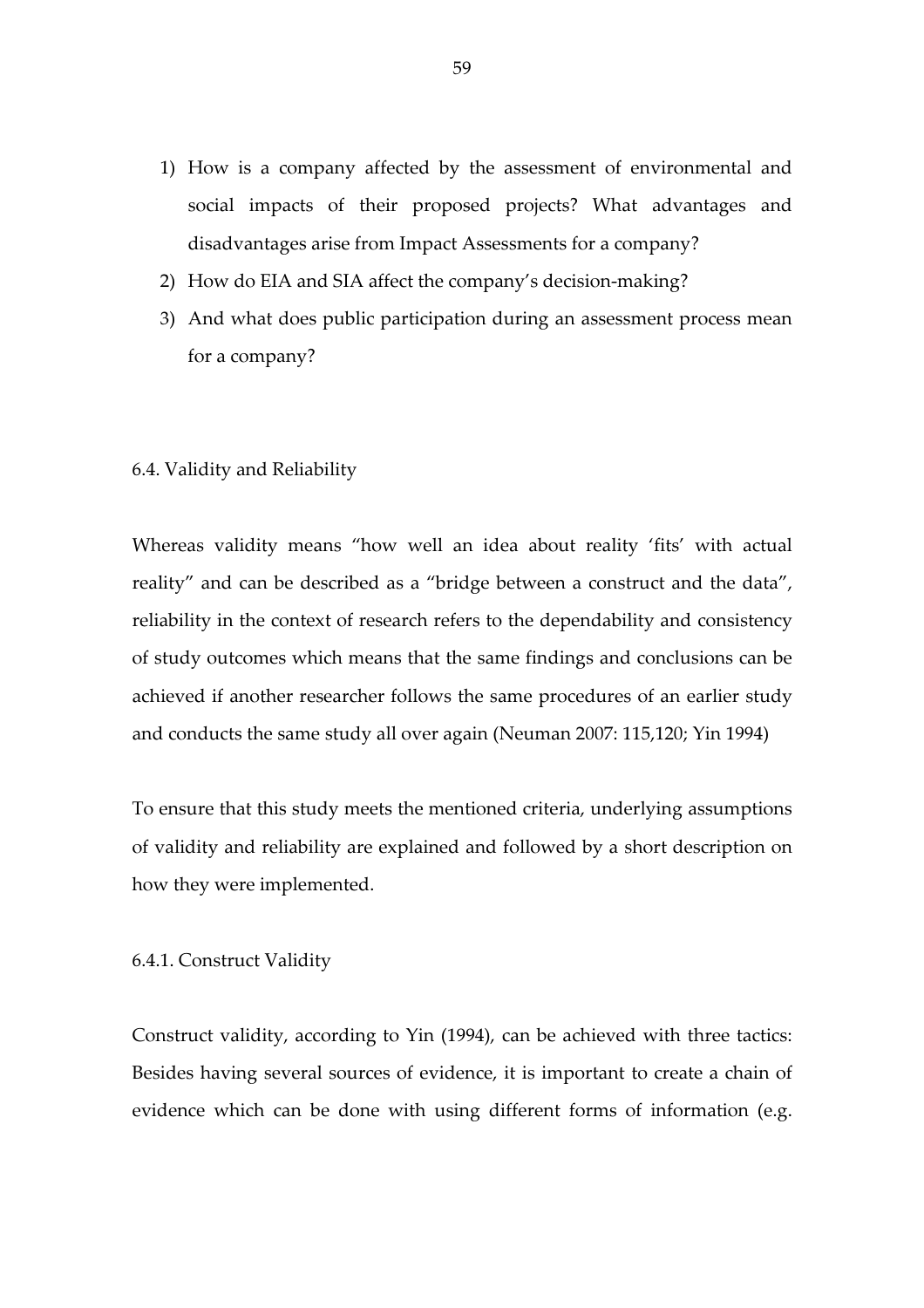documentation, records, observation etc.) and finally to allow key informants to review the draft study report.

This study tried to meet the prevalent validity criteria the following way: While conducting this study several sources of evidence, employees were asked to fill in the study's questionnaire and deliver their personal and individual answers. In order to meet the chain-of-evidence-criteria different source were used: one personal interview, documents and a questionnaire.

### 6.4.2. Internal Validity

Internal validity focuses on the question if event x led to event y, therefore it is mainly concerned about making inferences (Yin 1994). However, it also means that there are no errors internal to the design of a study, excluding that alternative explanations could be used to explain a certain event or errors were leading to false interpretations (Neuman 2007). However, this study does not account for internal validity since this form of validity is mainly necessary for experimental research which does not apply to this thesis.

#### 6.4.3. External Validity

External validity further deals with the generalizability of a study's findings, i.e. if the results of one study can be applied in other cases as well. The test of external validity is only possible when a theory developed in a first study and its findings are tested through replications in later studies (Yin 1994). "High external validity [therefore] means that the results can be generalized to many situations and many groups of people [or in this case many companies]. Low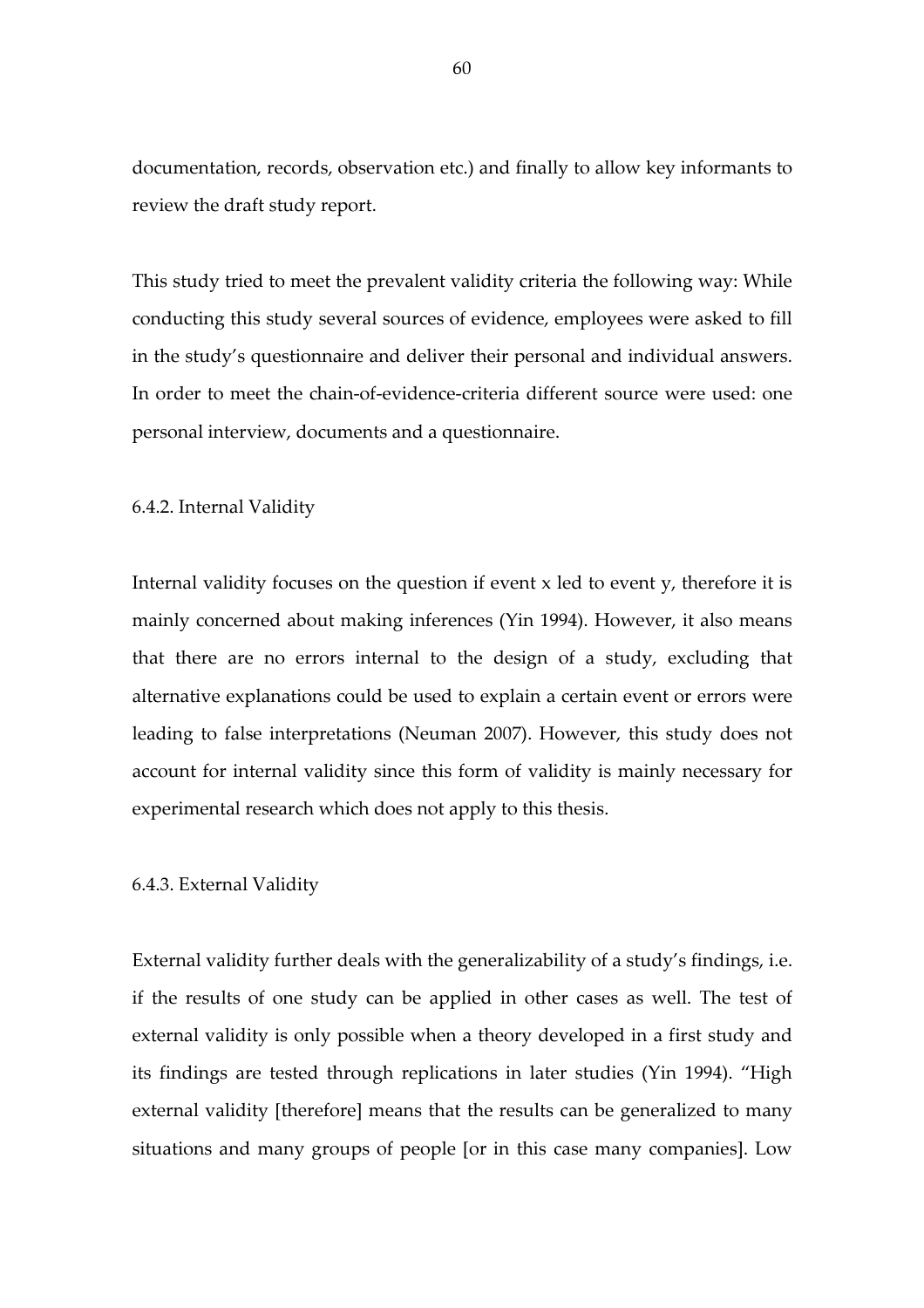external validity means that results apply only to a very specific setting" (Neuman 2007: 121).

However, since this is a single study at a single point of time securing external validity in this study is not completely possible. However, the made premises and underlying assumptions which were used for conducting this study are kept open to provide a transparent and solid basis for further investigations of the subject of companies facing Environmental and Social Impact Assessments with public participation.

6.4.4. Reliability

Reliability which means consistency or dependability can be assured with the documentation of procedures, which allows that the same steps can be easily repeated in later studies. Using several data sources and applying various measurement methods can thereby ensure that the reliability criterion is met (Neuman 2007, Yin 1994). This study tries to make all relevant material public, including the questionnaire used for the data collection which can be found attached at the end of this thesis.

## 6.5. Data Analysis

"All data analysis is based on comparison." (Neuman 2007: 328). Based on this premise the collected data was compared and assigned to different categories. Since qualitative data analysis is less standardized than its quantitative equivalent, answers from the questionnaire were collected and compared with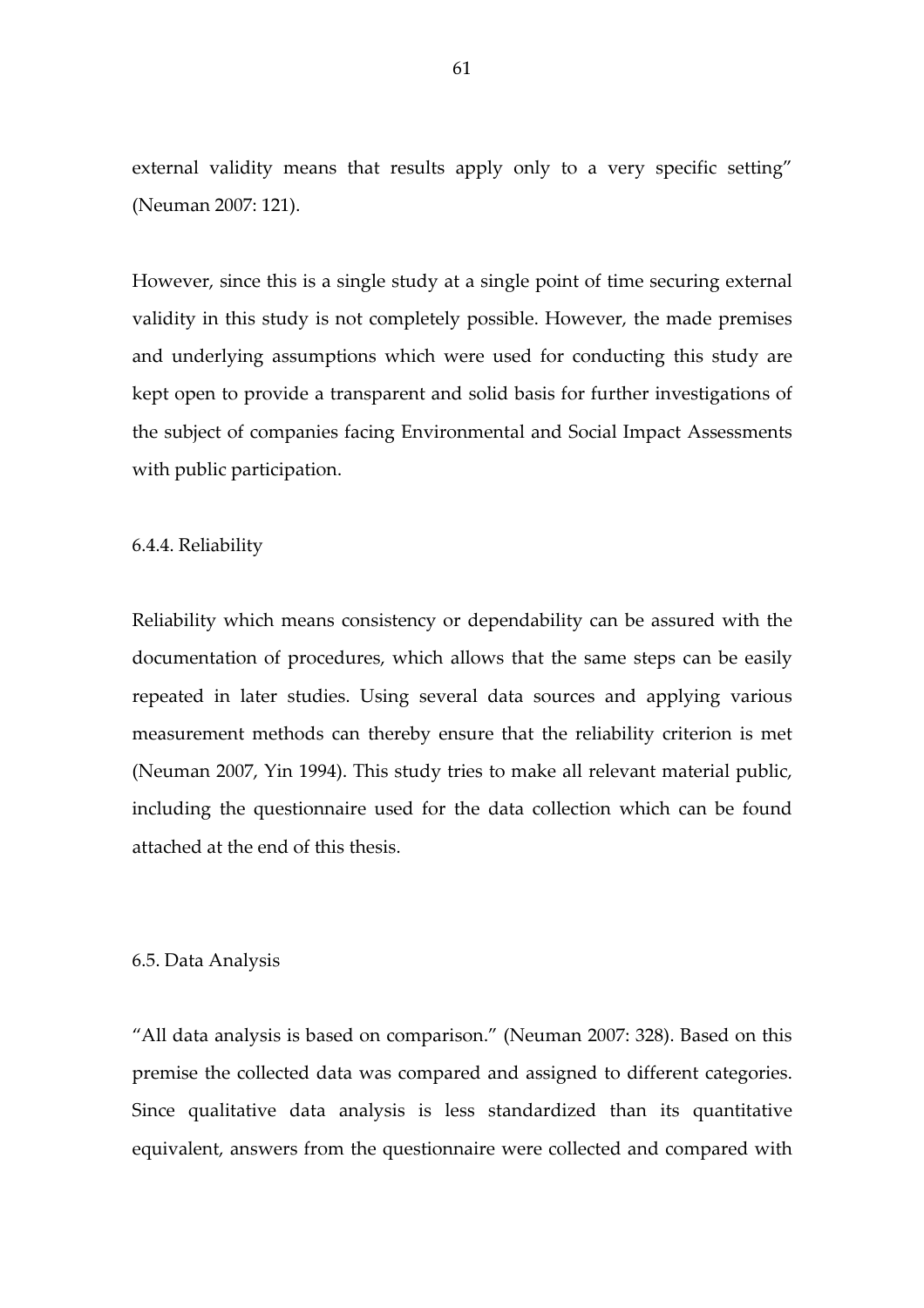the assumptions this study is based on. This step could be summarized under the term "Illustrative Method", i.e. evidence is gathered and compared with preexisting theory, which in turn can be confirmed or rejected by the collected evidence (Neuman 2007: 335). This way all available information was collected, summarized and matched with the prevalent scientific research in the field of Impact Assessments.

The study's results were further analyzed in an inductive way. Inductive means that at the beginning there is the collection of empirical data which is then followed by the creation of abstract ideas, whereas ideas are related to the gathered data (Neuman 2007). This method is quite different from the deductive approach which is mainly used in quantitative research where the abstract idea or hypothesis is tested with the help of empirical data. However, this study tried to develop or confirm existing theories depending on the fact how well they were developed and investigated already. Results of this analysis are presented in the following chapters.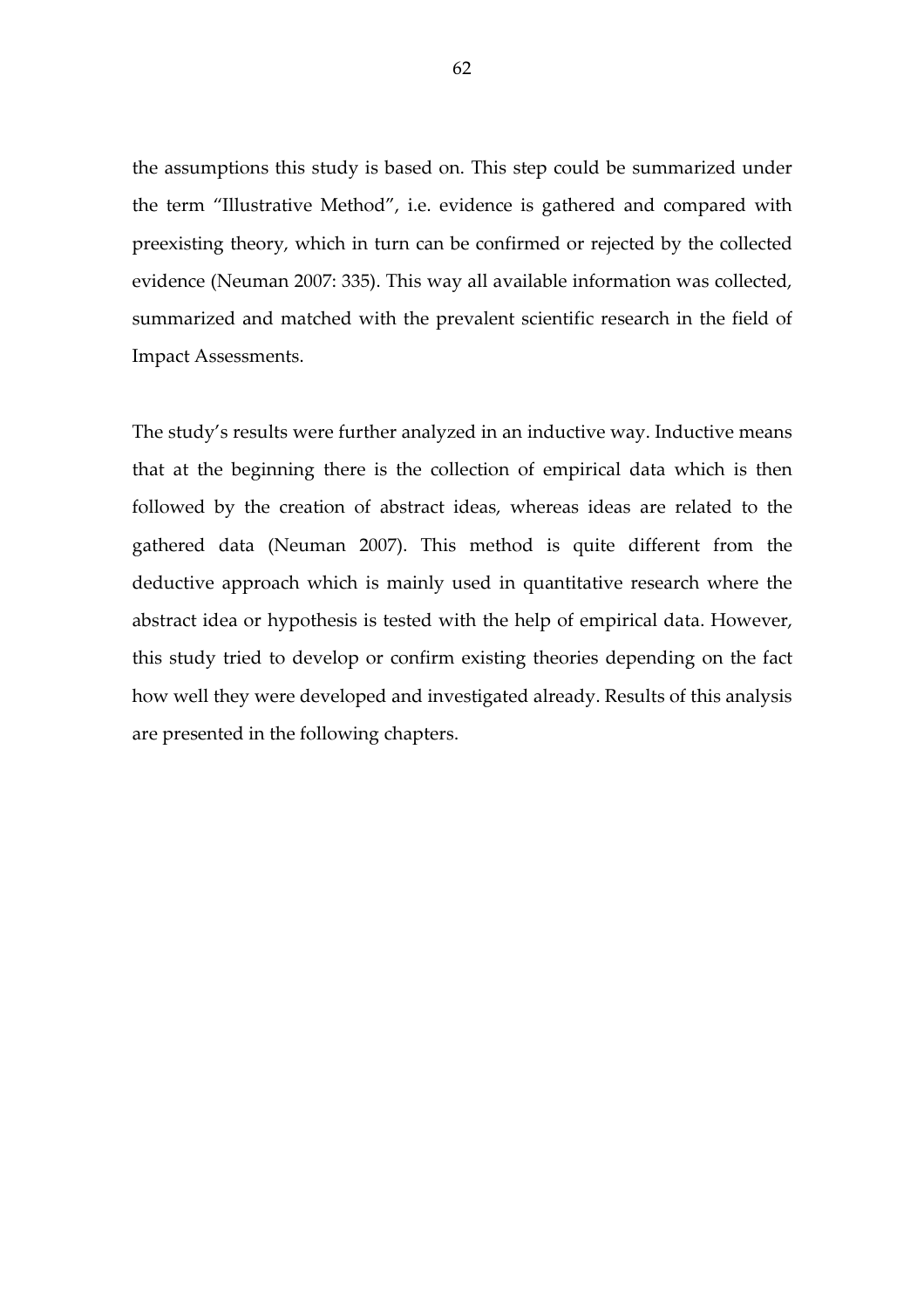## 7. CASE COMPANY

#### 7.1. Description

The company in which the present study was conducted on operates in the energy sector and consists of four departments with a total of 24 employees that work in different business areas. All areas are located in the field of energy production. In 2010 a turnover of 188.4 million Euros was achieved. Not only the turnover has increased over the last years, the case company also shows a growing number of investments which could be even doubled in 2010 compared to 2009. The company also significantly increased its human resources during that time.

The reason for selecting this particular company for further study in this Master's Thesis is its profound experience in Environmental and Social Impact Assessments. As an SME it can represent a substantial part of companies that deal with these kinds of assessment processes. Additionally, the case company is familiar with public participation during its projects and project assessments. Thereby, the company cannot only provide important knowledge about former and current assessment processes, but also has the ability to help other companies in the same situation with its experiences. It is out of question that the collection of knowledge about a company's experience with EIA and SIA is of importance to science which generally lacks the practical view point of companies facing these assessment processes.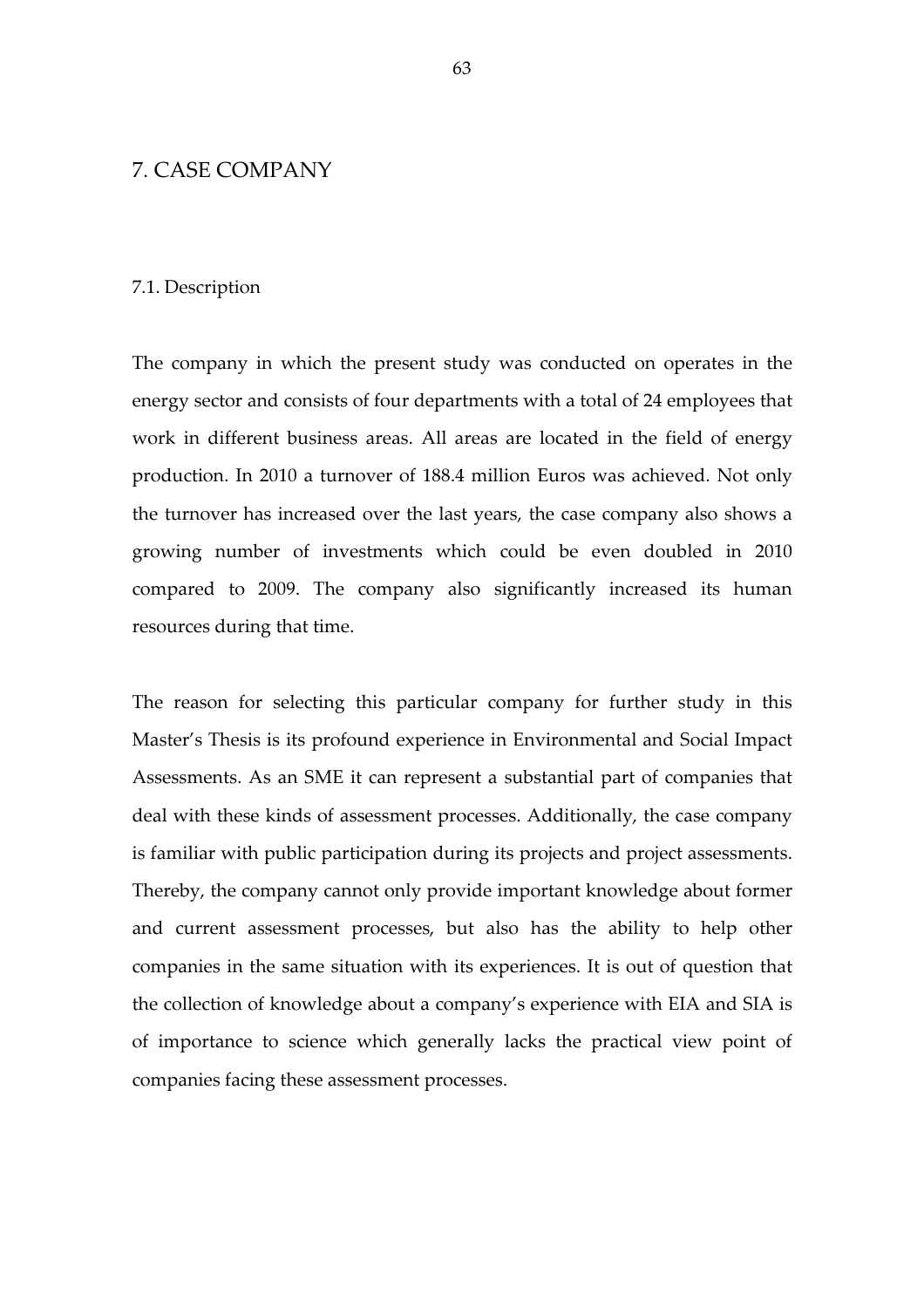7.2. Introduction to the Case Company's Current Practices

Depending on the kind of project, the case company faces different or no Impact Assessment processes. Impact Assessments can be split into the following three categories: Environmental Assessment (less comprehensive form of EIA), EIA and Environmental Permit Process (all including SIA). Of course, a variety of other types might be needed (e.g. land use or building permits), but are due to the limited scope of this study disregarded. If any or which kind of assessment is needed is determined by law and usually ELY centers make the decision upon (cf. Impact Assessment in Finland).

Most of the activities connected with the conduction of an EA, EIA or EP process are outsourced. The case company works together with the respective governmental agency, consultancies and other professionals. For example, experts like biologists or geologists are instructed to investigate possible impacts of a proposed project. While the case company coordinates the process and informs involved parties including agencies and the public, a consultancy is assigned for the development of EISs. Nevertheless, the company is responsible for the overall assessment process.

Before the general public is contacted the case company gets in touch with the local ELY center. According to Finnish Law ELY centers decide if an Impact Assessment is required and if this is the case, also determine which form of Impact Assessment is needed for a proposed action. Land owners that might be affected by a proposed action are further contacted and informed about the company's plans.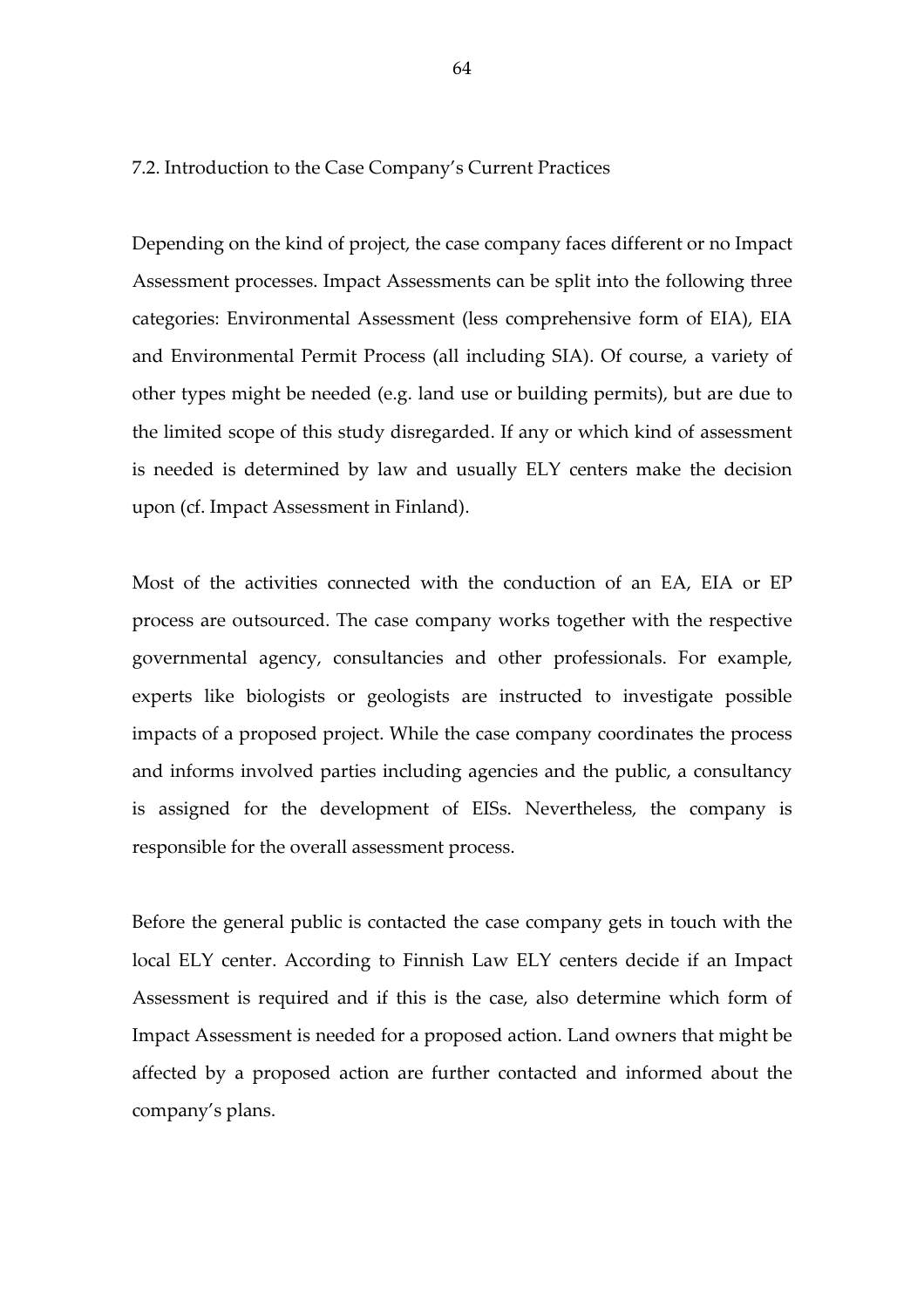## 8. ANALYSIS OF RESEARCH FINDINGS AND DISCUSSION

"Last year, the issues of the Act on Environmental Impact Assessment Procedure were charted for several projects. The licensing processes [...] often take time, since it is complicated to combine many different interests" (Abstract from the Case Company's Annual Report 2010).

In this chapter the study's findings concerning the knowledge and experiences with Impact Assessments of the case company will be analyzed. The analysis is separated into different parts, covering general factors, opinions and suggestions on the different aspects of Impact Assessments. In contrast to the theoretical findings of Chapter 4, this section presents the practical and empirical information of one company on EIAs and SIAs and tries to round up the different insights.

Additional to an introductory face-to-face interview with one company representative and material from conducted projects, the following section will present the results of the questionnaire. It was answered by two employees who are mainly responsible for the conduction and are highly involved in the Impact Assessment processes of the case company.

#### 8.1. Key Figures

As can be seen from Table 2, the number of EIAs and SIAs differ quite remarkably between the single departments. While Department A has 10 Impact Assessments per year, Department B faces only one or two Impact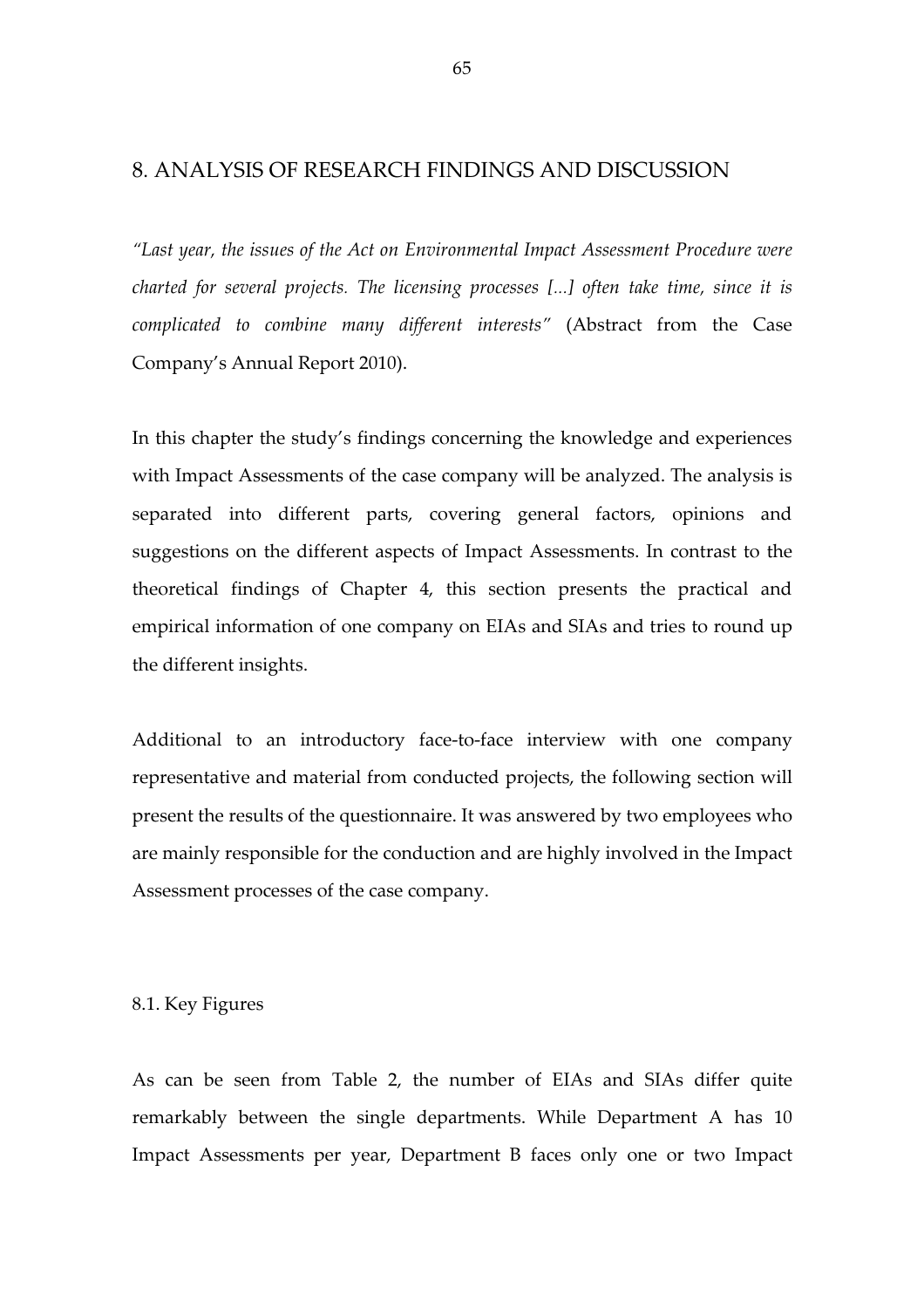Assessments. The 90% - quote of Department A is surely remarkable, but explicable by the fact that the case company operates in the field of renewable energy and for the construction of any kind of plants EIA and SIA are statutory (MoE w.y.).

Thereby, mostly two to four employees are involved in the different stages of the Impact Assessment process in Department A and in Department B half of the employees are somewhat affected.

Table 2. Overview of Key Figures.

| Respondent | Department | Number<br><sub>of</sub><br>EIAs/SIAs<br>per year | Percentage<br>of projects<br>that need<br>EIA/SIA<br>(in %) | Employees<br>involved in<br>EIA/SIA<br>$($ on<br>average/in<br>percentage) |
|------------|------------|--------------------------------------------------|-------------------------------------------------------------|----------------------------------------------------------------------------|
|            | А          | 10                                               | ca. 90                                                      | $2 - 4$                                                                    |
|            | B          | $1 - 2$                                          | 10                                                          | 50%                                                                        |

# 8.2. General Findings on the Company's View on EIA and SIA

# 8.2.1. Advantages and Disadvantages

The company's insights confirm the general view of researchers in the field of EIA and SIA that advantages for the company can be found in an increasing quality of the project design and preparation. According to the respondents, projects are developed better since they are more systematically studied as well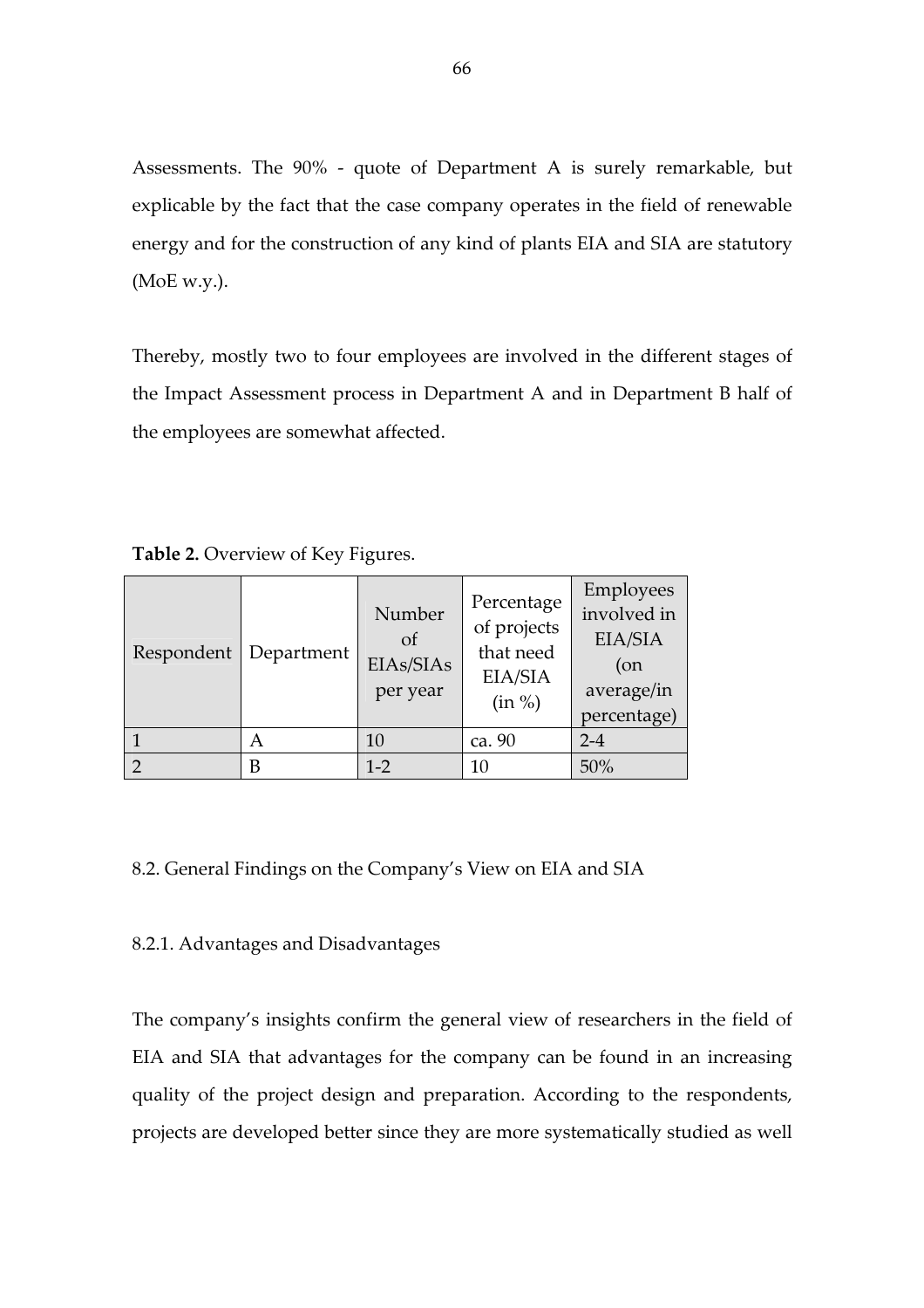as more thoroughly prepared before it comes to the implementation. Besides, the company confirms that the need of informing the affected public is also considered an advantage arising from the Impact Assessment process.

However, many disadvantages and impediments can also be found. EIA and SIA are considered to be very time consuming which leads in some cases to delays. Additionally, the assessment process significantly increases the company's work load which in turn can result in higher costs for the company.

One specific problem assigned to the implementation of EIA and SIA processes is for example the low progress of projects. Besides, conflicts are generally related to the proposed project site as well as environmental and social features.

## 8.2.2. Problems and the Case Company's Suggestions for Improvements

The respondents are in favor of a faster process flow, i.e. EIA and SIA process should, in their opinion, be conducted faster. From the agency or governmental side they therefore expect that their instructions should be more specific and point at the need of a better time management. For example, in case of public complaints that are proven wrong or without a cause opponents are still able to unnecessarily prolong projects. Thereby, the company often faces a public that does not fully understand the meaning of an EIA and therefore sees the need of the establishment of a common knowledge base on EIA and SIA.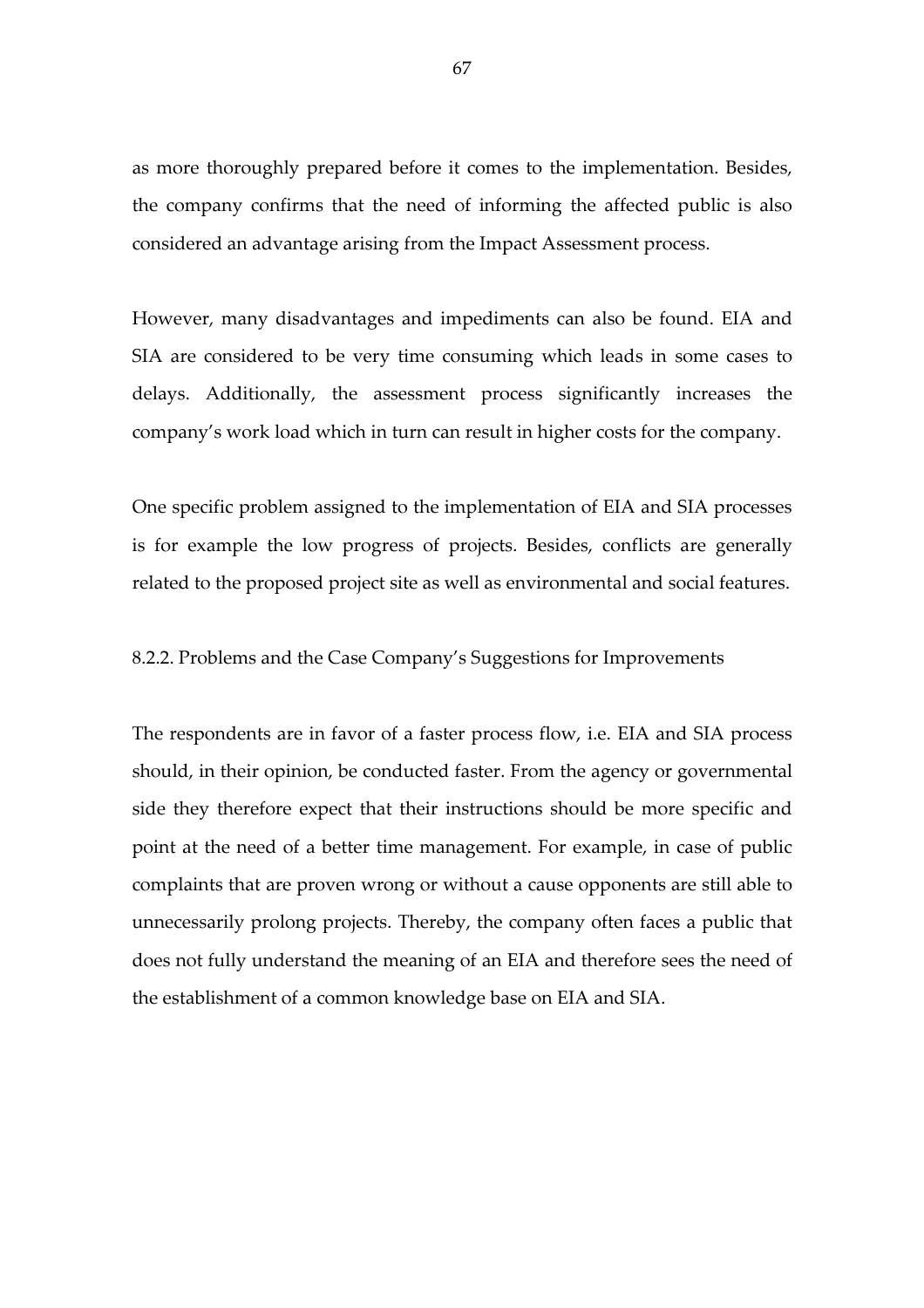#### 8.3. The Company and its Role in EIA and SIA

8.3.1. EIA and SIA and their Influence on the Case Company

The conducted study revealed that EIA and SIA can surely have an impact on business plans, e.g. in some cases social and environmental impacts made projects unprofitable. On the other hand, EIA and SIA influence business plans in that sense that areas where there is no need for an Impact Assessment are preferred. The company further considers EIA and SIA as a project planning tool that can be used to make research about possible project areas. Thereby it also affects the basic design of a project before the company applies for e.g. an Environmental Permit. The company is aware of limitations, among others legal obligations, and tries to match the project design with respective legal determinations concerning Environmental Assessments, EIAs and SIAs or Environmental Permits.

According to Esteves (2008), EIA and SIA are means to integrate development and sustainability into core business strategies. Respondents confirmed this statement and added that Impact Assessments make a project implementation in many ways more sustainable. As an example, they refer to nature conservation areas which are better protected through EIAs. The provision of permits can further determine a business strategy and also influences the land acquisition policy of the company.

In general however, one respondent summarized that the conditions arising from the different Assessment processes and the legal framework control almost all activities of the company to a certain extent.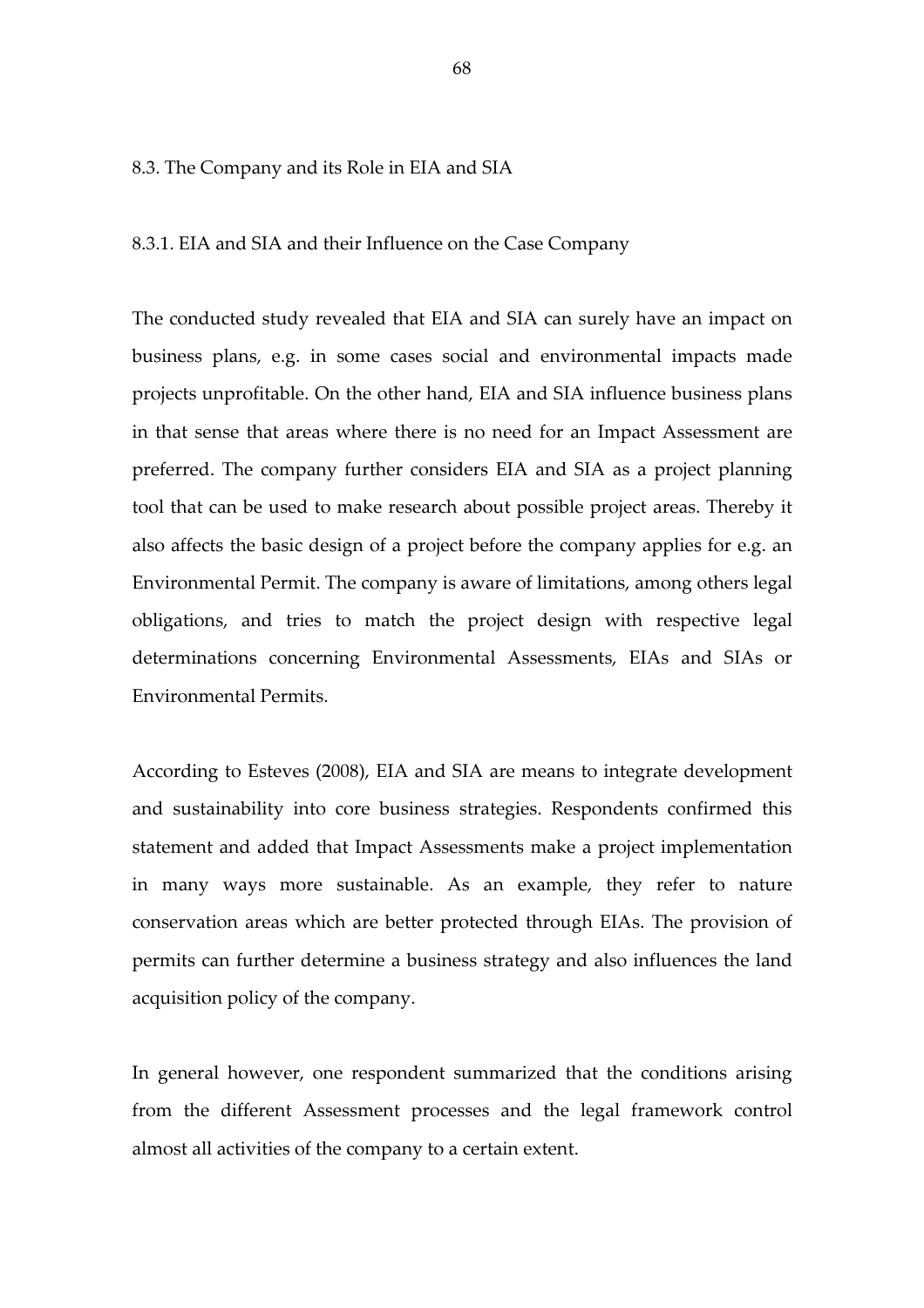8.3.2. The Case Company and its Communication Processes

Through the whole assessment processes the company communicates with the affected community and ensures the exchange of information in form of a mutual two-way communication process. Thereby, a reconciliation of business needs and community needs is made possible, in the way that the community which is affected by a proposed project can make own suggestions to the implementation of a project. This is usually done in form of a survey in which the affected public is asked to give their opinions on a proposed project, ask questions or make any other comments. Business needs are thus tried to be matched with social aspects during the course of the assessment process.

The company confirms that EIA and SIA could work as a PR tool, but considers EIA and SIA mainly as an instrument to assess impacts and which allows activities to be handled in accordance with legal obligations, e.g. permit conditions.

- 8.4. The Case Company and Public Participation during EIA and SIA
- "Public participation is a very important part of our EIA processes." (One respondent's closing comment on public participation)

8.4.1. The Case Company's View on Public Participation

Correct information and avoiding rumors are considered major advantages from having public participation during Impact Assessments. Public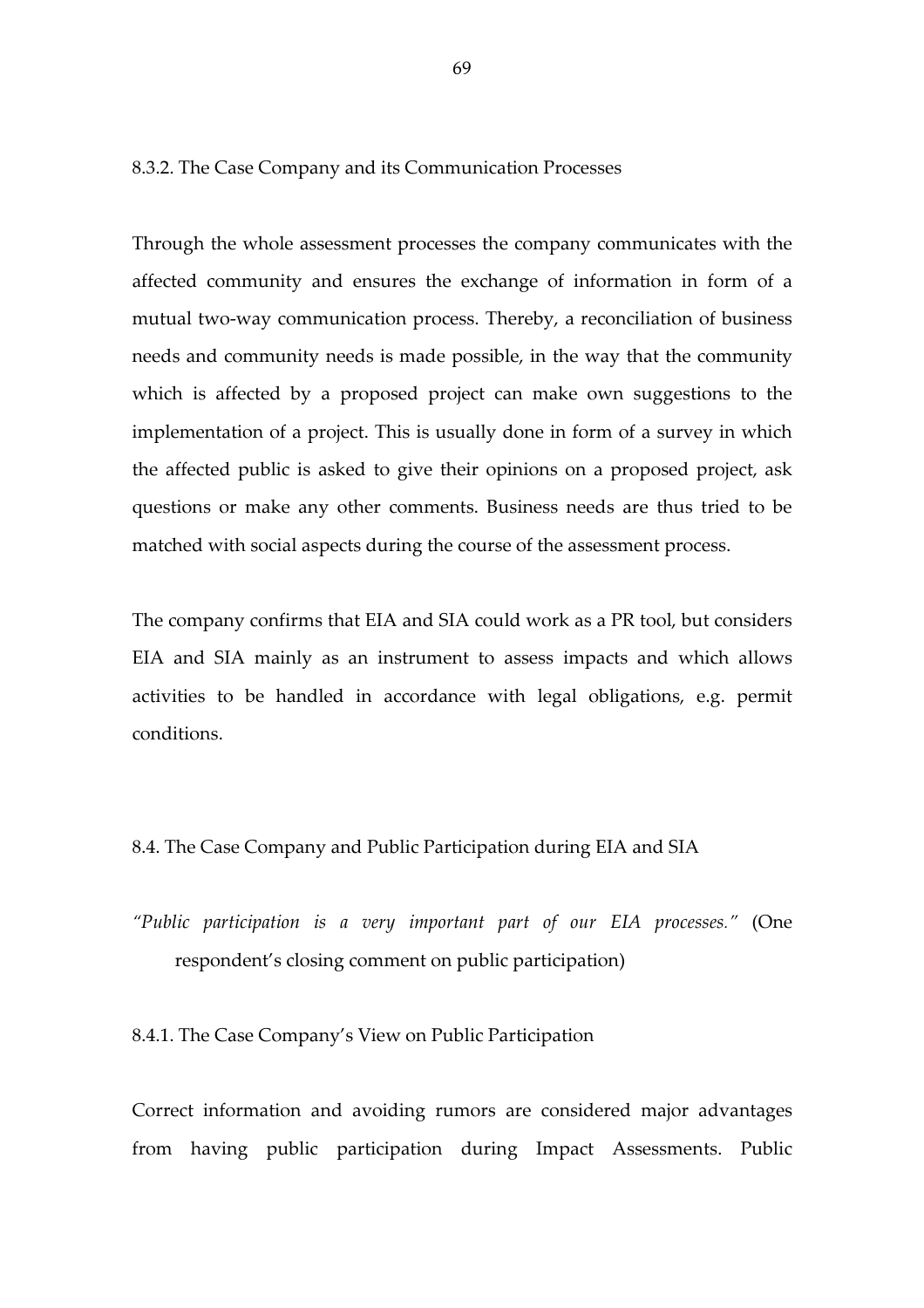participation also means for the company receiving faster feedback on their project plans. The negative side of public participation is revealed at public meetings, where mostly project opponents are present, people with a positive or neutral attitude towards a proposed project usually participate less. In general, opponents to a company's proposed project appear more "noisy" than the others. The inadequate handling of public information and falsification of information is also seen as a critical aspect by the respondents.

#### 8.4.2. Communication between the Case Company and the Public

The affected public is contacted at least two times: once before and once after the EISs is published. However, additional communication between the company and affected citizens or the community during the process occurs. The different departments use different ways to get or stay in contact with the affected parties.

The company appreciates the local knowledge and public's understanding of special features concerning the location and is positively convinced by this form of information exchange during the EIA and SIA. This is one way for the affected public to contribute and influence a proposed project. It is ensured that the public can present their opinions. The company implements a project on the basis that the local acceptance is as high as possible.

The study further revealed that the public can suggest alternatives to project plans. In case they match the company's objectives, alternatives are taken into account for the implementation of a project. During the project planning phase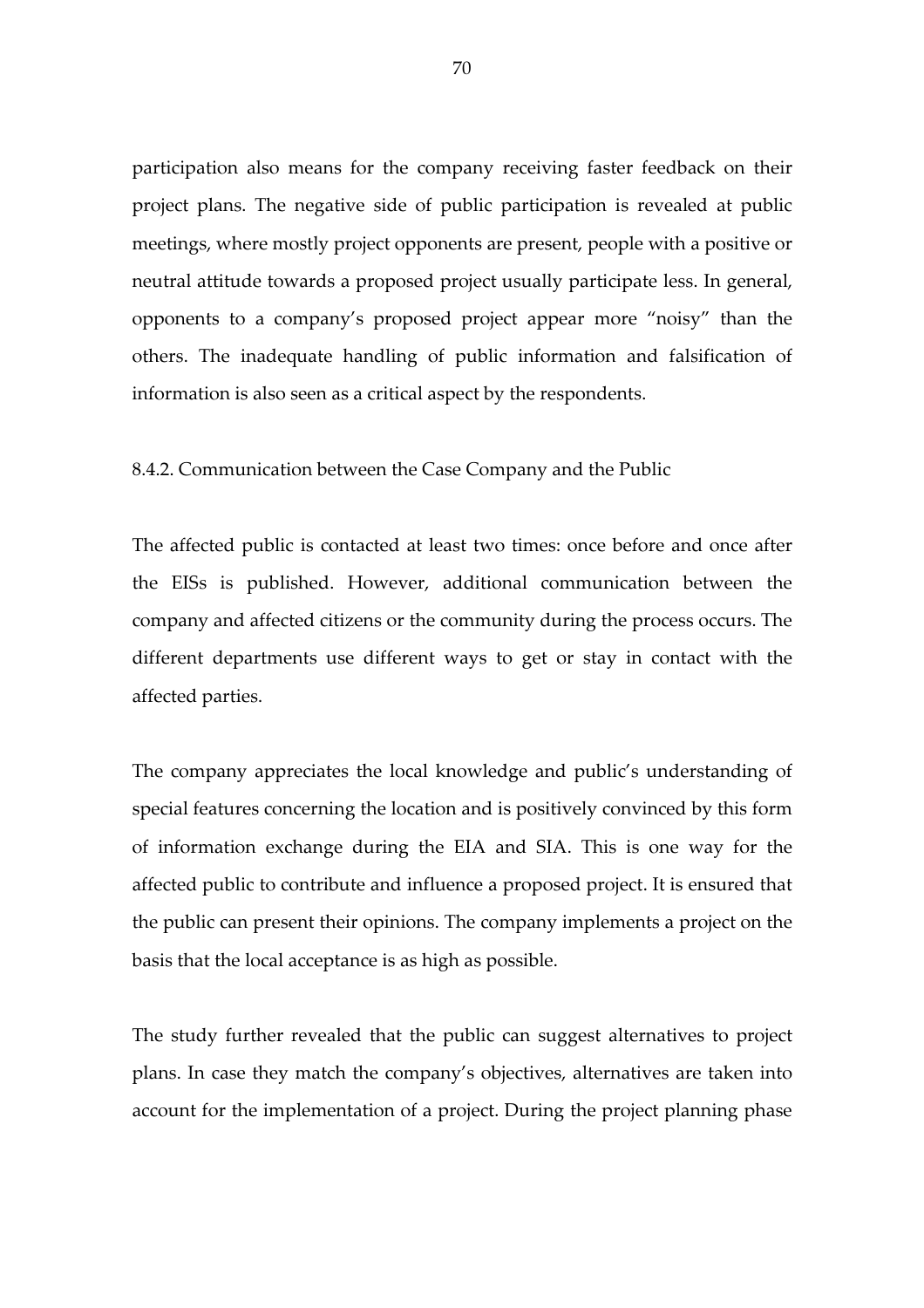the public may be contacted but this happens only in case of important or necessary occurrences and this is mostly done by mail or phone calls.

Important changes to project plans are further made public by the company through different media, e.g. newspaper articles. Otherwise detailed content on project plans are not publicly available. However, applications for Environmental Permits are made public.

Conflicts are dealt with by public meetings, announcements or changes to project plans. On the other hand, it is possible that disputes are resolved by either directly contacting the opponent through e-mail or by phone or an agency's decision on the matter.

#### 8.5. Summary and Discussion

The study's findings confirm many theoretical or scientific assumptions concerning companies and EIAs and SIAs, for example project delays, demands for project plan changes or other impediments like higher cost for companies. However, it also shows that the case company can find advantages in Impact Assessments. Respondents for example mention increasing quality through better structured and more systematic project developments.

Mostly public participation is not only considered being important, but also appears in a positive light. General provision of information to the affected public and the avoidance of false information and rumors are mentioned as most important advantages arising from public involvement. The study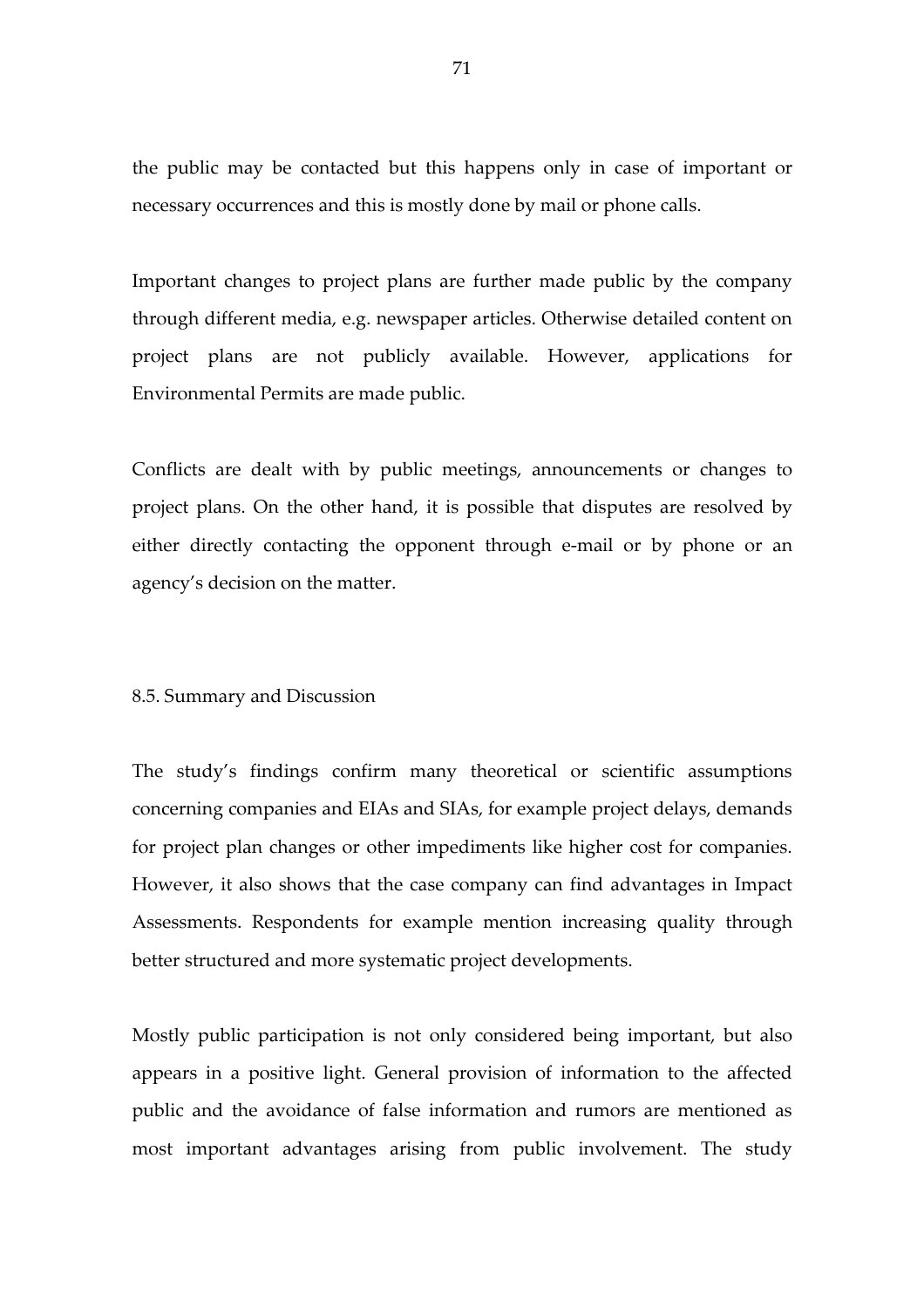however shows that opponents to a proposed project are far more active than citizens with a neutral or positive standing. The scientific literature refers here to the risk of biased decisions and outcomes (Glasson et al. 1999: 161; Bond, Palerm & Haigh 2004) which consequently lower the quality of a decision. Besides, it might bring unjustified changes to a project design.

The agency's role during the Impact Assessment processes is found to be improvable. The case company sees a need for a better time management and more specific instructions. According to Dietz and Stern (2008: 96) agencies need to provide for a successful Impact Assessment process among others a clear structure on legally possible actions, constraints and give well-defined specifications and guidelines. Thereby, a point that is also found in Inkinen's study (2009), there is a need of more consistency between the different agencies.

Interestingly, although the impacts on the company are quite significant and as one respondent pointed out somehow affect almost all the activities of the company to a certain extent. The study basically shows that EIA and SIA are not considered burdensome and unfounded. There is still a great influence from governmental agencies and the public on the company's project plans and various activities which e.g. results in a slower project progress. However, the company accepts that the project outcomes are more sustainable and that EIA and SIA can be used for combining local knowledge, community needs and business needs.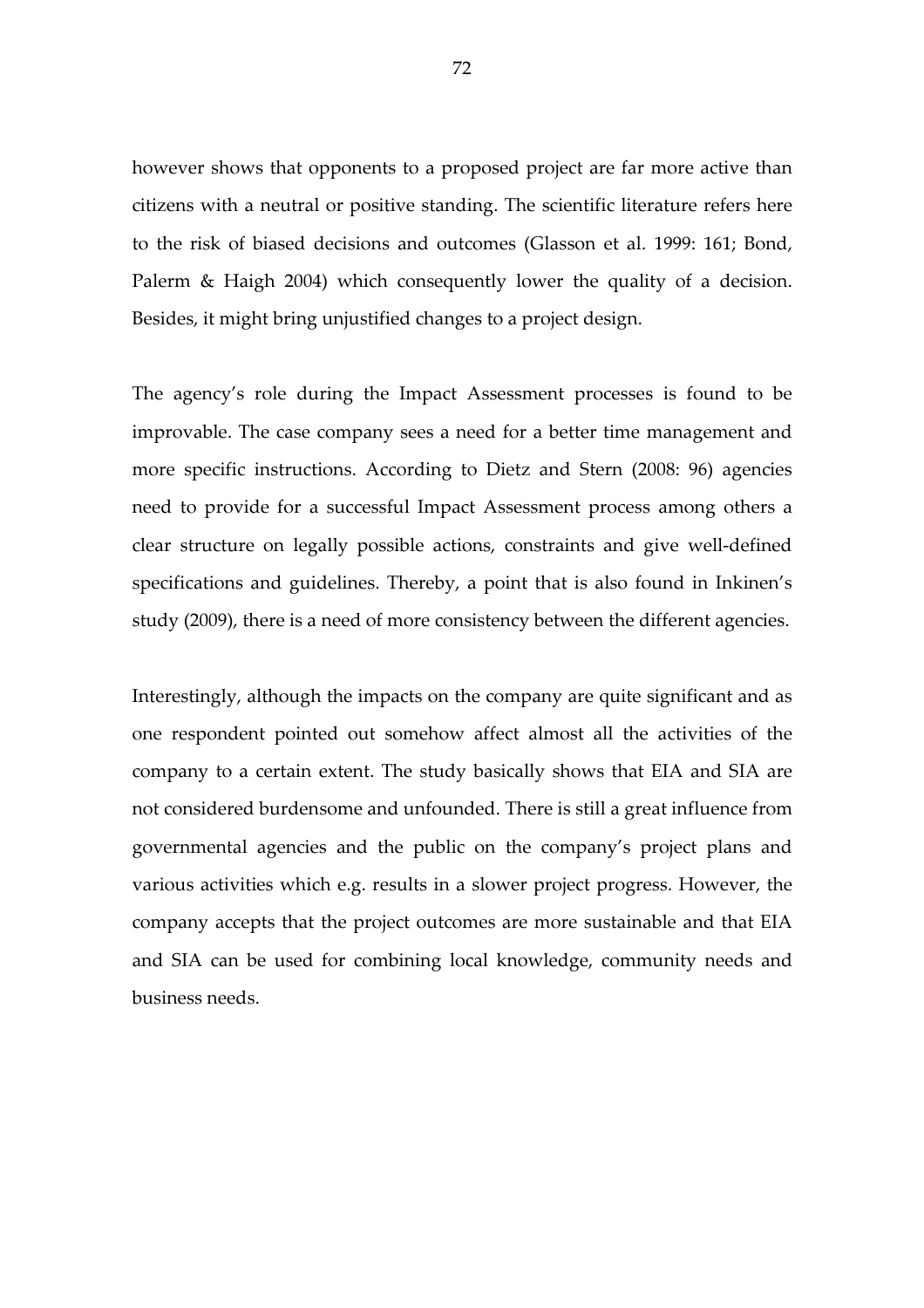### 9. CONCLUSION

The aim of this study was to explore the impact of Environmental and Social Impact Assessments on any given business. One case company with a variety of experiences in the field of Impact Assessment was selected and used for a thorough study. Three major research questions were investigated:

1) How is a company affected by the assessment of environmental and social impacts of their proposed projects? What advantages or disadvantages arise from Impact Assessments for a company?

2) How do EIA and SIA affect the company's decision-making?

3) And what does public participation during the assessment process mean for a company?

In general, EIA and SIA can be considered to be costly processes for a project proponent. In addition to the frequent criticisms like project delays or slow progress of projects the findings of this study confirmed the disadvantages of EIA and SIA such as extra costs due to longer process time and higher efforts. Social and environmental impacts also made projects unprofitable and affected business plans in that way that areas or projects were chosen where there was no legal obligation for the conduction of an Impact Assessment or where only a smaller Environmental Assessment was needed.

However, an Impact Assessment can also have a positive influence on companies. For example, project designs are developed more systematically and studied more thoroughly before project propositions are made which leads to more sustainable decisions. In addition, public participation is one way for the company to gain faster feedback on their project plans.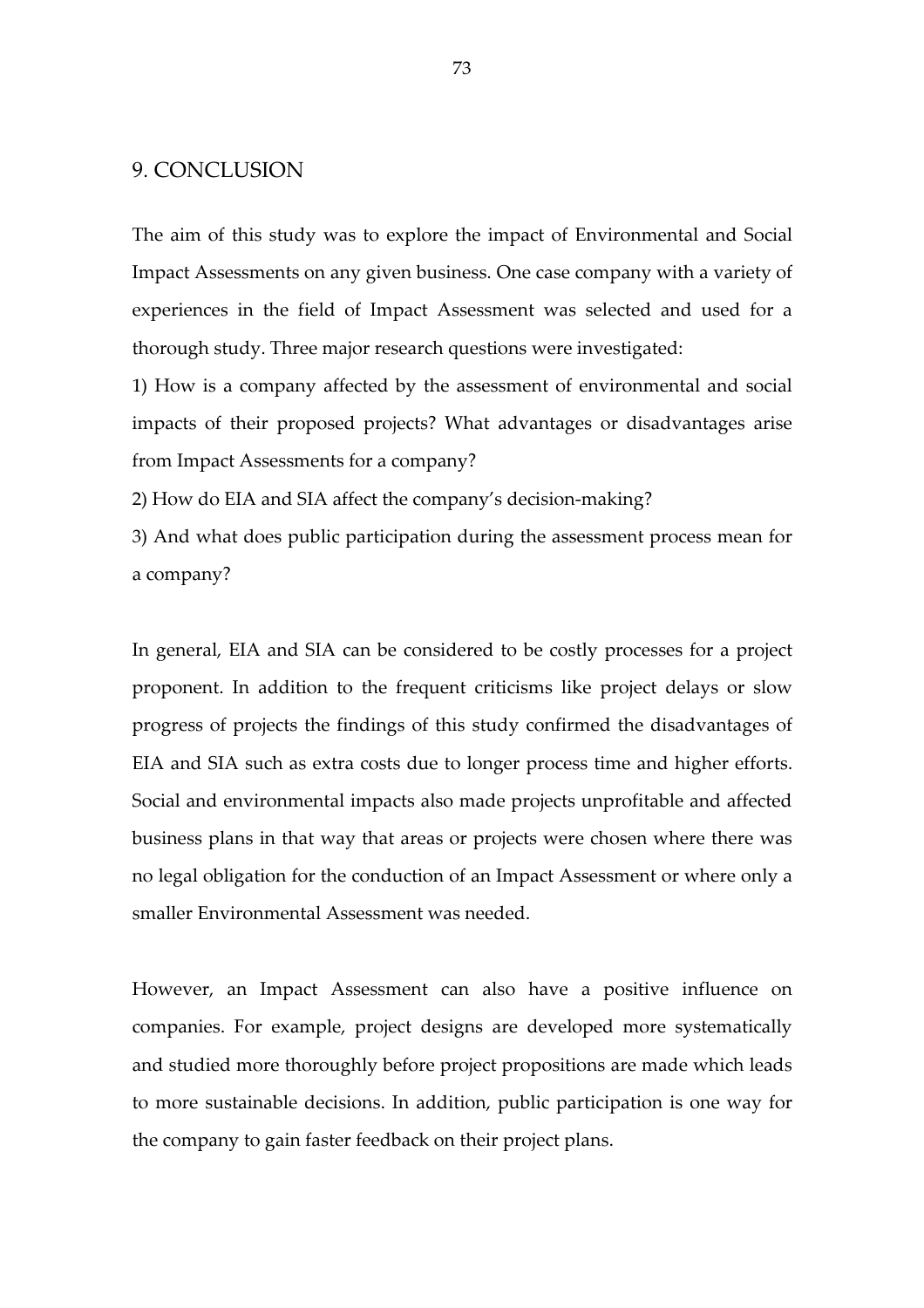In addition, public participation is considered in many respects important for the company, although it is also connected with the risk of falsification of information and rumors. Thereby, often opponents to a proposed project try to gain more influence, while citizens with neutral or positive attitudes are less involved which might result in a biased process with an unjust outcome.

In summary, Environmental and Social Impact Assessments for the presented case company can be described as two-sided: On one side there are various negative impacts resulting in additional costs and on the other side one can find improved project designs, more structured project developments and finally more sustainable decisions.

As mentioned at the beginning of this study the field of Environmental and Social Impact Assessments lacks empirical investigations and theories on how companies are directly and practically affected by these processes. This study was developed based on this consideration and tried to confirm theoretical assumptions and to add some empirical insights to the existing literature. The author of this thesis is thereby aware of the fact that this study can only offer a limited picture of the relation between Impact Assessments and businesses. It should be kept in mind however that EIAs and SIAs are usually conducted in a unique setting, since every case and project includes different communities, values, problems or stakeholders which results in a limited generalization. Additionally, country-specific settings and differences in respect to Environmental Legislation should be considered in future studies while comparing different cases.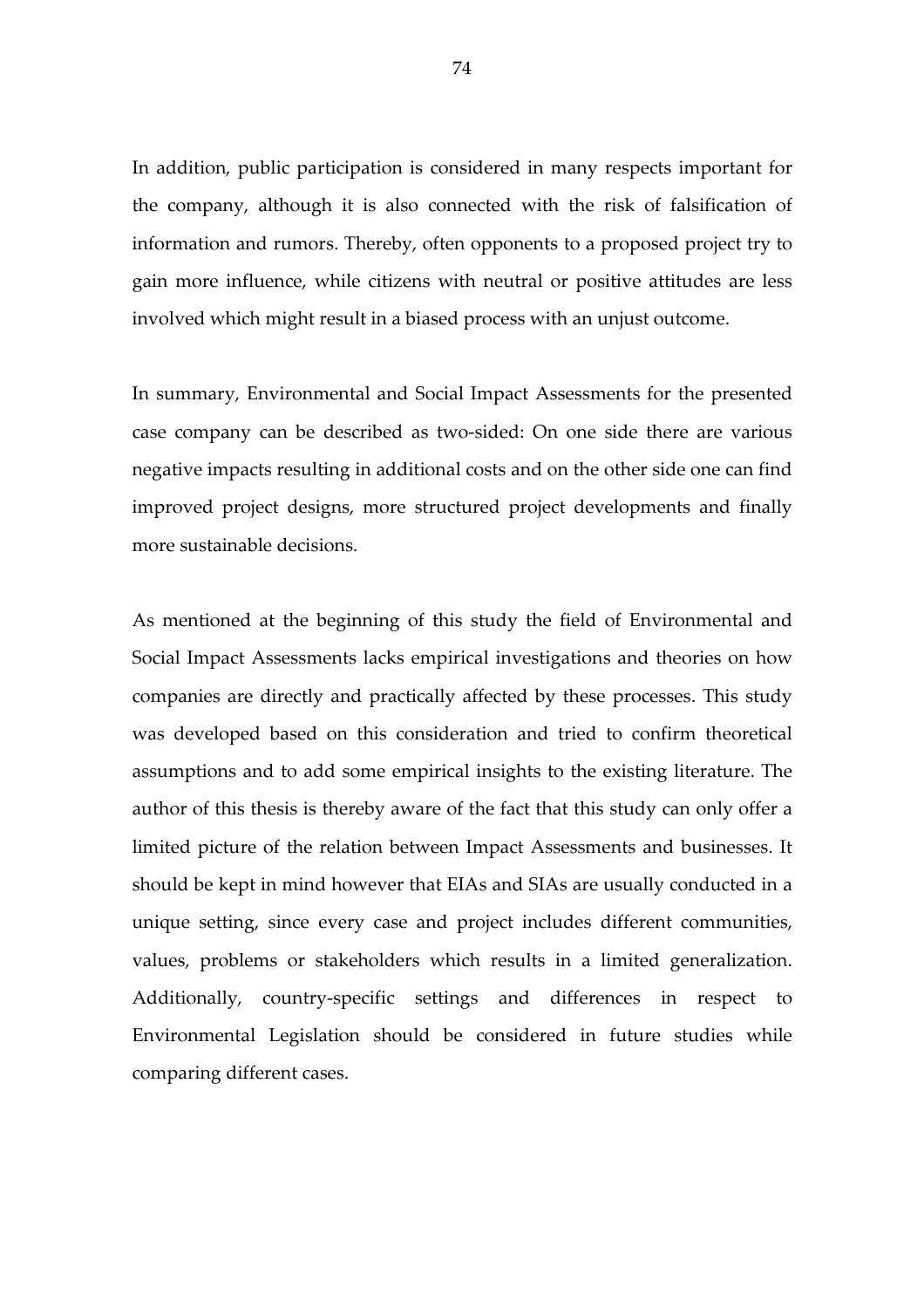#### REFERENCES

- Annandale, David & Ross Taplin (2003). Is environmental impact assessment regulation a 'burden' to private firms? Environmental Impact Assessment Review 23, 383-397.
- Arnstein, S.R. (1967). A Ladder of Citizen Participation. Journal of the American Institute of Planners 4, 216-244, quoted in Canter, Larry W. (1996). Environmental Impact Assessment, 2nd Edition.
- Auerbach, Carl F. & Louise B. Silverstein (2003). Qualitative Data: An Introduction to Coding and Analysis. New York: NYU Press. ISBN: 9780814706947.
- Becker, Henk A. (1997). Social Impact Assessment: methods and experience in Europe, North America and the developing world. London: UCL Press. ISBN: 1857283465
- Becker, Henk A. (2001). Social impact assessment. Journal of Operational Research 128, 311-321.
- Becker, Dennis R., Charles C. Harris, Erik A. Nielsen & William J. McLaughlin (2004). A comparison of a technical and a participatory application of social impact assessment. Impact Assessment and Project Appraisal 22: 3, 177- 189.
- Bishop, A.B. (1975). Structuring Communications Programs for Public Participation in Water Resource Planning, quoted in Canter, Larry W. (1996). Environmental Impact Assessment, 2nd Edition.
- Bond, Alan, Juan Palerm & Paul Haigh (2004). Public participation in EIA of nuclear power plant decommissioning projects: a case study analysis. Environmental Impact Assessment Review 24, 617-641.
- Burdge, Rabel J., Peter Fricke, Kurt Finsterbusch, William R. Freudenberg, Robert Gramling, Arnold Holden, Lynn Llwellyn, John S. Petterson, James Thompson and Gary Williams (1995). Guidelines and Principles for Social Impact Assessment. Environmental Impact Assessment Review 15, 11-43.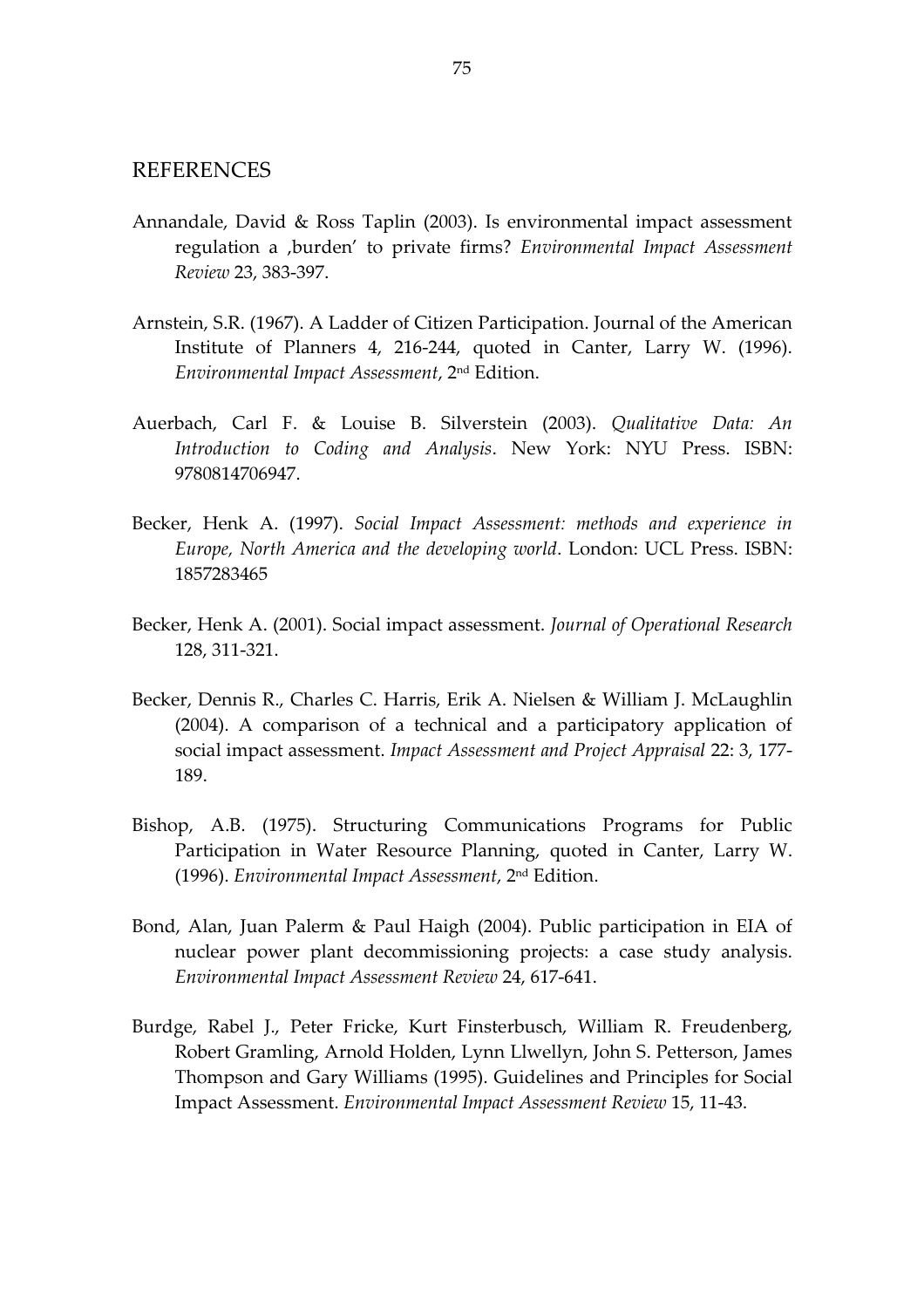- Burdge, Rabel J. (2003a). The practice of social impact assessment background. Impact Assessment and Project Appraisal 21: 2, 84-88.
- Burdge, Rabel J. (2003b). Benefiting from the practice of social impact assessment. Impact Assessment and Project Appraisal 21: 3, 225-229.
- Buchan, Dianne (2003). Buy-in and social capital: by-products of social impact assessment. Impact Assessment and Project Appraisal 21: 3, 168-172.
- Canter, Larry W. (1996). Environmental Impact Assessment, 2nd Edition. Boston: McGraw-Hill. ISBN: 0-07-009767-4.
- Cashmore, M., R. Gwilliam, R. Morgan, D. Cobb and A. Bond (2004). The interminable issue of effectiveness: substantive purposes, outcomes and research challenges in the advancement of environmental impact assessment theory. Impact Assessment and Project Appraisal 24: 2, 295–310.
- Craig, D. (1990). Social impact assessment: politically oriented approaches and applications. Environmental Impact Assessment Review 10, 37-54.
- Devlin, John F. & Nonita T. Yap (2008). Contentious politics in environmental assessment: blocked projects and winning coalitions. Impact Assessment  $\mathcal{E}$ Project Appraisal 26: 1, 17-27.
- Dietz, Thomas & Paul C. Stern (2008). Public Participation in Environmental Assessment and Decision Making. Washington: National Academies Press. 321 p. ISBN: 9780309123990.
- Doelle, Meinhard & A. John Sinclair (2006). Time for a new approach to public participation in EA: Promoting cooperation and consensus for sustainability. Environmental Impact Assessment Review 26, 185-205.
- ELY (2010). Environmental Protection [online] [cited 16/08/11]. Available from Internet: http://www.ely-keskus.fi/en/frontpage/environment/Sivut/default.aspx#3
- ELY (2011). Environmental permits [online] [cited 16/08/11]. Available from Internet: http://www.ymparisto.fi/default.asp?contentid=47724&lan=en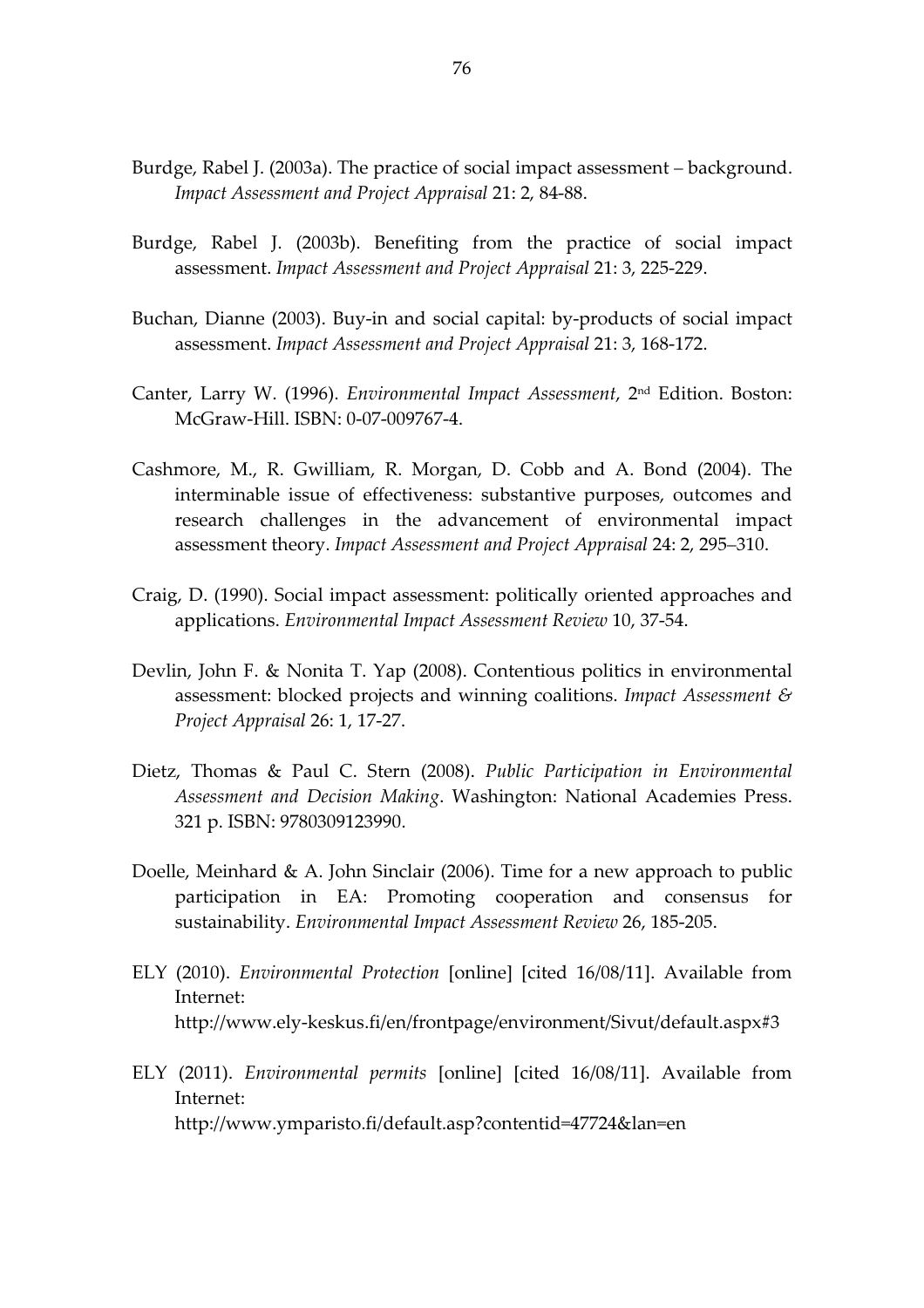- European Commission (EC) (2010). Environmental Impact Assessment EIA [online] [cited 20/04/11]. Available from Internet: http://ec.europa.eu/environment/eia/eia-legalcontext.htm
- Esteves, Ana M. (2008). Evaluating community investments in the mining sector using multi-criteria decision analysis to integrate SIA with business planning. Environmental Impact Assessment Review 28, 338–348.
- Esteves, Ana M. & Frank Vanclay (2009). Social Development Needs Analysis as a tool for SIA to guide corporate-community investment: Applications in the minerals industry. Environmental Impact Assessment Review 29, 137- 145.
- Esteves, Ana M. & Mary-Anne Barclay (2011). New Approaches to Evaluating the Performance of Corporate–Community Partnerships: A Case Study from the Minerals Sector. Journal of Business Ethics. Available from Internet: http://www.springerlink.com/content/45g23v162m17p507/fulltext.pdf
- Fishkin, J.S. (2006). Strategies of public consultation. The Integrated Assessment Journal 6: 2, 57-72.
- Glasson, John (1995): Socio-economic impacts 1: overview and economic impacts. In: Methods of Environmental Impact Assessment, 2<sup>nd</sup> Edition, 20-41. Eds. Peter Morris& Riki Therivel. London: UCL Press. ISBN 9780203995709.
- Glasson, John, Riki Therivel & Andrew Chadwick (1999). Introduction to Environmental Impact Assessment, 2nd Edition. London: UCL Press. ISBN 1-84142-002-6 HB.
- Hanchey, J.R. (1981). Objectives of Public Participation, quoted in Canter, Larry W. (1996). Environmental Impact Assessment, 2nd Edition.
- Hartley, Nicola & Christopher Wood (2005). Public participation in environmental impact assessment: implementing the Aarhus Convention. Environmental Impact Assessment Review 25, 319-340.
- Inkinen, Aino (2009). Public participation in the environmental permit process at regional level [online]. The Finnish Environment 39. Finnish Environment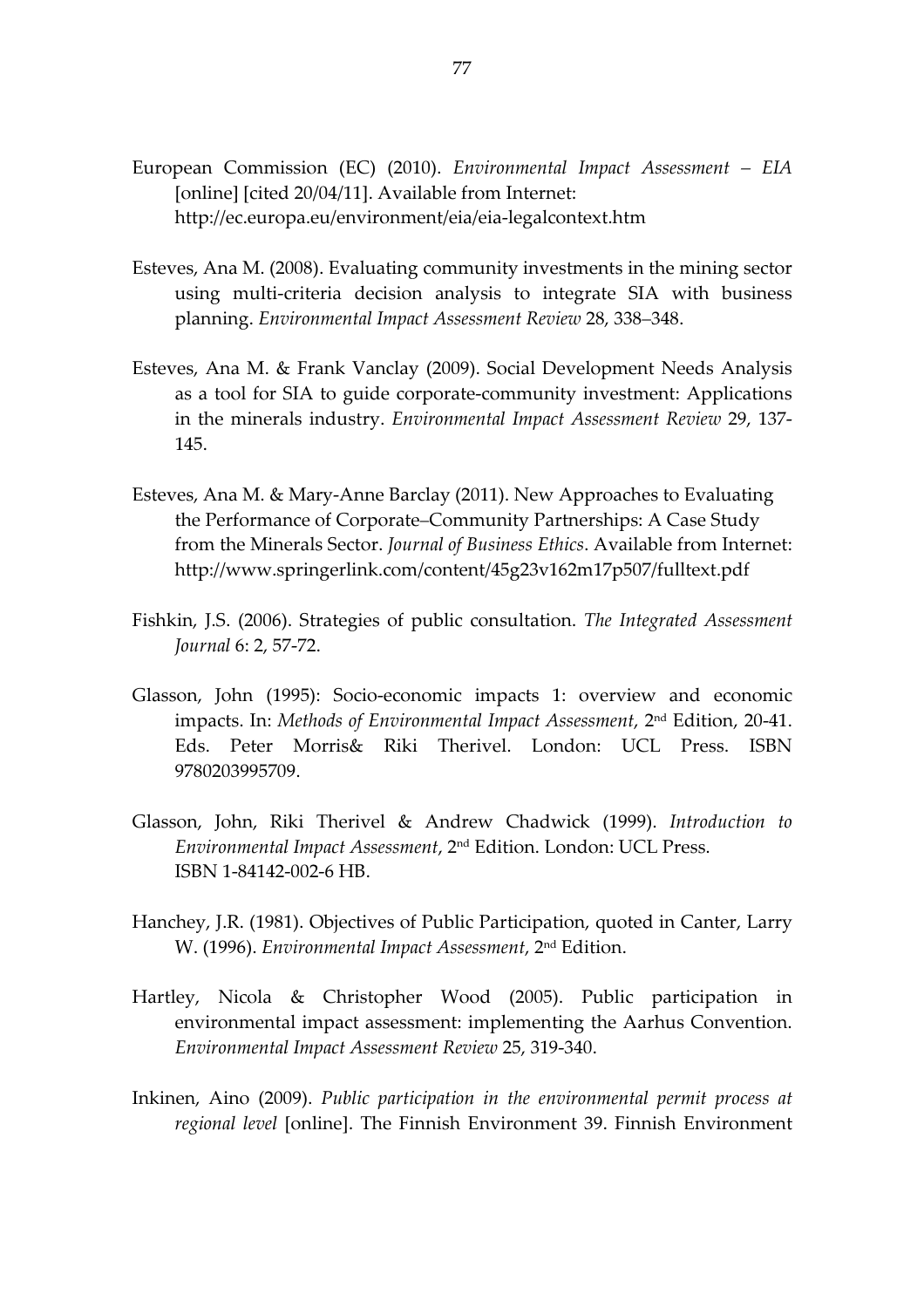Institute, Helsinki. Available from Internet: http://www.environment.fi/download.asp?contentid=112877&lan=en

- Ivanova, Galina, John Rolfe, Stewart Lockie & Vanessa Timmer (2007). Assessing social and economic impacts associated with changes in the coal mining industry in the Bowen Basin, Queensland, Australia. Management of Environmental Quality: An International Journal 18: 2, 211-228.
- Jörissen, J. & R. Coenen (1992). The EEC Directive on EIA and its Implementation on the EC Member States. In: Environmental Impact Assessment, Volume 1, 1-14. Ed. A.G. Colombo. Dordrecht: Kluwer Academic Publishers. ISBN: 0-7923-1589-8.
- Kapoor, Ilan (2001). Towards participatory environmental management? Journal of Environmental Management 63, 269-279.
- Lockie, Stewart, Maree Franetovich, Sanjay Sharma & John Rolfe (2008). Democratization versus engagement? Social and economic impact assessment and community participation in the coal mining industry of the Bowen Basin, Australia. Impact Assessment & Project Appraisal 26: 3, 177- 187.
- Marriott, Betty B. (1997). Environmental Impact Assessment: A Practical Guide. New York: McGraw-Hill. ISBN: 0-07-040410-0.
- MoE (n.y.). Act on Environmental Impact Assessment Procedure, unofficial translation [online] [cited 18/08/11]. Available from Internet: http://www.ymparisto.fi/download.asp?contentid=84193&lan=en
- Ministry of the Environment (MoE) (1999). Guidelines for the environmental assessment of plans, programmes and policies in Finland [online]. [cited: 06/05/11] Helsinki: Edita Ltd. Available from Internet: http://www.ymparisto.fi/download.asp?contentid=19877&lan=en
- MoE (2008). Legislation [online] [cited 16/0811]. Available from Internet: http://www.ymparisto.fi/default.asp?contentid=53075&lan=en
- MoE (2009). Legal obligations for businesses [online] [cited 16/08/11]. Available from Internet: http://www.environment.fi/default.asp?contentid=341828&lan=EN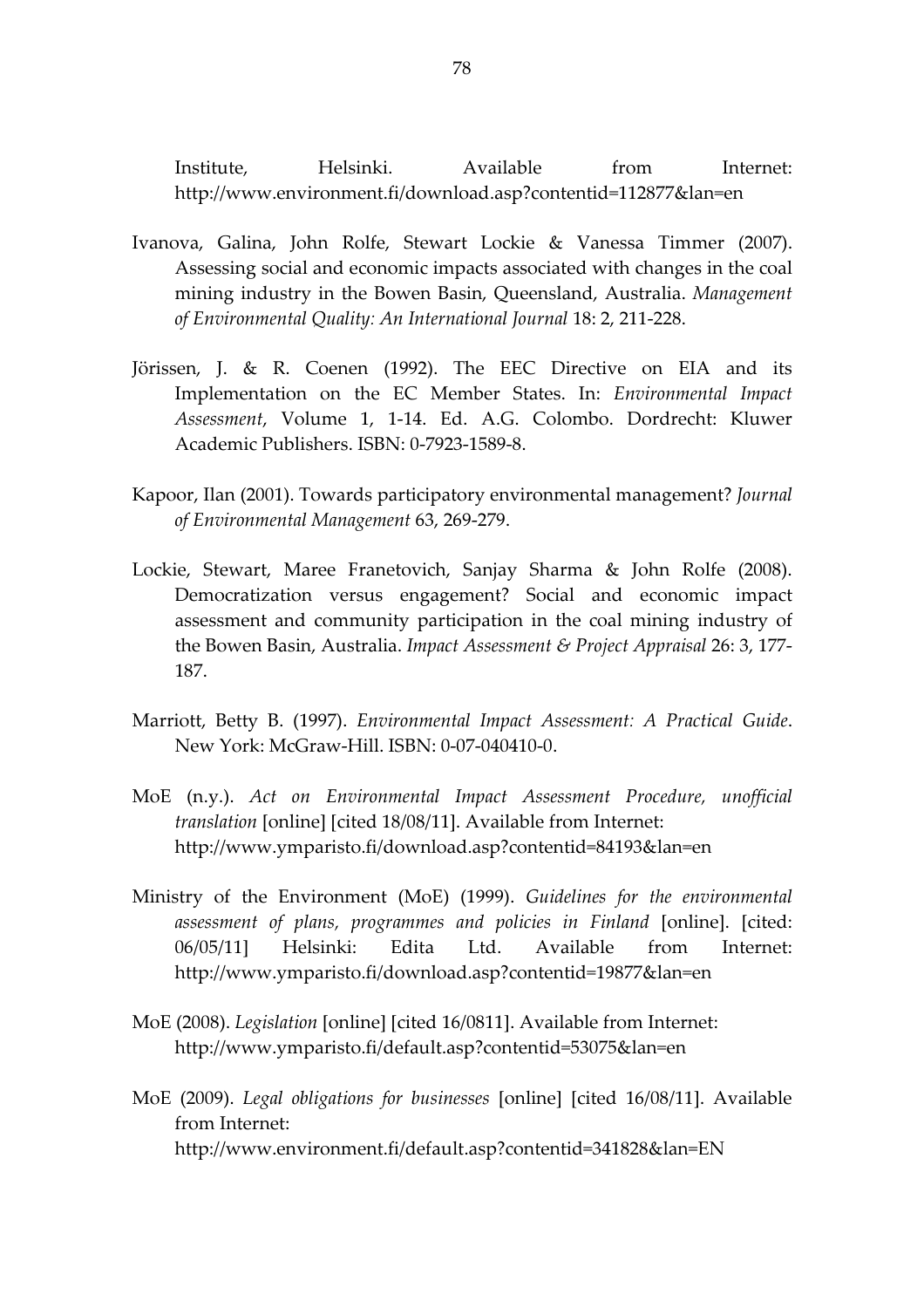- MoE (2010). Environmental impact assessment [online] [cited 16/08/11]. Available from Internet: http://www.environment.fi/default.asp?contentid=202779&lan=en
- MoE (2011a). Business and the environment in Finland [online] [cited 16/08/11]. Available from Internet: http://www.ymparisto.fi/default.asp?contentid=173287&lan=en
- MoE (2011b). Environmental impact assessments for projects [online] [cited 16/08/11]. Available from Internet: http://www.ymparisto.fi/default.asp?node=19743&lan=en
- MoE (2011c). Policy instruments [online] [cited 16/08/11]. Available from Internet: http://www.ymparisto.fi/default.asp?node=6050&lan=en
- Ministry of Justice (MoJ) (2008). Impact Assessment in Legislative Drafting Guidelines [online] [cited: 07/05/11]. Helsinki: Edita Ltd. Available from Internet: http://www.om.fi/en/1210773148629
- Morris, Peter & Therivel Riki (1995). Introduction. In: Methods of Environmental Impact Assessment, 2nd Edition, 3-19. Eds. Peter Morris& Riki Therivel. London: UCL Press. ISBN 9780203995709.
- Morrison-Saunders, Angus (1998). The effect of public pressure during environmental impact assessment on environmental management outcomes. Presented at: IAIA'98 Sustainability and the Role of Impact Assessment in the Global Economy. 18th Annual Meeting of the International Association for Impact Assessment, 19-24 April 1998, The Convention Centre, Christchurch, New Zealand. Available from Internet: http://researchrepository.murdoch.edu.au/2444/1/effect\_of\_public\_pressur e1998.pdf
- Neuman, W. Lawrence (2007). Basics of Social Research: Qualitative and Quantitative Approaches, 2nd Edition. Boston: Pearson Education.
- Palerm, Juan R. (2000). An Empirical-Theoretical Analysis Framework for Public Participation in Environmental Impact Assessment. Journal of Environmental Planning and Management 43: 5, 581-600.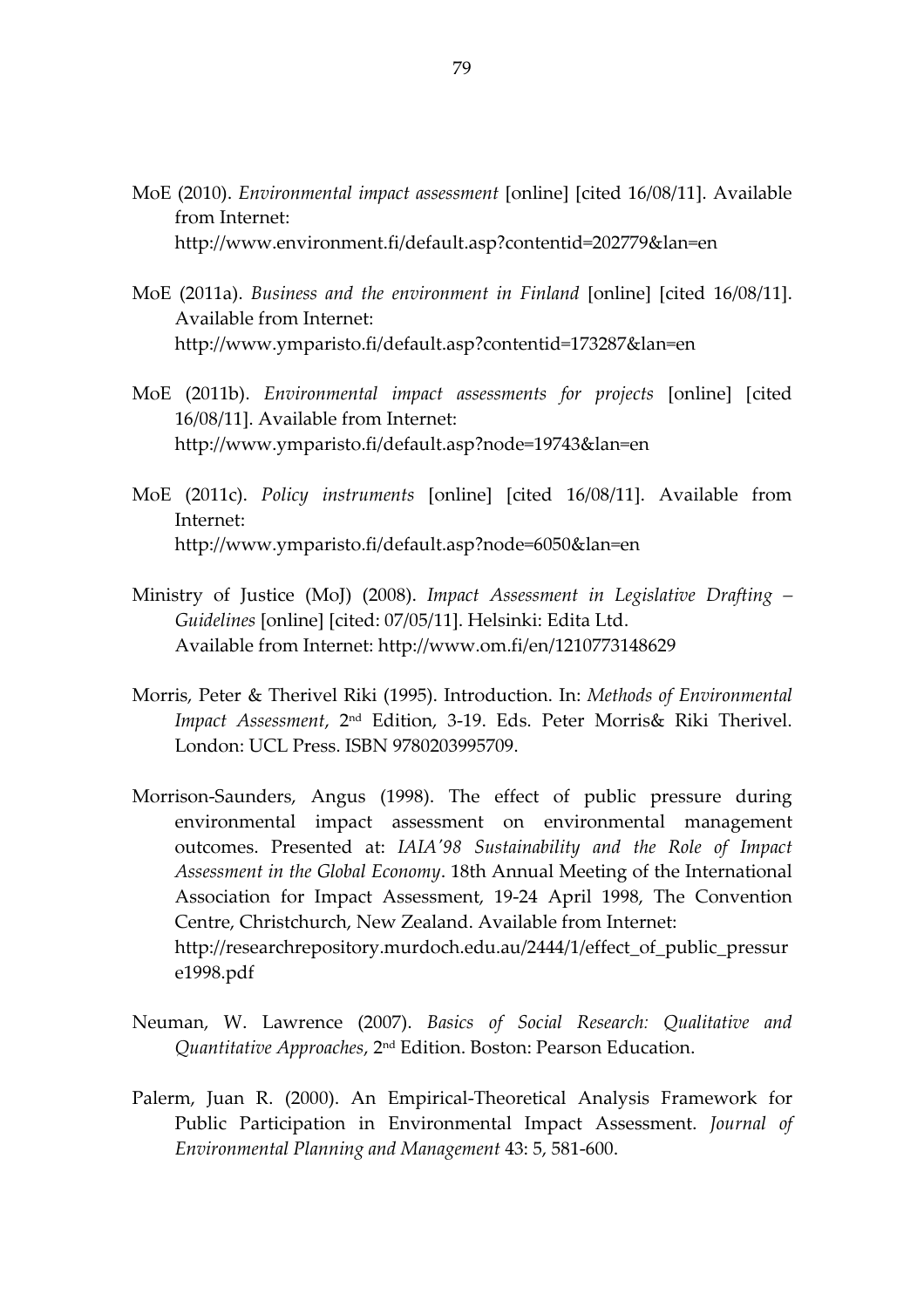- Palmer, Karen, Wallace E. Oates and Paul R. Portney (1995). Tightening Environmental Standards: The Benefit-Cost or the No-Cost Paradigm? Journal of Economic Perspectives 9: 4, 119-132.
- Porter, Michael E. & Claas van der Linde (1995). Toward a New Conception of the Environment-Competitiveness Relationship. Journal of Economic Perspectives 9:4, 97-118.
- Pölönen, Ismo, Pekka Hokkanen & Kimmo Jalava (2011). The effectiveness of the Finnish EIA system – What works, what doesn't, and what could be improved? Environmental Impact Assessment Review 31, 120-128.
- Rowe, Gene & Lynn J. Frewer (2004). Evaluating Public-Participation Exercises: A Research Agenda. Science, Technology & Human Values 29: 512-556.
- Rowe, Gene & Lynn J. Frewer (2005). A Typology of Public Engagement Mechanisms. Science, Technology & Human Values 30: 2, 251-290.
- Rowe, Gene, Tom Horlick-Jones, John Walls, Wouter Poortinga and Nick F. Pidgeon (2008). Analysis of a normative framework for evaluating public engagement exercises: reliability, validity and limitations. Public Understanding of Science 17: 419-441.
- Saarikoski, Heli (2000). EIA Procedure. Environmental Impact Assessment (EIA) as collaborative learning process. Environmental Impact Assessment Review 20, 681-700.
- Spepherd, Anne & Christi Bowler (1997). Beyond the Requirements: Improving Public Participation in EIA. Journal of Environmental Planning and Management 40: 6, 725-738.
- Stewart, Jennifer M. P. & A. John Sinclair (2007). Meaningful Public Participation in Environmental Assessment: Perspectives from Canadian Participants, Proponents, and Government. Journal of Environmental Assessment Policy and Management 9: 2, 161-183.
- Vanclay, Frank (2003). International Principles for the Social Impact Assessment. Impact Assessment and Project Appraisal 21: 1, 5-11.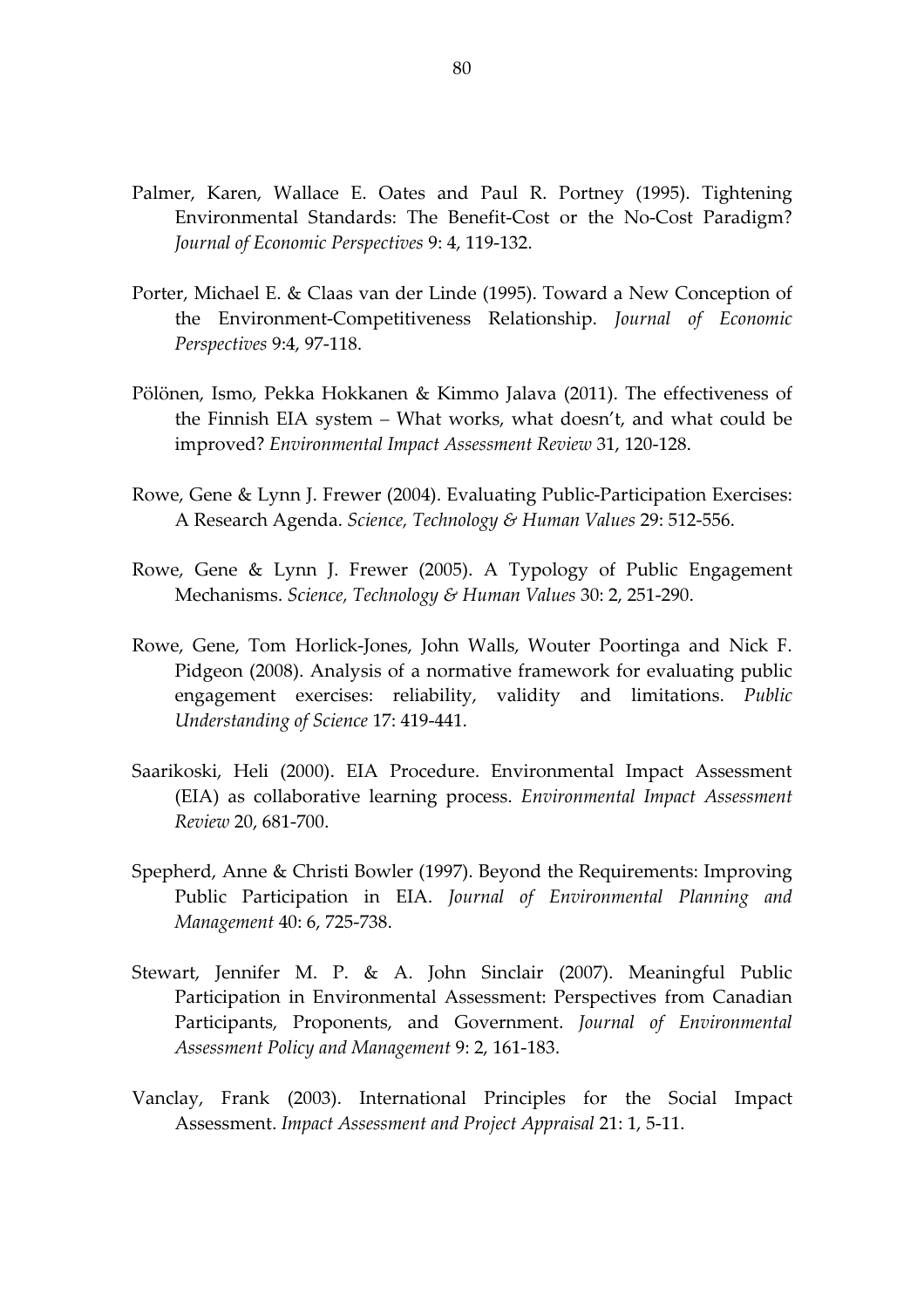- Vanclay, Frank (2004). The Triple Bottom Line and Impact Assessment: How do TBL, EIA, SIA, SEA and EMS relate to each other? Journal of Environmental Assessment Policy and Management 6: 3, 265-288.
- Webler, Thomas (1995). "Right" Discourse in Citizen Participation: An Evaluative Yardstick, In: Fairness and Competence in Citizen Participation: Evaluating Models for Environmental Discourse, 35-86. Eds. Ortwin Renn, Thomas Webler & Peter M. Wiedemann. Dordrecht: Kluwer Academic Publishers. ISBN 0-7923-3517-1.
- Webler, Thomas, Hans Kastenholz & Ortwin Renn (1995). Public Participation in Impact Assessment: A Social Learning Perspective. Environmental Impact Assessment Review 15, 443-463.
- Westman, W.E. (1985). Ecology, impact assessment and environmental planning. New York: Wiley, quoted in Glasson, John, Riki Therivel & Andrew Chadwick (1999). Introduction to Environmental Impact Assessment, 2 nd Edition.
- Yin, Robert K. (1994). Case Study Research: Design and Methods, 2<sup>nd</sup> Edition. Thousand Oaks: Sage Production. ISBN: 0-8039-5662-2.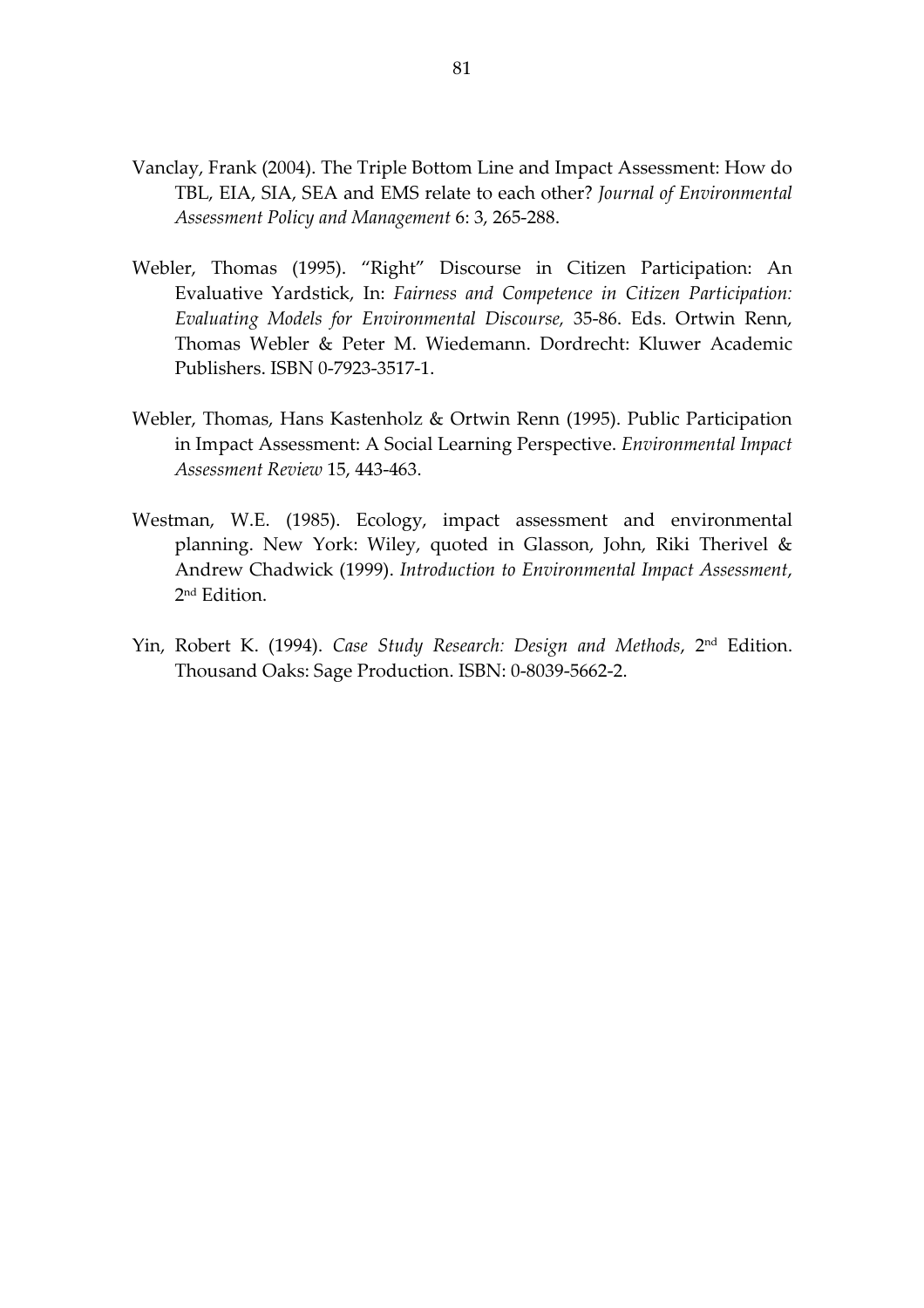### APPENDIX

# QUESTIONNAIRE

### Part 1:

## General Questions on Environmental and Social Impact Assessments (shortened to EIA/SIA)

- 1. How many EIAs/SIAs are there per year in your department?
- 2. What percentage of your projects needs an EIA/SIA?
- 3. In your department what percentage of your employees (on average) deals with matters concerning the EIA/SIA processes?
- 4. How is the EIA/SIA process organized by your department? Which parts are outsourced? Which parts are done by the department/company?
- 5. In your opinion what are the advantages of having an EIA/SIA process for your department?
- 6. What are the disadvantages/impediments/burdens of having an EIA/SIA process in your department?
- 7. What kind of problems surfaced during and after the implementation of EIA/SIA processes?
- 8. In your opinion how can the EIA/SIA processes be improved....
- from the company's side?
- from the agency's/governmental side?
- from public's side?
- 9. What are the laws that are binding for the company/your department during the EIA/SIA process?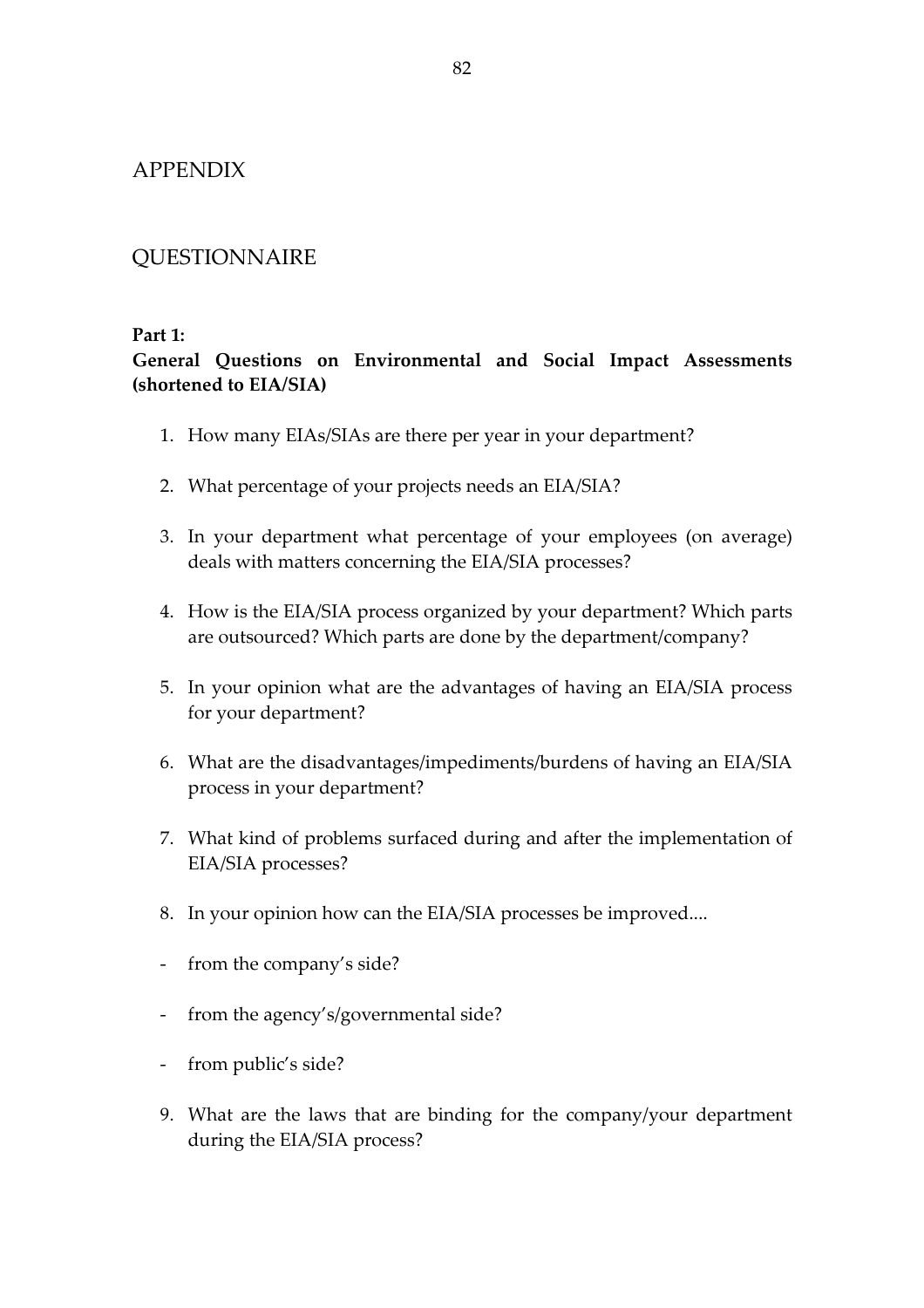#### Part 2:

## The Department / Company and its Role in the Environmental and Social Impact Assessments (shortened to EIA/SIA)

- 10. Do the EIA/SIA processes affect the development of business plans in your department?
- 11. In your opinion, can EIA/SIA be considered as a project planning tool? If yes, in what respect or how is it used as a project planning tool?
- 12. EIA and SIA are means to integrate development and sustainability into core business strategies. Do you agree with this statement? If yes, can you mention a concrete example?
- 13. EIA and SIA can be used to build collaborations with the company and communities. Do you agree with this statement? If yes, why?
- 14. In your opinion, can EIA/SIA be used to achieve a reconciliation between business needs and community needs? If yes, why?
- 15. Do you see EIA/SIA as a PR tool? Do you think it can strengthen the company brand and its reputation? If yes, can you give an example?
- 16. Do you have additional comments/ideas about the role of EIA/SIA in your department?

#### Part 3:

## The Department / Company and Public Participation during the Environmental and Social Impact Assessments (shortened to EIA/SIA)

- 17. What percentage of your projects includes public participation?
- 18. What are the advantages of having public participation during an EIA/SIA process?